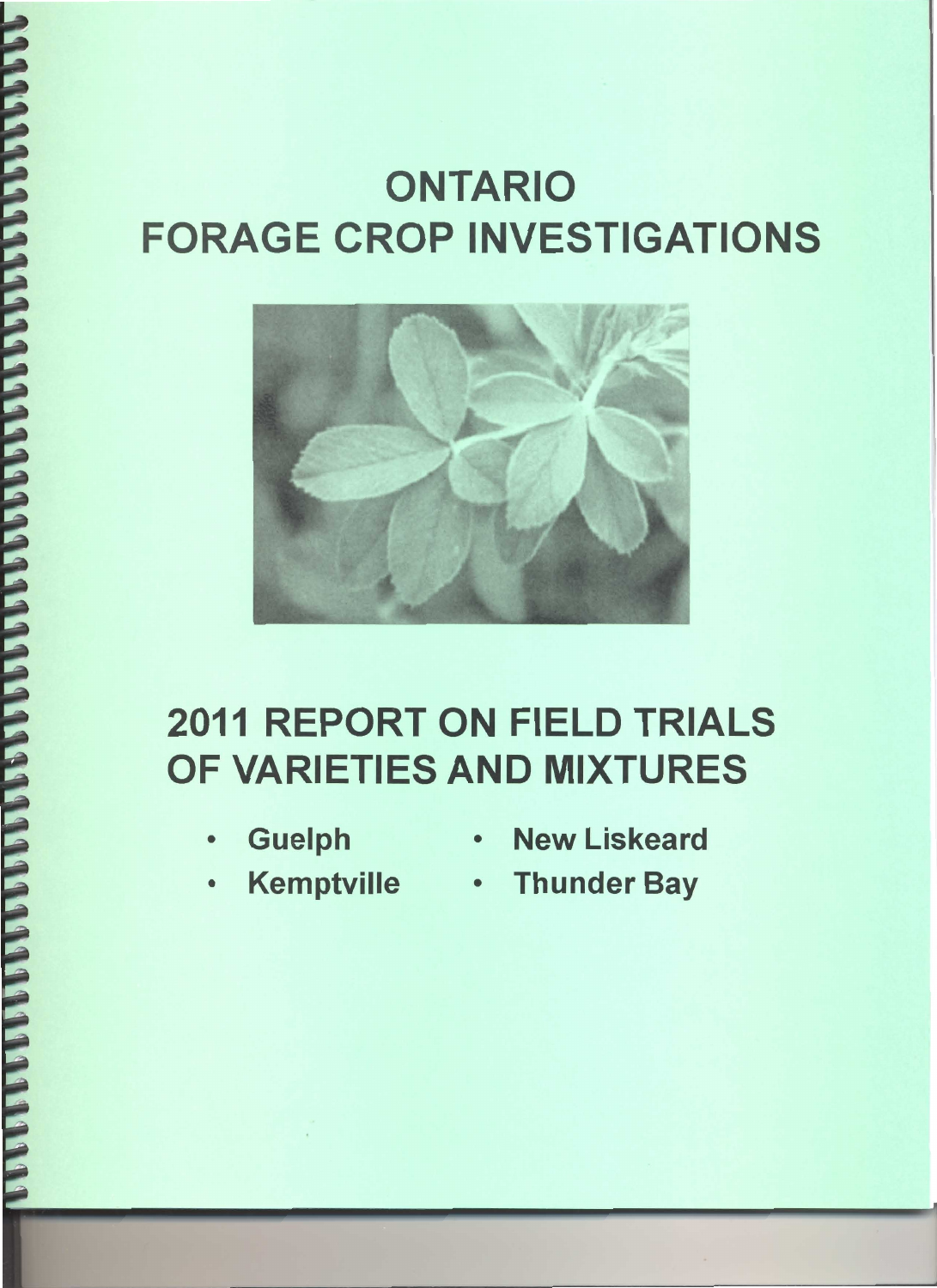# **REPORT ON FORAGE CROPS TRIALS**

## **ONTARIO FORAGE CROP COMMITTEE**

**Compiled by: Donna Hancock**

**Joan McKinlay Committee Chair Ontario Forage Crop Committee**

**Conducted co-operatively by:**

**University of Guelph Ontario Ministry of Agriculture and Food** 

This is the 2011 Ontario Forage Crop Investigations Report. The information contained here was published as submitted by the crop coordinators. Unless otherwise indicated, the test arrangement is a randomized complete block with four replicates. Names and addresses of each crop coordinator are provided to facilitate further inquiries if such a need arises.

*Not For Publication:* This is a progress report of co-operative investigations containing data, the interpretation of which may be modified with additional experimentation. Therefore, publication of any data or statements herein should not be made without prior written approval of the organization and personnel concerned.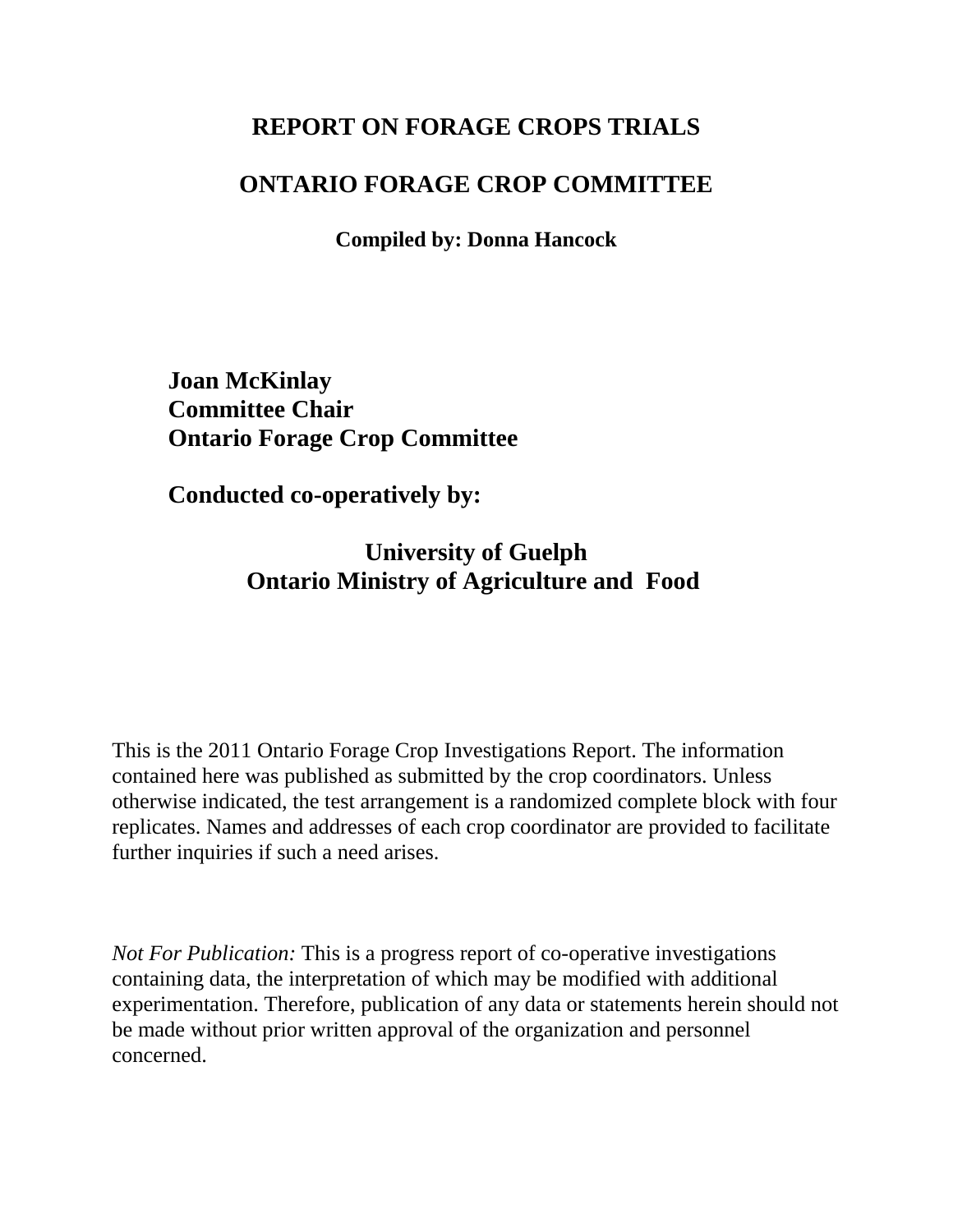# **ONTARIO FORAGE CROP COMMITTEE VARIETY SUB-COMMITTEE**

# **EXECUTIVE and COORDINATORS for 2011**

Joan McKinlay Chair

Mr. David Morris **Secretary** 

Dr. Steve Bowley Species & Data Coordinator

## **Contact information**

 R.R. # 2 Ravenna, ON, N0H 2E0 Phone: (519)- 599-6236 Email: jmckinlay@bmts.com

109 Maple Ridge Road, R.R. #2 Owen Sound, Ontario N4K 5N4 Telephone: 519-376-1304 Fax: 519-376-9773 davidtmorris@rogers.com

 Plant Agriculture Dept., University of Guelph Phone: (519) 824-4120 Ext. 58704 Fax: (519)-826-0401 Email: sbowley@uoguelph.ca

| <b>Testing Locations</b> |                    |
|--------------------------|--------------------|
| <b>Thunder Bay</b>       | $(807)$ 475-1373   |
| New Liskeard             | $(705)$ 647-8525   |
|                          | x226               |
| Kemptville               | $(613)$ 258-8336   |
|                          | x61340             |
| Elora (Guelph)           | $(519) 824 - 4120$ |
|                          | x58704             |

 Name of Cooperator Mr. Tarlok Sahota Mr. John Kobler

Ms. Wendy Asbil

Dr. S. R. Bowley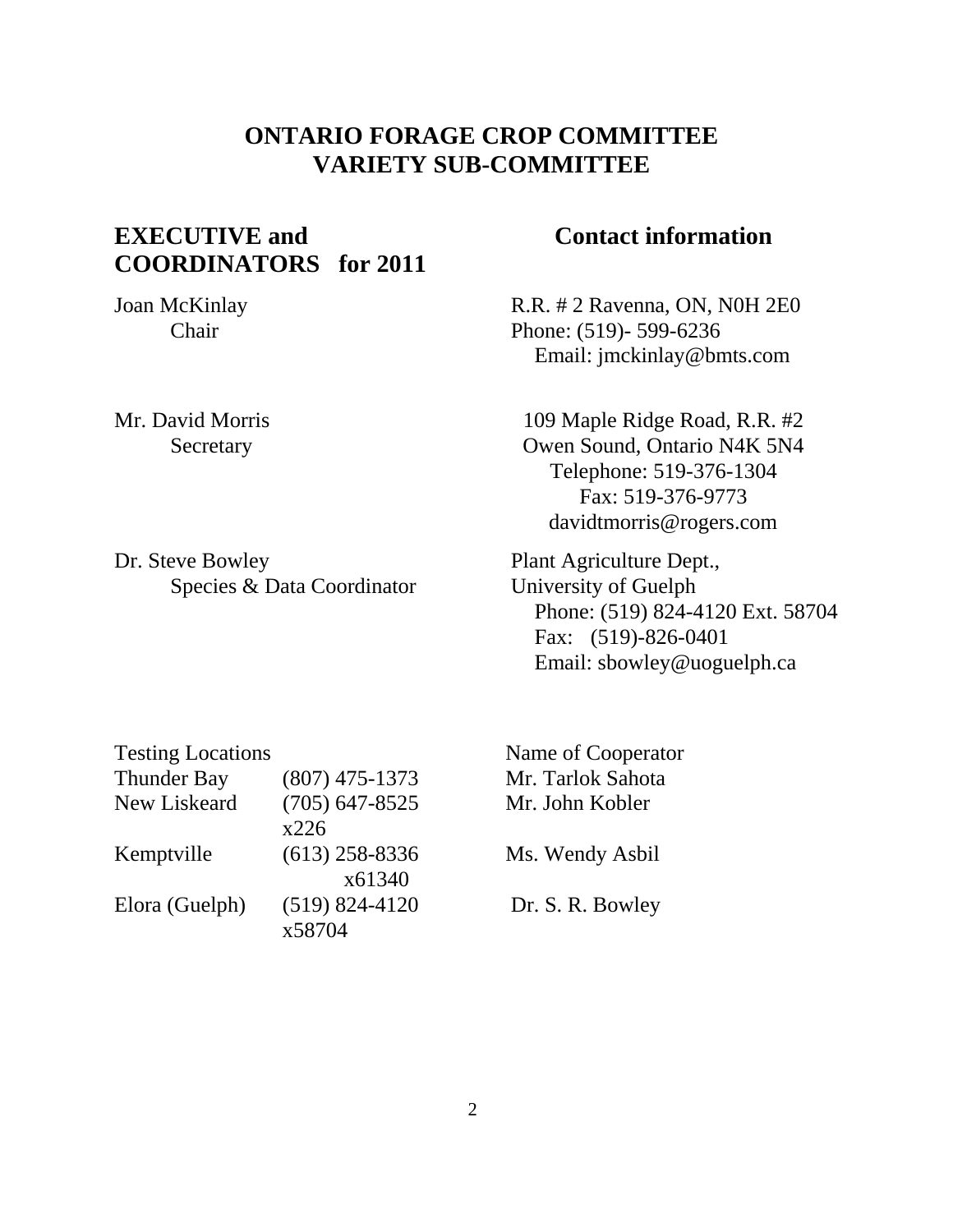# **Contents**

| Introduction                                                      |
|-------------------------------------------------------------------|
|                                                                   |
| Alfalfa                                                           |
|                                                                   |
|                                                                   |
|                                                                   |
|                                                                   |
| <b>Bromegrass</b>                                                 |
|                                                                   |
| Orchardgrass                                                      |
|                                                                   |
| <b>Perennial Ryegrass</b>                                         |
|                                                                   |
| Timothy                                                           |
|                                                                   |
|                                                                   |
| <b>Tall Fescue</b>                                                |
|                                                                   |
|                                                                   |
| Quality summaries of 3cut and 4 cut alfalfa Performance trials 55 |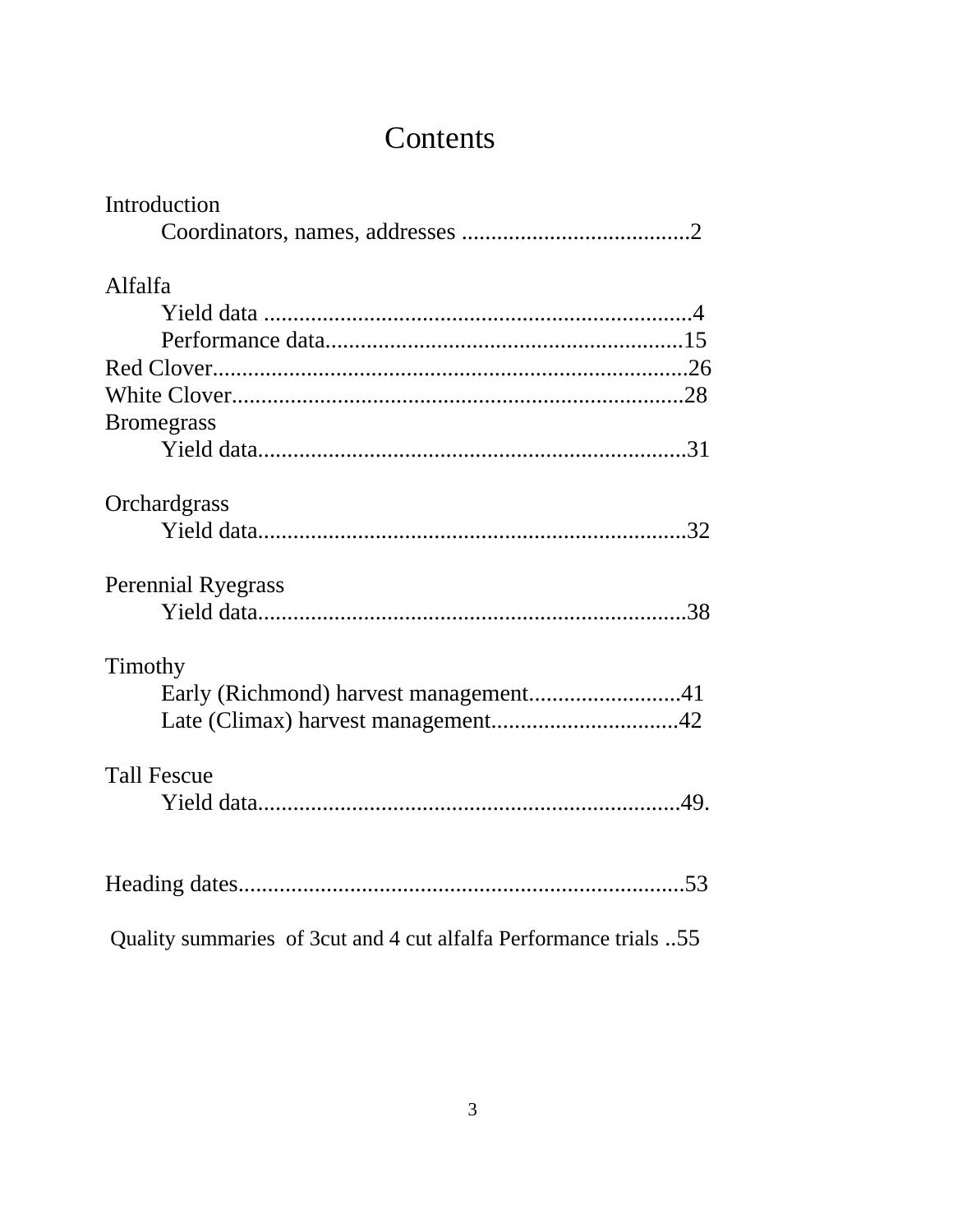ONTARIO New Liskeard Alfalfa Expt. 7007 Seeded 2007

|        |                   | 2011   | (kg/ha) |        |        |        |        |              |
|--------|-------------------|--------|---------|--------|--------|--------|--------|--------------|
| Code   | Cultivar          | Cut 1  | Cut 2   | Tot11  | Tot10  | Tot09  |        | Tot08 4yrTot |
|        |                   |        |         |        |        |        |        |              |
|        | 1432 OAC_SUPERIOR | 5851   | 4289    | 10137  | 8274   | 9650   | 11087  | 38736        |
| 1638   | 54V09             | 5413   | 4140    | 9518   | 7845   | 9858   | 10943  | 38053        |
| 1652   | 55V48             | 5613   | 4181    | 9800   | 7320   | 9333   | 10429  | 36816        |
|        | 1653 DS450        | 5409   | 3948    | 9438   | 7798   | 10382  | 10908  | 38581        |
| 1654   | 4020MF            | 5622   | 4309    | 9924   | 8163   | 10081  | 10833  | 39361        |
| 1655   | L477HD            | 5337   | 4149    | 9580   | 7571   | 9650   | 10555  | 37392        |
| 1656   | 13017             | 5240   | 4221    | 9452   | 7604   | 9693   | 10717  | 37093        |
| 1657   | 15029             | 5293   | 4351    | 9616   | 7502   | 10145  | 11020  | 37928        |
| 1660   | OS0131            | 5135   | 4038    | 9158   | 7825   | 10159  | 10901  | 38332        |
| 1661   | 94023             | 5862   | 4242    | 10068  | 8459   | 10423  | 11676  | 41047        |
| 911    | FILLER            | 5378   | 3972    | 9305   | 7834   | 9823   | 10818  | 37935        |
|        |                   |        |         |        |        |        |        |              |
|        | 900 Mean          | 5469   | 4167    | 9636   | 7836   | 9927   | 10899  | 38298        |
| 901 CV |                   | 4.7    | 7.1     | 4.5    | 6.5    | 5.9    | 5.8    | 4.5          |
| 905    | MCV               | 5.6    | 8.5     | 5.4    | 7.8    | 7.1    | 7.0    | 5.4          |
| 902    | LSD               | 308.3  | 356.1   | 521.9  | 614.7  | 702.5  | 763.7  | 2079.7       |
|        | 906 LSR           | 42.4   | 88.5    | 53.3   | 54.0   | 64.5   | 61.2   | 49.2         |
|        | 907 Pr>F(Trts)    | 0.0054 | 0.6142  | 0.0641 | 0.1152 | 0.2727 | 0.4496 | 0.1127       |
| 908    | R_square          | 79.7   | 73.6    | 83.2   | 61.2   | 59.7   | 64.3   | 65.3         |
|        |                   |        |         |        |        |        |        |              |

RCBD arrangement, 4 blocks {1234} Nearest-neighbour covariance adjusted.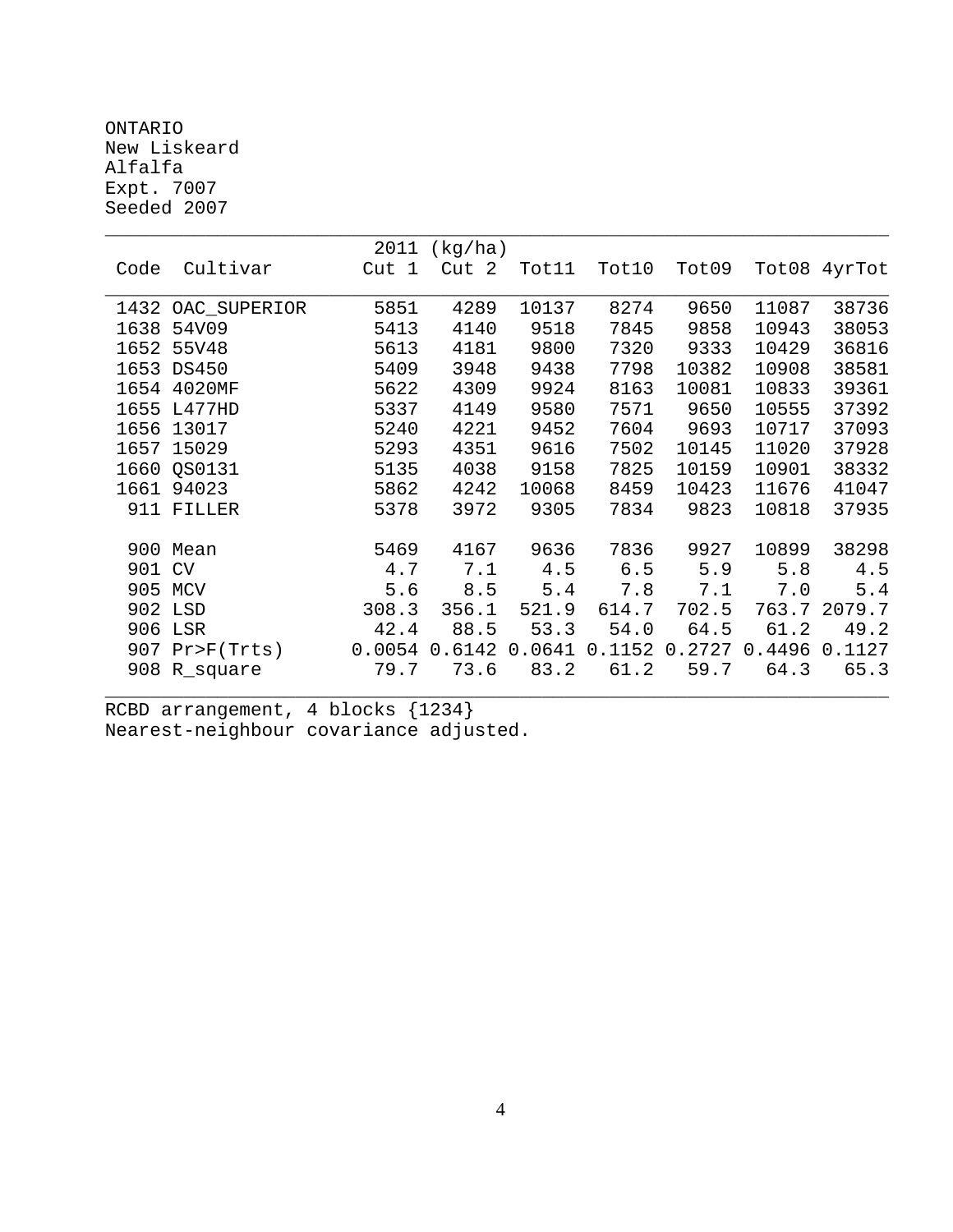ONTARIO Kemptville Alfalfa reseed of 2007 Seeded 2009

| 2011<br>(kg/ha)   |              |                        |                        |                         |                        |  |  |
|-------------------|--------------|------------------------|------------------------|-------------------------|------------------------|--|--|
| Code              | Cultivar     | Cut 1                  | Cut 2                  | Cut 3                   | Tot11                  |  |  |
|                   |              |                        |                        |                         |                        |  |  |
| 1432              | OAC_Superior | 4666.7                 | 1613.8                 | 2890.3                  | 9170.8                 |  |  |
| 1638              | 54V09        | 4250.2                 | 1537.1                 | 2361.7                  | 8149.1                 |  |  |
| 1652              | 55V48        | 4733.6                 | 1473.4                 | 2266.2                  | 8473.2                 |  |  |
| 1654              | DS723        | 3832.2                 | 1371.0                 | 1972.7                  | 7175.9                 |  |  |
| 1661              | SF2004       | 4967.8                 | 1302.0                 | 1829.1                  | 8098.8                 |  |  |
| 1614              | 94023        | 5943.5                 | 1361.1                 | 2374.0                  | 9678.7                 |  |  |
| 1577              | Starbuck     | 4229.3                 | 1677.7                 | 2616.7                  | 8523.8                 |  |  |
| 1637              | 53H92        | 5018.0                 | 1321.5                 | 1555.9                  | 7895.4                 |  |  |
| 1659              | A421         | 6468.3                 | 1402.0                 | 2162.0                  | 10032.3                |  |  |
| 1658              | CW24033      | 4482.9                 | 1268.1                 | 1872.7                  | 7623.7                 |  |  |
| 1660              | OS0131       | 6008.9                 | 1289.5                 | 1826.9                  | 9125.4                 |  |  |
| 1653              | DS450        | 4614.7                 | 1561.8                 | 1985.8                  | 8162.2                 |  |  |
| Mean<br>CV<br>LSD |              | 4934.7<br>9.2<br>664.7 | 1431.6<br>8.6<br>181.3 | 2142.8<br>14.5<br>455.6 | 8509.1<br>6.5<br>808.9 |  |  |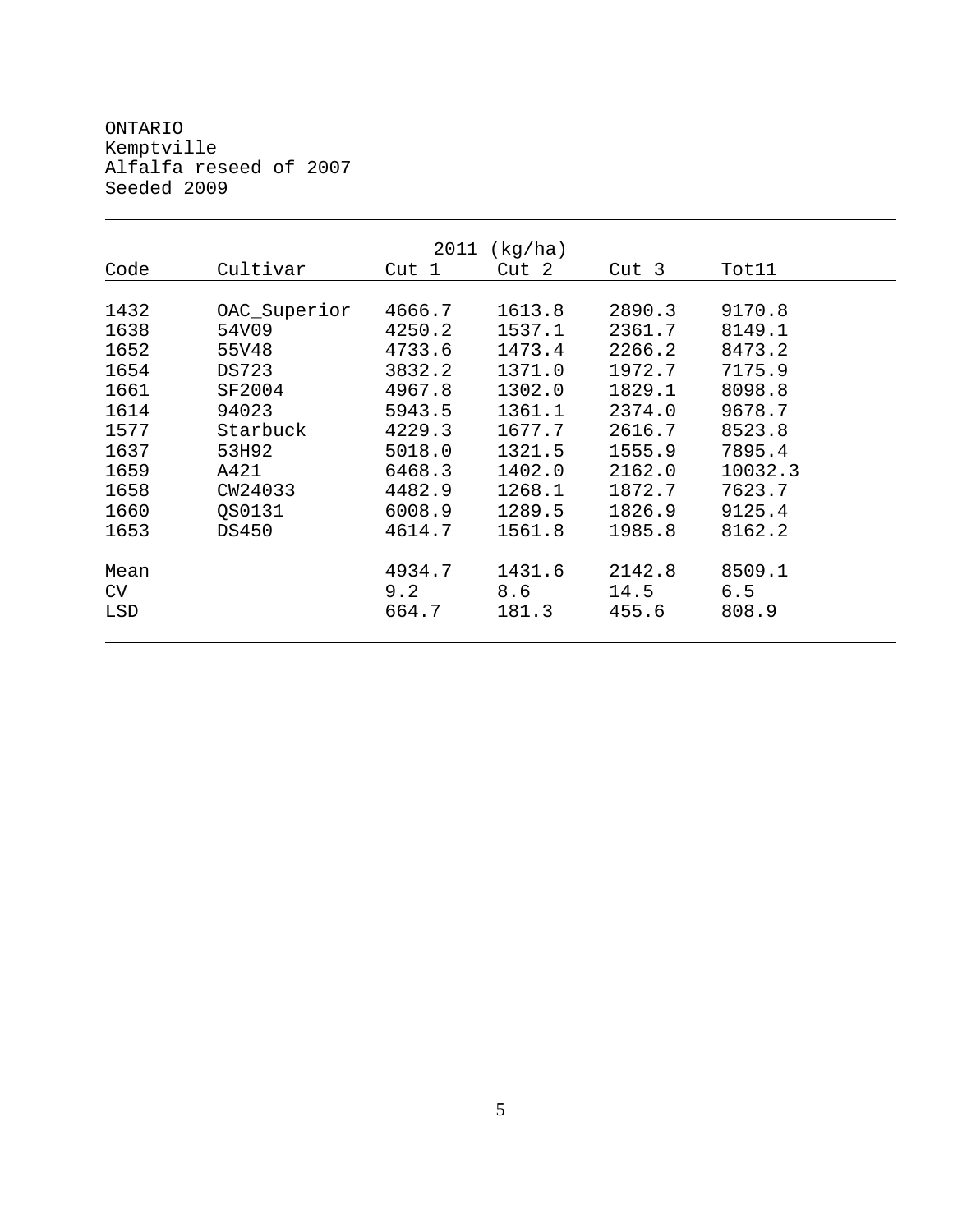#### ONTARIO New Liskeard Alfalfa Expt. 8001 Seeded 2008

|        |                 | 2011   | (kq/ha) |        |        |        |        |
|--------|-----------------|--------|---------|--------|--------|--------|--------|
| Code   | Cultivar        | Cut 1  | Cut 2   | Tot11  | Tot10  | Tot09  | 3yrTot |
|        |                 |        |         |        |        |        |        |
| 1432   | OAC_SUPERIOR    | 6835   | 4966    | 11779  | 9170   | 10431  | 31404  |
| 1577   | <b>STARBUCK</b> | 6165   | 4469    | 10658  | 8352   | 9933   | 28865  |
| 1652   | 55V48           | 6700   | 5081    | 11850  | 9011   | 10426  | 31680  |
| 1665   | WL363HO         | 6456   | 4715    | 11090  | 8094   | 10007  | 29096  |
|        | 1666 L333HD     | 6600   | 4768    | 11378  | 8798   | 9943   | 29875  |
|        |                 |        |         |        |        |        |        |
| 900    | Mean            | 6551   | 4800    | 11351  | 8685   | 10148  | 30184  |
| 901 CV |                 | 6.2    | 7.1     | 6.4    | 6.0    | 6.6    | 4.8    |
|        | 905 MCV         | 8.0    | 9.2     | 8.2    | 7.7    | 8.5    | 6.1    |
|        | 902 LSD         | 524.4  | 439.4   | 935.6  | 665.7  | 857.7  | 1855.0 |
| 906    | LSR             | 78.3   | 71.9    | 78.5   | 61.8   | 172.0  | 65.9   |
| 907    | Pr > F(Trts)    | 0.2717 | 0.2339  | 0.2338 | 0.0801 | 0.6815 | 0.1204 |
| 908    | R_square        | 67.6   | 78.8    | 71.1   | 76.5   | 49.0   | 67.0   |
|        |                 |        |         |        |        |        |        |

RCBD arrangement, 4 blocks {1234} Nearest-neighbour covariance adjusted.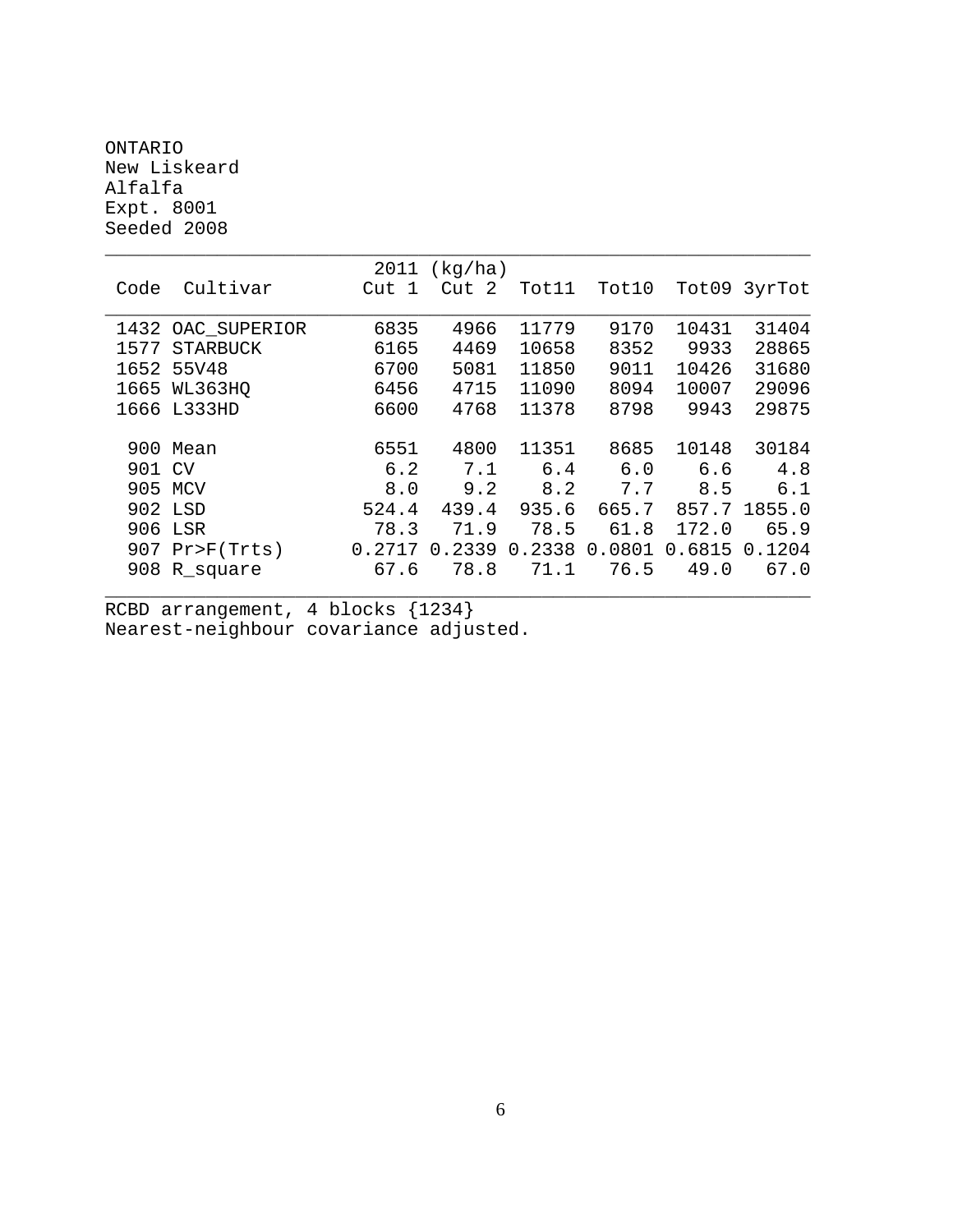ONTARIO Elora Alfalfa Registration Trial Expt. 2872 Seeded 2009

|          |                            | 2011  | (kq/ha) |                             |       |        |              |
|----------|----------------------------|-------|---------|-----------------------------|-------|--------|--------------|
| Code     | Cultivar                   | Cut 1 | Cut 2   | Cut 3                       | Tot11 |        | Tot10 2yrTot |
|          |                            |       |         |                             |       |        |              |
|          | 1432 OAC SUPERIOR          | 3636  | 2527    | 2467                        | 8648  | 8160   | 16688        |
| 1498     | 134                        | 3785  | 2664    | 2172                        | 8717  | 7917   | 16724        |
| 1577     | STARBUCK                   | 3607  | 2366    | 2445                        | 8278  | 7861   | 16008        |
|          | 1648 ACTIS                 | 3789  | 2867    | 2357                        | 8935  | 8437   | 17249        |
|          | 1667 54Q32                 | 3575  | 2682    | 2384                        | 8651  | 8129   | 16812        |
|          | 1668 4S417                 | 3901  | 2754    | 2402                        | 9030  | 9117   | 18141        |
| 1669     | WL353LH                    | 3250  | 2024    | 1921                        | 7314  | 8036   | 15445        |
|          | 1670 MAGNUM VI WET         | 3938  | 2842    | 2655                        | 9470  | 8731   | 18215        |
|          | 1671 CW045025              | 3563  | 2698    | 2378                        | 8621  | 8908   | 17517        |
|          | 1672 3010                  | 3565  | 2429    | 2729                        | 8670  | 7806   | 16551        |
| 1673     | ADRENALIN                  | 3497  | 2536    | 2367                        | 8425  | 8362   | 16803        |
|          | 1674 LEGENDAIRY 5          | 3666  | 2633    | 2521                        | 8813  | 7766   | 16622        |
|          | 1675 CW02013               | 3635  | 2368    | 2238                        | 8261  | 7956   | 16245        |
| 900 Mean |                            | 3647  | 2568    | 2387                        | 8603  | 8245   | 16848        |
| 901 CV   |                            | 7.8   | 7.3     | 12.5                        | 5.8   | 7.5    | 4.8          |
|          |                            |       |         |                             |       |        |              |
| 905 MCV  |                            | 9.4   | 8.8     | 15.0                        | 6.9   | 9.0    | 5.7          |
| 902 LSD  |                            | 343.4 | 225.9   | 358.9                       | 594.6 | 744.5  | 963.3        |
| 906 LSR  |                            | 49.9  | 26.8    | 44.4                        | 27.6  | 55.1   | 34.8         |
|          | $907 \text{Pr}$ Pr>F(Trts) |       |         | 0.1458 0.0000 0.0762 0.0007 |       | 0.0605 | 0.0013       |
|          | 908 R square               | 88.6  | 95.8    | 78.8                        | 95.1  | 84.4   | 95.1         |
|          |                            |       |         |                             |       |        |              |

RCBD arrangement, 4 blocks {1234} Nearest-neighbour covariance adjusted.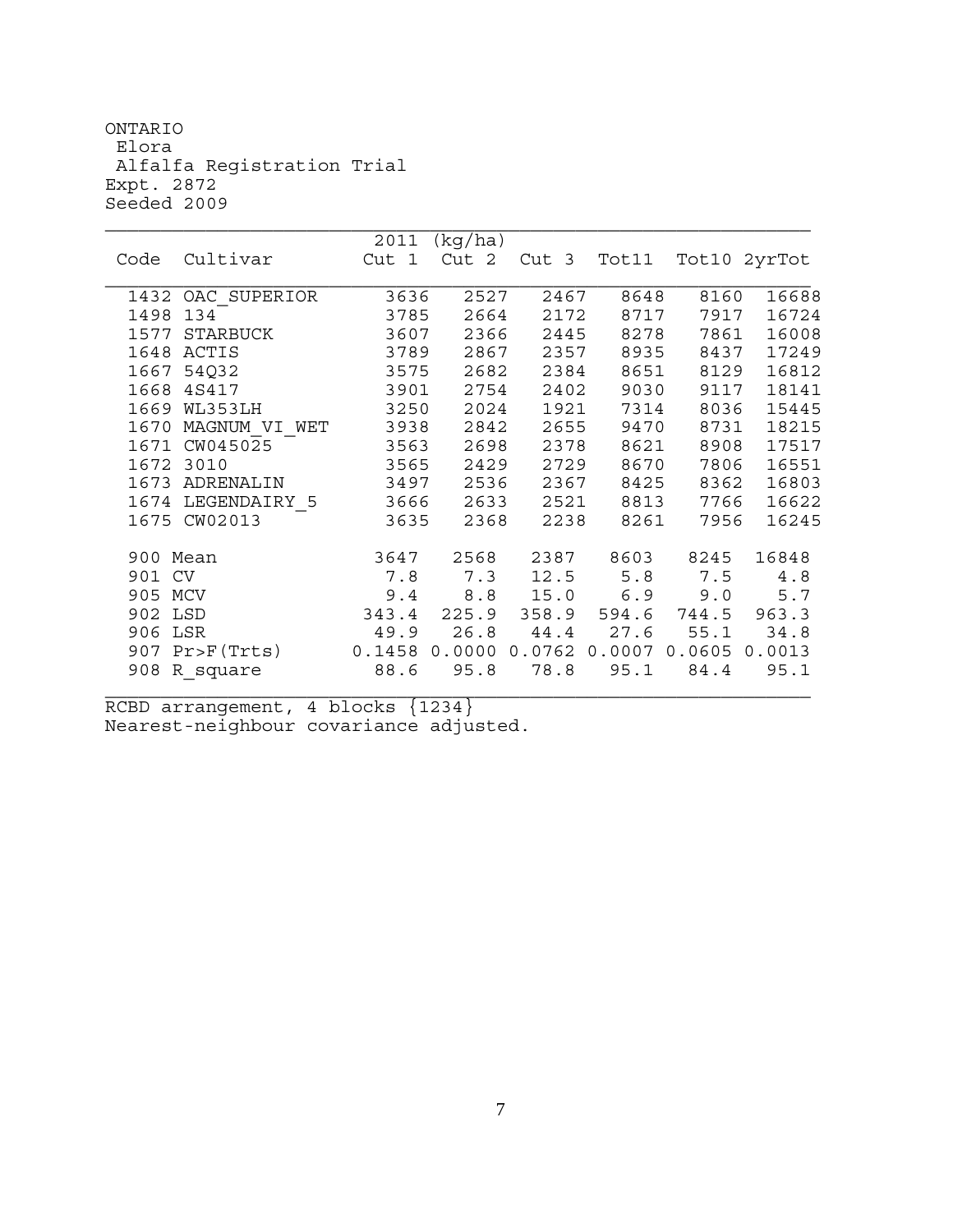ONTARIO Kemptville Alfalfa 2009 Seeded 2009

| 2011<br>(kg/ha) |                |         |         |                  |          |  |  |
|-----------------|----------------|---------|---------|------------------|----------|--|--|
| Code            | Cultivar       | Cut 1   | Cut 2   | Cut <sub>3</sub> | Tot11    |  |  |
| 1648            | <b>CFL0913</b> | 4439.07 | 2002.9  | 3400.27          | 9842.23  |  |  |
| 1675            | CW02013        | 5038.33 | 1813.83 | 3680.43          | 10532.57 |  |  |
| 1671            | CW045025       | 5320.17 | 2047.4  | 2597.15          | 9964.7   |  |  |
| 1673            | CW24207        | 5306.27 | 1888    | 2708.2           | 9902.47  |  |  |
| 1672            | <b>DS721</b>   | 4827.15 | 1275.8  | 2737.1           | 8840.05  |  |  |
| 1674            | Legendairy     | 5091.27 | 1936.8  | 2840.83          | 9868.9   |  |  |
| 1670            | MagnumVI-Wet   | 5037.97 | 1730    | 2897             | 9664.98  |  |  |
| 1432            | OAC-Superior   | 4032.68 | 1765.68 | 3099.63          | 8898     |  |  |
| 1577            | Starbuck       | 4394    | 1754.15 | 3352.23          | 9500.38  |  |  |
| 1669            | WL353LH        | 4633.58 | 1574.45 | 2882.05          | 9090.08  |  |  |
| 1498            | 134            | 3883.87 | 1641.53 | 3270.33          | 8795.7   |  |  |
| 1668            | 4S417          | 4451.98 | 1971.05 | 3301.98          | 9724.97  |  |  |
| 1667            | 54Q32          | 5602.43 | 2295.7  | 3146.67          | 11044.8  |  |  |
| Mean            |                | 4773.75 | 1822.87 | 3070.3           | 9666.91  |  |  |
| CV              |                | 9.13    | 8.21    | 12.94            | 6.48     |  |  |
| LSD             |                | 629.152 | 216.207 | 573.521          | 904.609  |  |  |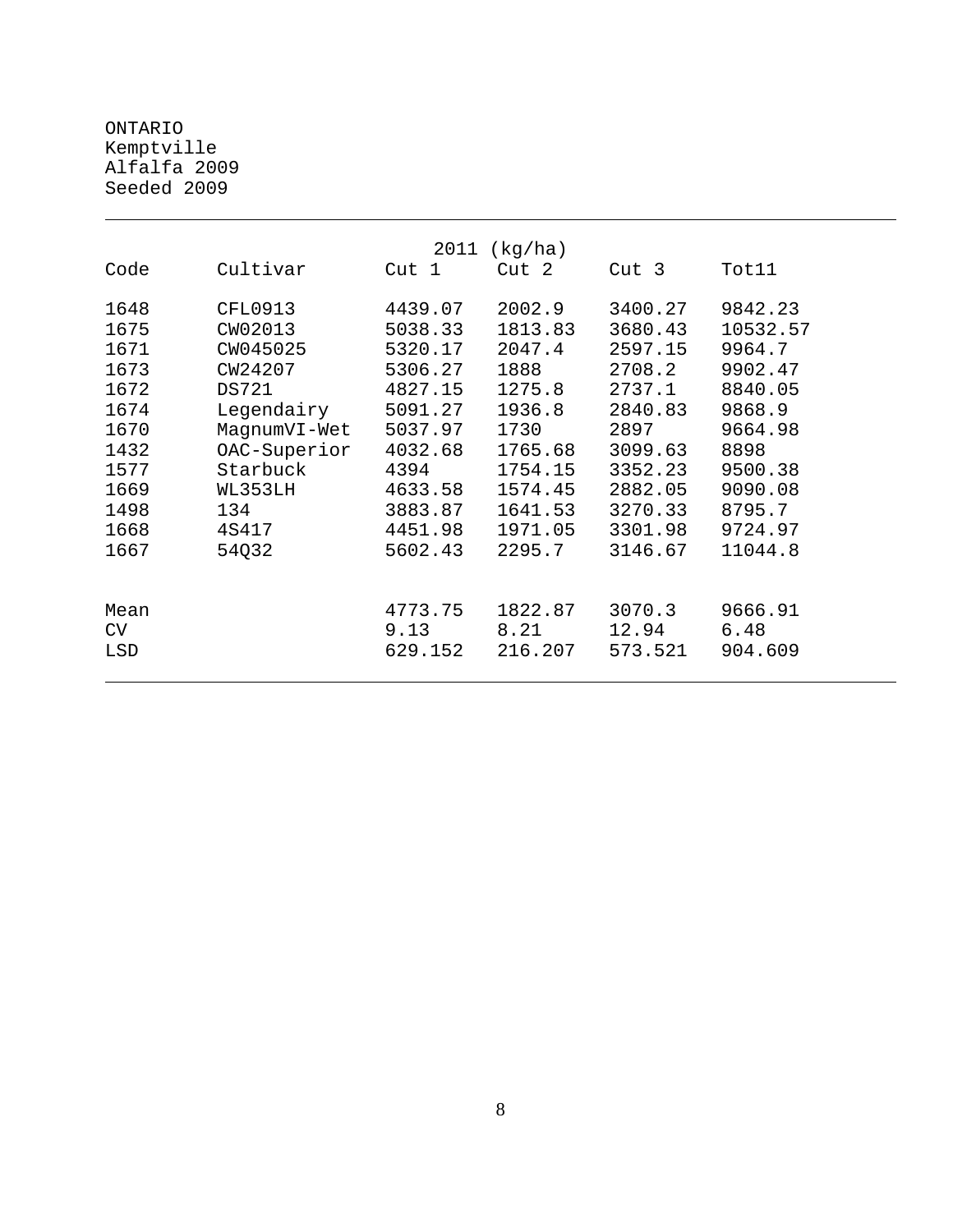ONTARIO Thunder Bay Alfalfa Seeded 2009

| 2011<br>(kg/ha) |              |              |       |       |  |  |  |
|-----------------|--------------|--------------|-------|-------|--|--|--|
| Code            | Cultivar     | Cut 1        | Cut 2 | Tot11 |  |  |  |
| 1673            | Adrenalin    |              | 1780  | 5738  |  |  |  |
| 1672            | <b>DS721</b> | 3958<br>3860 | 1867  | 5727  |  |  |  |
|                 |              |              |       |       |  |  |  |
| 1432            | OAC_Superior | 4195         | 1949  | 6144  |  |  |  |
| 1577            | Starbuck     | 4271         | 1777  | 6047  |  |  |  |
| 1668            | 4S417        | 4483         | 1783  | 6266  |  |  |  |
| 1667            | 54Q32        | 3830         | 1947  | 5776  |  |  |  |
| Mean            |              | 4099         | 1851  | 5950  |  |  |  |
| C.V.            |              | 8.2          | 15    | 9.3   |  |  |  |
| PR > F          |              | .0884        | .8579 | .6265 |  |  |  |
| LSD(0.05)       |              | 506          | ΝS    | ΝS    |  |  |  |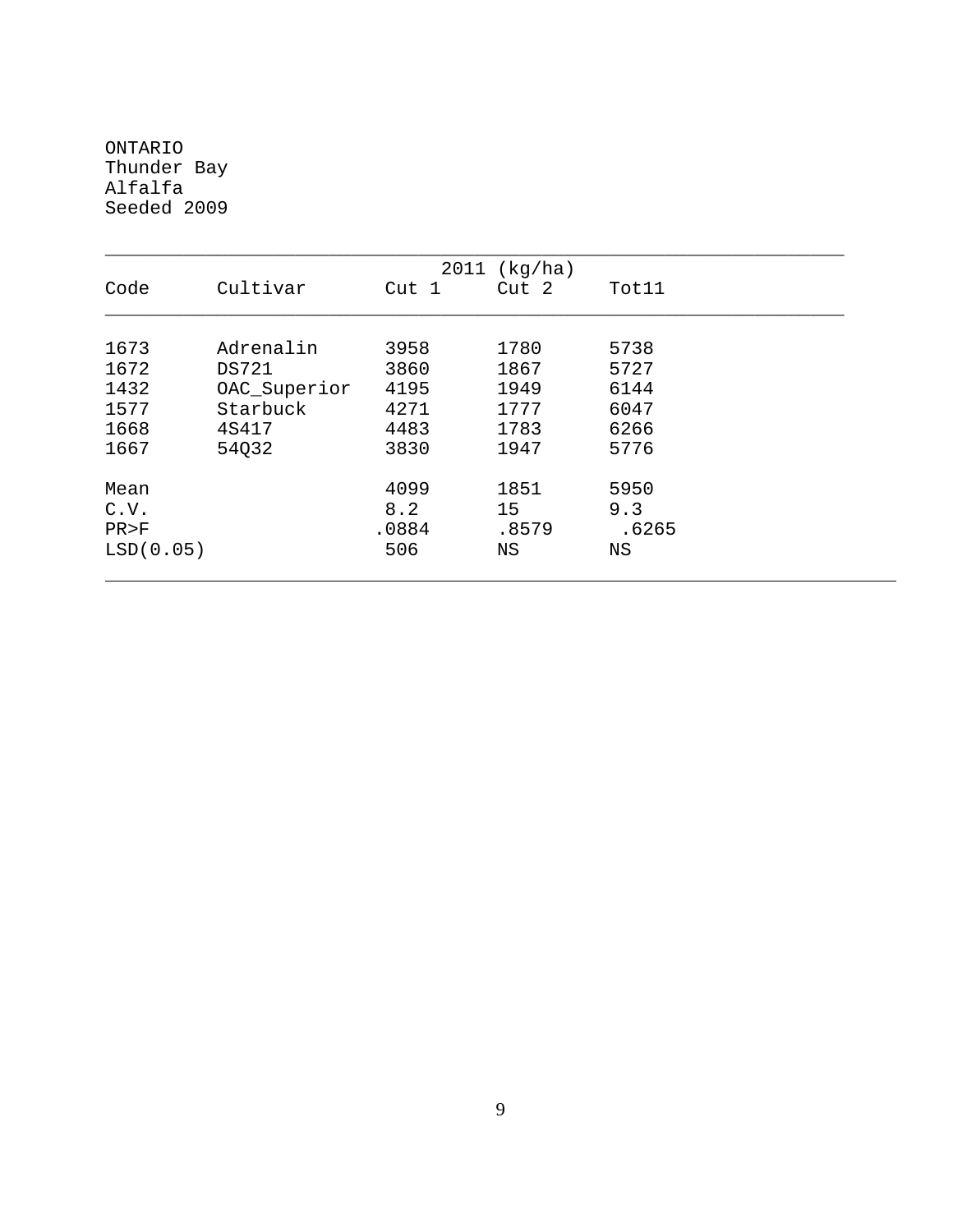New Liskeard Alfalfa Registration Expt. 9002 Seeded 2009

|      |                   | 2011  | (kg/ha)           |       |               |              |
|------|-------------------|-------|-------------------|-------|---------------|--------------|
| Code | Cultivar          | Cut 1 | Cut 2             | Tot11 |               | Tot10 2yrTot |
|      |                   |       |                   |       |               |              |
|      | 1432 OAC_SUPERIOR | 7047  | 5356              | 12301 | 9226          | 21546        |
| 1577 | <b>STARBUCK</b>   | 6846  | 5119              | 11959 | 9502          | 21457        |
| 1648 | ACTIS             | 6558  | 5300              | 11915 | 9665          | 21644        |
| 1667 | 54Q32             | 6612  | 5481              | 12041 | 8948          | 20968        |
| 1668 | 4S417             | 6989  | 5836              | 12761 | 9805          | 22499        |
| 1669 | WL353LH           | 6212  | 5410              | 11778 | 8887          | 20541        |
| 1670 | MAGNUM_VI_WET     | 7109  | 5558              | 12885 | 9812          | 22761        |
| 1671 | CW045025          | 6617  | 5490              | 11994 | 8369          | 20328        |
| 1672 | 3010              | 6993  | 5379              | 12539 | 9730          | 22296        |
| 1673 | ADRENALIN         | 6863  | 5366              | 12104 | 9096          | 21294        |
| 1674 | LEGENDAIRY5.0     | 6457  | 5234              | 11633 | 9391          | 21026        |
| 1675 | CW02013           | 6916  | 5340              | 12177 | 9384          | 21544        |
|      |                   |       |                   |       |               |              |
| 900  | Mean              | 6768  | 5406              | 12174 | 9318          | 21492        |
| 901  | CV                | 5.3   | 6.1               | 4.7   | 5.0           | 3.8          |
| 905  | MCV               | 6.3   | 7.3               | 5.7   | 6.0           | 4.6          |
|      | 902 LSD           | 427.7 | 394.4             | 693.4 | 555.2         | 978.4        |
| 906  | LSR               | 47.7  | 55.0              | 55.4  | 38.5          | 40.2         |
| 907  | $Pr$ $F(Trts)$    |       | $0.0370$ $0.3608$ |       | 0.1399 0.0050 | 0.0097       |
|      | 908 R_square      | 55.5  | 62.0              | 53.4  | 71.7          | 66.3         |
|      |                   |       |                   |       |               |              |

RCBD arrangement, 4 blocks {1234} Nearest-neighbour covariance adjusted.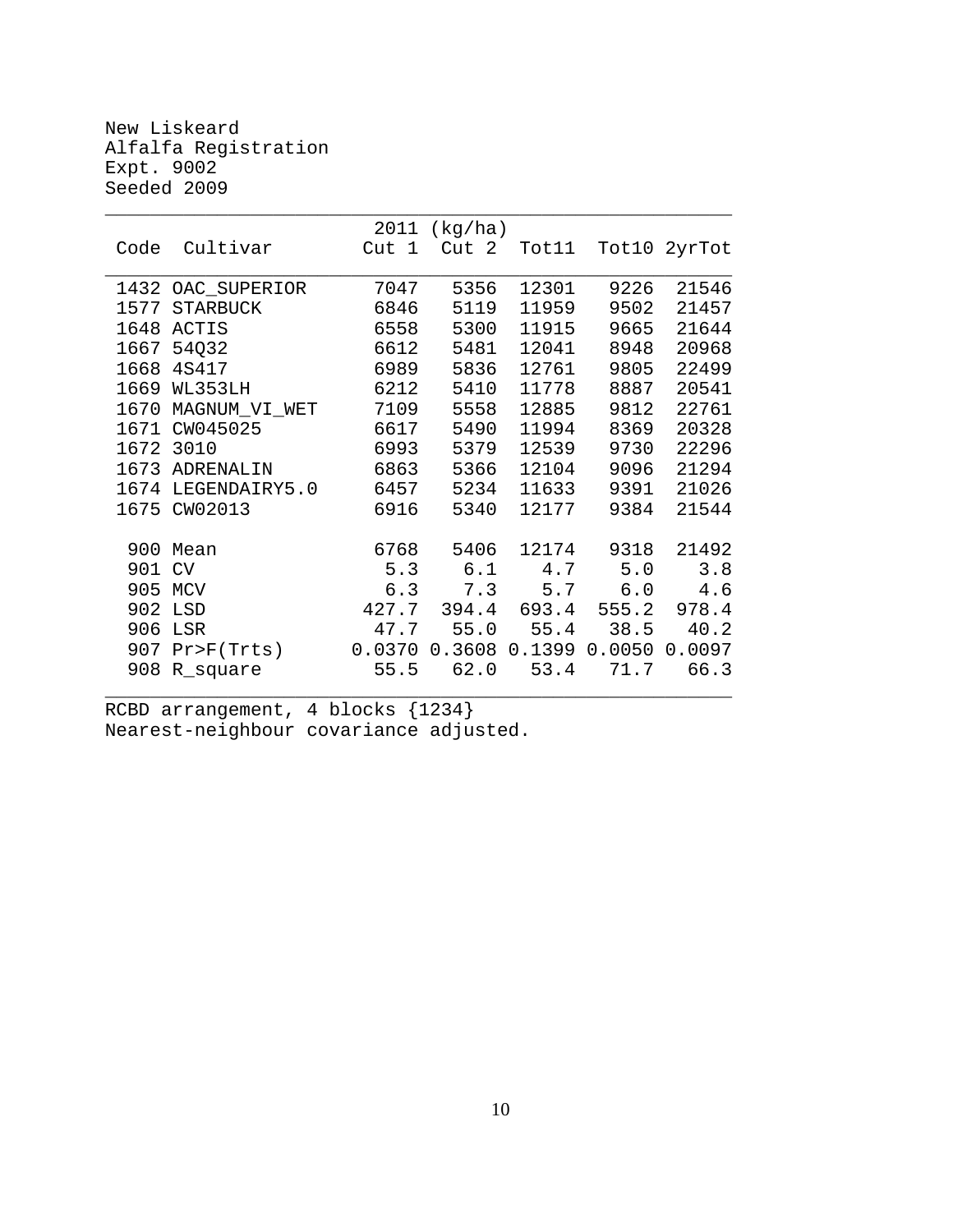ONTARIO Thunder Bay Alfalfa Seeded 2010

|             |                |        | 2011 (kg/ha)     |        |
|-------------|----------------|--------|------------------|--------|
| Code        | Cultivar       | Cut 1  | Cut <sub>2</sub> | Tot11  |
| 1688        | <b>CLF1001</b> | 3580   | 2102             | 5682   |
| 1689        | <b>CLF1002</b> | 3550   | 2063             | 5613   |
| 1690        | <b>CLF1003</b> | 3219   | 2227             | 5446   |
| 1685        | <b>CLF1004</b> | 3264   | 2276             | 5540   |
| 1686        | <b>CLF1005</b> | 2703   | 2367             | 5070   |
| 1687        | <b>CLF1006</b> | 3299   | 2066             | 5365   |
| 1693        | <b>CLF1007</b> | 2979   | 2103             | 5081   |
| 1691        | <b>CLF1008</b> | 2780   | 2138             | 4918   |
| 1692        | <b>CLF1009</b> | 2117   | 2096             | 4213   |
| 1730        | AC_Dalton      | 3077   | 2115             | 5192   |
| 1432        | OAC_Superior   | 3199   | 2182             | 5381   |
| 1710        | SF_2202        | 2870   | 2180             | 5049   |
| 1577        | Starbuck       | 3504   | 2302             | 5806   |
| 1696        | 4A415          | 3092   | 2165             | 5257   |
| 1667        | 54Q32          | 3119   | 2352             | 5471   |
| 1711        | SF_2101        | 3769   | 2224             | 5992   |
| MEAN        |                | 3133   | 2185             | 5317   |
| (응)<br>C.V. |                | 18     | 10               | 13     |
| PR > F      |                | 0.2528 | 0.5845           | 0.1680 |
| LSD(0.05)   |                | 788    | 297              | 986    |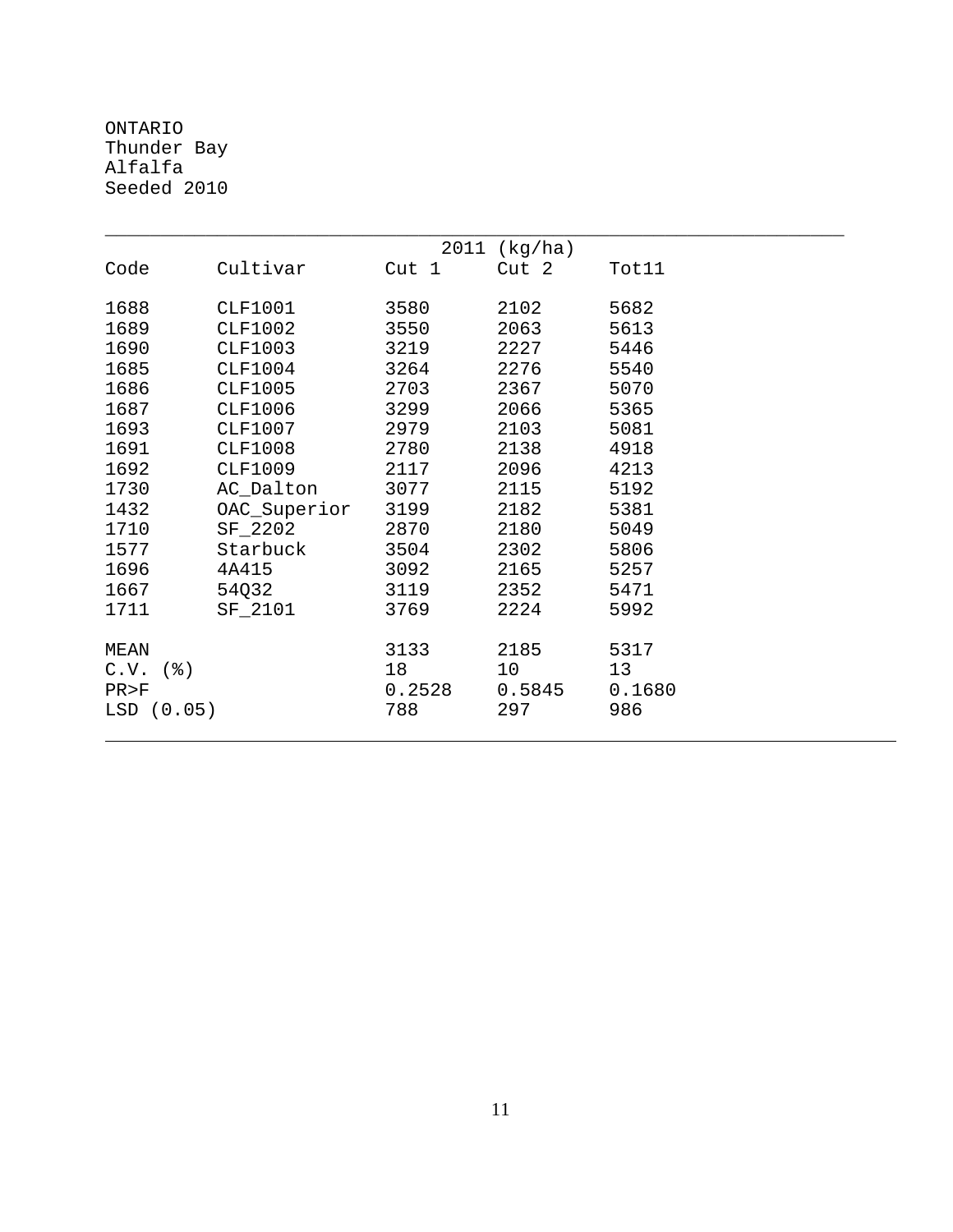#### ONTARIO Winchester Alfalfa 2010 Seeded 2010

| 2011 (kg/ha) |                |                  |        |                  |         |  |  |
|--------------|----------------|------------------|--------|------------------|---------|--|--|
| Code         | Cultivar       | Cut <sub>1</sub> | Cut 2  | Cut <sub>3</sub> | Tot11   |  |  |
| 1703         | AC_Dalton      | 4236.7           | 1370.3 | 2752.8           | 8359.81 |  |  |
| 1688         | <b>CFL1001</b> | 4852.2           | 1840.8 | 3644.2           | 10337.3 |  |  |
| 1689         | <b>CFL1002</b> | 4825.2           | 1211.0 | 3662.4           | 9698.5  |  |  |
| 1690         | <b>CFL1003</b> | 5457.6           | 1345.3 | 3668.0           | 10470.9 |  |  |
| 1685         | <b>CFL1004</b> | 4689.1           | 948.4  | 3408.1           | 9045.5  |  |  |
| 1686         | <b>CFL1005</b> | 3983.2           | 1561.5 | 3648.5           | 9193.2  |  |  |
| 1687         | <b>CFL1006</b> | 5060.1           | 1091.5 | 3174.7           | 9326.2  |  |  |
| 1693         | <b>CFL1007</b> | 4829.3           | 1488.3 | 3661.7           | 9979.3  |  |  |
| 1691         | <b>CFL1008</b> | 4290.4           | 1529.5 | 3799.7           | 9619.6  |  |  |
| 1692         | <b>CFL1009</b> | 4059.9           | 1728.4 | 3988.4           | 9776.7  |  |  |
| 1708         | CW01073012     | 4721.5           | 1042.6 | 3401.8           | 9165.8  |  |  |
| 1699         | CW054004       | 4054.7           | 1073.7 | 3129.3           | 8257.8  |  |  |
| 1697         | CW064004       | 4232.3           | 2054.3 | 3384.0           | 9670.6  |  |  |
| 1698         | CW23017        | 4852.3           | 1289.3 | 3232.0           | 9373.6  |  |  |
| 1707         | CW053014       | 5193.9           | 1562.7 | 3325.9           | 10082.5 |  |  |
| 1684         | DS711-BR       | 5531.2           | 1033.0 | 3342.2           | 9906.5  |  |  |
| 1654         | <b>DS723</b>   | 4465.7           | 997.3  | 2837.8           | 8300.7  |  |  |
| 1683         | DS812-T        | 5385.0           | 1163.1 | 3161.2           | 9709.3  |  |  |
| 1525         | Forecast_1001  | 5365.8           | 976.6  | 3249.0           | 9591.4  |  |  |
| 1706         | <b>FSG329</b>  | 5374.5           | 1112.3 | 3202.1           | 9688.9  |  |  |
| 1705         | FSG420LH       | 5170.3           | 809.9  | 3122.9           | 9103.1  |  |  |
| 1709         | IML04          | 5384.0           | 875.1  | 3615.3           | 9874.4  |  |  |
| 1704         | Lancer         | 5258.9           | 765.0  | 2298.3           | 8322.2  |  |  |
| 1694         | MSSuntra-A21   | 5463.2           | 1271.5 | 3421.7           | 10156.3 |  |  |
| 1432         | OACSuperior    | 5773.4           | 1076.7 | 3314.7           | 10164.7 |  |  |
| 1695         | ProlificII     | 5533.9           | 732.8  | 3066.5           | 9333.2  |  |  |
| 1702         | QS4506         | 4588.6           | 1369.6 | 3836.7           | 9794.9  |  |  |
| 1701         | QS5523         | 4737.7           | 992.0  | 3232.3           | 8962.0  |  |  |
| 1700         | QS6530         | 4386.0           | 1328.6 | 3031.6           | 8746.1  |  |  |
| 1710         | SF2202         | 4012.0           | 1215.0 | 3743.4           | 8970.3  |  |  |
| 1577         | Starbuck       | 4893.8           | 1173.1 | 4040.5           | 10107.4 |  |  |
| 1696         | 4A415          | 4812.6           | 1002.1 | 2708.2           | 8523.0  |  |  |
| 1667         | 54Q32          | 4097.1           | 1241.3 | 3224.9           | 8563.3  |  |  |
| 1711         | SF2101         | 5184.5           | 1074.2 | 2173.2           | 8431.8  |  |  |
| Mean         |                | 4845.8           | 1216.1 | 3308.9           | 9370.8  |  |  |
| CV           |                | 7.2              | 12.8   | 9.0              | 3.3     |  |  |
| LSD          |                | 491.7            | 220.5  | 422.4            | 442.5   |  |  |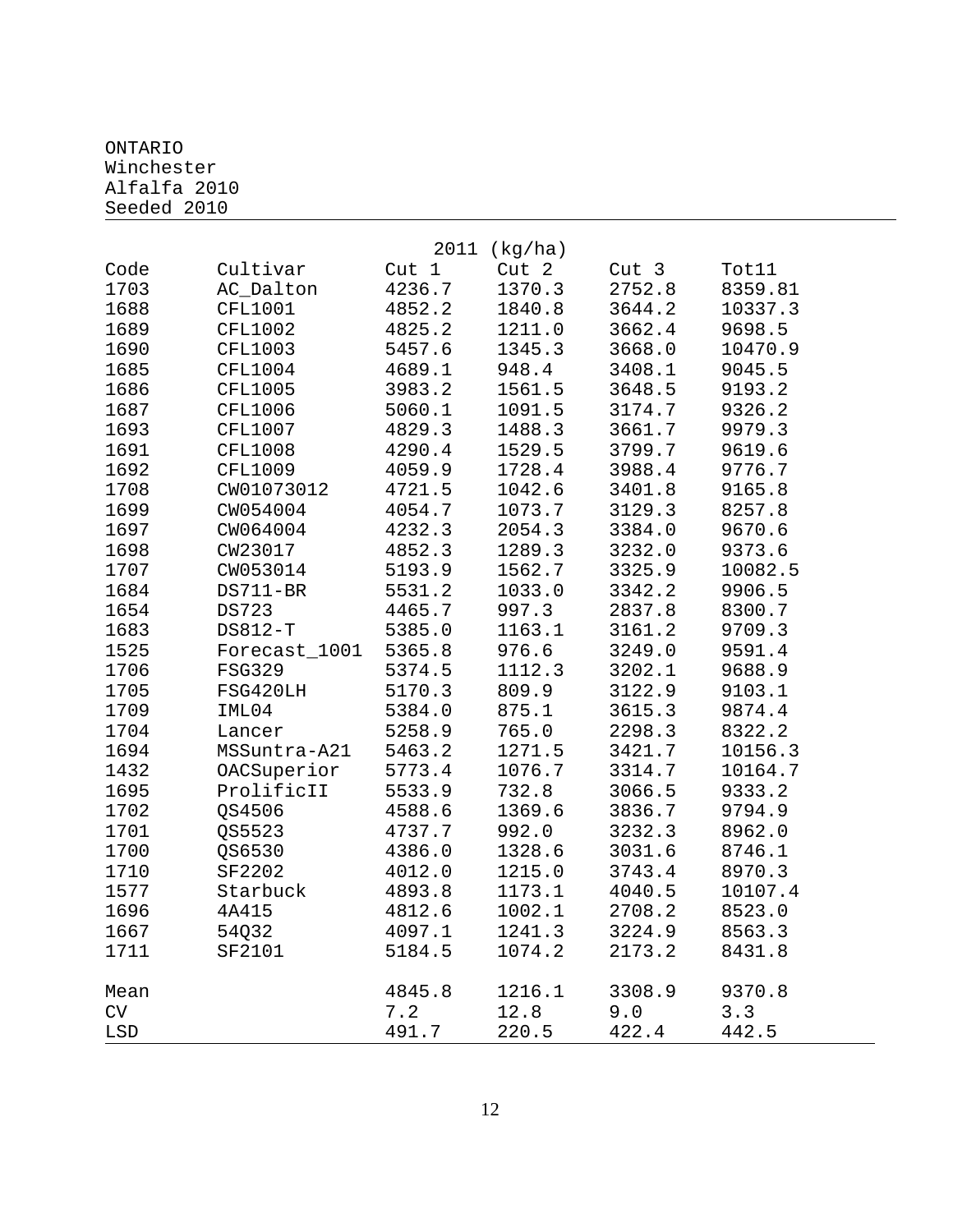ONTARIO Elora Alfalfa Registration A Expt. 2886 Seeded 2010

|        |                               | 2011         | (kg/ha)                             |              |                |
|--------|-------------------------------|--------------|-------------------------------------|--------------|----------------|
| Code   | Cultivar                      | Cut 1        | Cut 2                               | Cut 3        | Tot11          |
|        | 1432 OAC_SUPERIOR             | 4495         | 4402                                | 2648         | 11595          |
|        | 1525 FORECAST_100             | 4233         | 4373                                | 2535         | 11205          |
|        | 1577 STARBUCK                 | 4299         | 4725                                | 2648         | 11698          |
|        | 1654 4020MF                   | 4893         | 4633                                | 2740         | 12214          |
|        | 1667 54Q32                    | 4364         | 4414                                | 2674         | 11462          |
| 1683   | 4030                          | 4781         | 4892                                | 2969         | 12568          |
| 1684   | 4010                          | 4887         | 4976                                | 2878         | 12770          |
| 1685   | <b>CFL1004</b>                | 4199         | 4174                                | 2469         | 10863          |
|        | 1686 CFL1005                  | 4387         | 4056                                | 2394         | 10904          |
|        | 1687 CFL1006                  | 4454         | 4395                                | 2712         | 11502          |
|        | 1688 CFL1001                  | 4626         | 4537                                | 2776         | 11891          |
|        | 1689 CFL1002                  | 4755         | 4794                                | 2974         | 12573          |
|        | 1690 CFL1003                  | 4919         | 4999                                | 2966         | 12762          |
|        | 1691 CFL1008                  | 4633         | 4191                                | 2683         | 11463          |
|        | 1692 CFL1009                  | 4288         | 4423                                | 2570         | 11319          |
|        | 1693 CFL1007                  | 4371         | 4595                                | 2800         | 11753          |
|        | 1694 MSSUNTRA-A21             | 4761         | 4852                                | 2867         | 12419          |
|        | 1695 PROLIFIC_II              | 4402         | 4474                                | 2460         | 11307          |
|        | 1696 4A415                    | 4597         | 4535                                | 2684         | 11857          |
|        | 1697 CW_064004                | 4178         | 4246                                | 2750         | 11056          |
| 1698   | CW_23017                      | 4332         | 4347                                | 2655         | 11376          |
| 1699   | CW_054004                     | 4121         | 4121                                | 2534         | 10776          |
| 1700   | QS_6530                       | 4243         | 4572                                | 2716         | 11461          |
| 1701   | QS_5523                       | 4528         | 4537                                | 2825         | 11909          |
| 1702   | QS_4506                       | 4446         | 4589                                | 2899         | 12004          |
|        | 1703 AC_DALTON<br>1704 LANCER | 4426<br>4387 | 3823<br>4619                        | 2204<br>2679 | 10360<br>11780 |
|        | 1705 FSG_420LH                | 4132         | 4286                                | 2541         | 10945          |
|        | 1706 FSG_329                  | 4592         | 4813                                | 2800         | 12254          |
|        | 1707 CW053014                 | 4539         | 4445                                | 2740         | 11746          |
|        | 1708 CW073012                 | 4087         | 4217                                | 2488         | 10811          |
|        | 1709 IML04                    | 4380         | 4172                                | 2505         | 11074          |
|        | 1710 SF2202                   | 4581         | 4358                                | 2688         | 11707          |
|        | 1711 SF2101                   | 4469         | 4254                                | 2599         | 11314          |
|        |                               |              |                                     |              |                |
|        | 900 Mean                      | 4464         | 4466                                | 2679         | 11609          |
| 901 CV |                               | 6.7          |                                     | $6.6$ $6.8$  | 5.4            |
|        | 902 LSD                       |              | 355.8 350.7                         |              | 213.8 740.1    |
|        | 907 Pr>F(Trts)                |              | $0.0011$ $0.0000$ $0.0000$ $0.0000$ |              |                |
|        | 908 R_square                  | 46.3         | 73.3                                | 56.5         | 60.7           |
|        |                               |              |                                     |              |                |

RCBD arrangement, 4 blocks {1234} Nearest-neighbour covariance adjusted.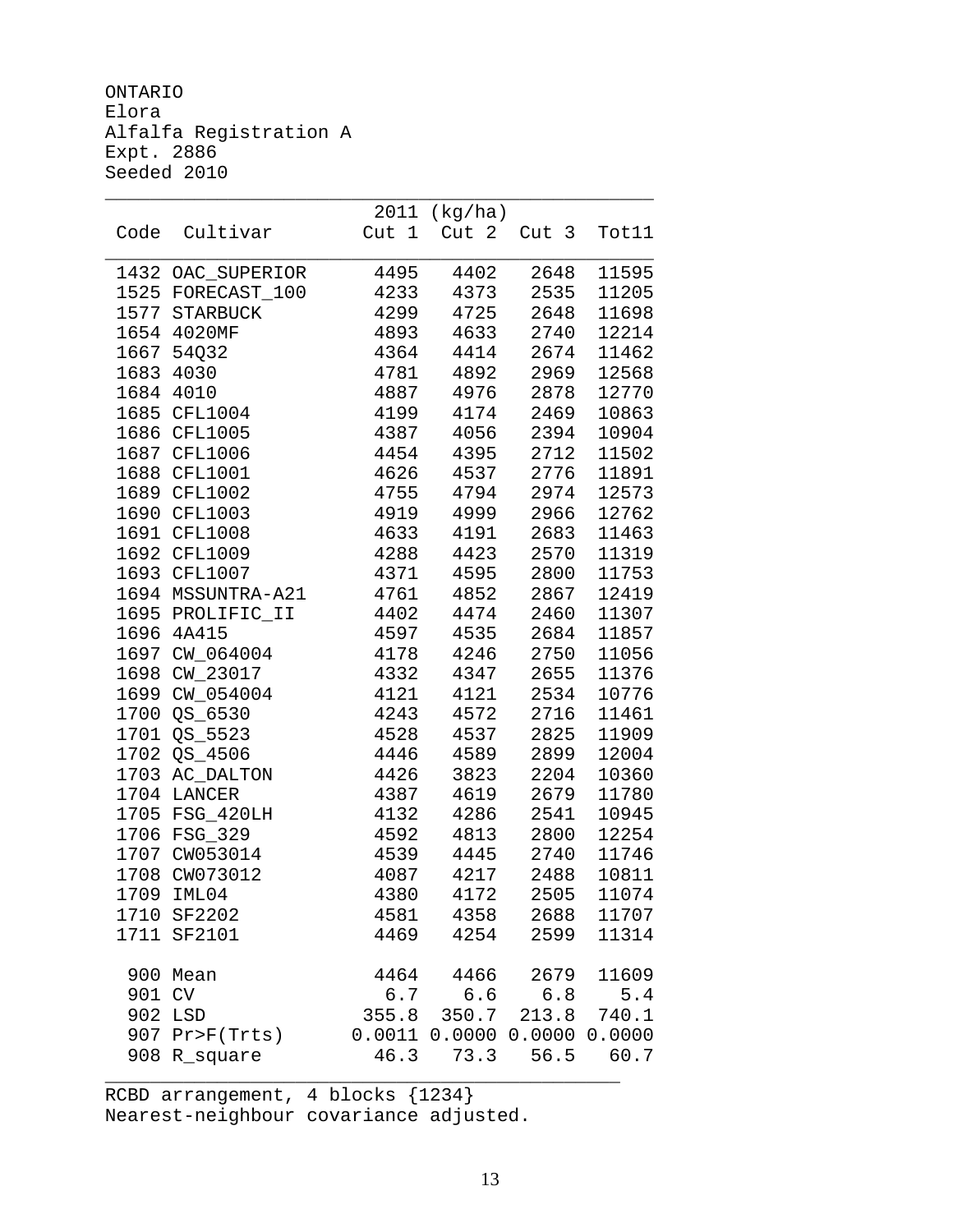ONTARIO New Liskeard Alfalfa Registration B Expt. 1003 Seeded 2010

|      |                     |       | 2011 (kg/ha) |       |
|------|---------------------|-------|--------------|-------|
| Code | Cultivar            | Cut 1 | Cut 2        | Total |
|      |                     |       |              |       |
| 1432 | <b>OAC SUPERIOR</b> | 6210  | 5640         | 11905 |
| 1525 | FORECAST 100        | 6047  | 5483         | 11495 |
| 1577 | <b>STARBUCK</b>     | 5692  | 5601         | 11310 |
| 1667 | 54Q32               | 5999  | 5624         | 11599 |
| 1683 | 4030                | 6620  | 5696         | 12346 |
| 1684 | 4010                | 6453  | 5751         | 12212 |
| 1685 | CFL1004             | 5968  | 5574         | 11541 |
| 1686 | CFL1005             | 5627  | 4931         | 10565 |
| 1687 | CFL1006             | 6378  | 5959         | 12320 |
| 1688 | CFL1001             | 6263  | 5615         | 11859 |
| 1689 | CFL1002             | 6329  | 6165         | 12460 |
| 1690 | CFL1003             | 6681  | 5977         | 12638 |
| 1691 | CFL1008             | 5989  | 5390         | 11410 |
| 1692 | CFL1009             | 5732  | 5389         | 11089 |
| 1693 | CFL1007             | 5875  | 5506         | 11428 |
| 1694 | MSSUNTRA-A21        | 6312  | 5732         | 12053 |
| 1695 | PROLIFIC II         | 6366  | 5586         | 11839 |
| 1696 | 4A415               | 6036  | 6061         | 12077 |
| 1697 | CW 064004           | 5622  | 5723         | 11375 |
| 1698 | CW 23017            | 5596  | 5383         | 11033 |
| 1699 | CW 054004           | 5839  | 5713         | 11552 |
| 1703 | <b>AC DALTON</b>    | 5690  | 5496         | 11188 |
| 1704 | <b>LANCER</b>       | 5910  | 5569         | 11552 |
| 1705 | <b>FSG 420LH</b>    | 6076  | 5382         | 11428 |
| 1706 | FSG 329             | 5980  | 5743         | 11697 |
| 1707 | CW053014            | 6054  | 5651         | 11699 |
| 1708 | CW073012            | 5612  | 5812         | 11386 |
| 1709 | IML04               | 5872  | 5743         | 11606 |
| 1710 | SF2202              | 5948  | 5798         | 11792 |
| 1711 | SF2101              | 6124  | 5416         | 11555 |
|      |                     |       |              |       |
| 900  | Mean                | 6030  | 5640         | 11667 |
| 902  | se                  | 135   | 165          | 216   |
| 901  | <b>CV</b>           | 4.4   | 5            | 3.7   |

Four Replications, nearest‐neighbour analysis.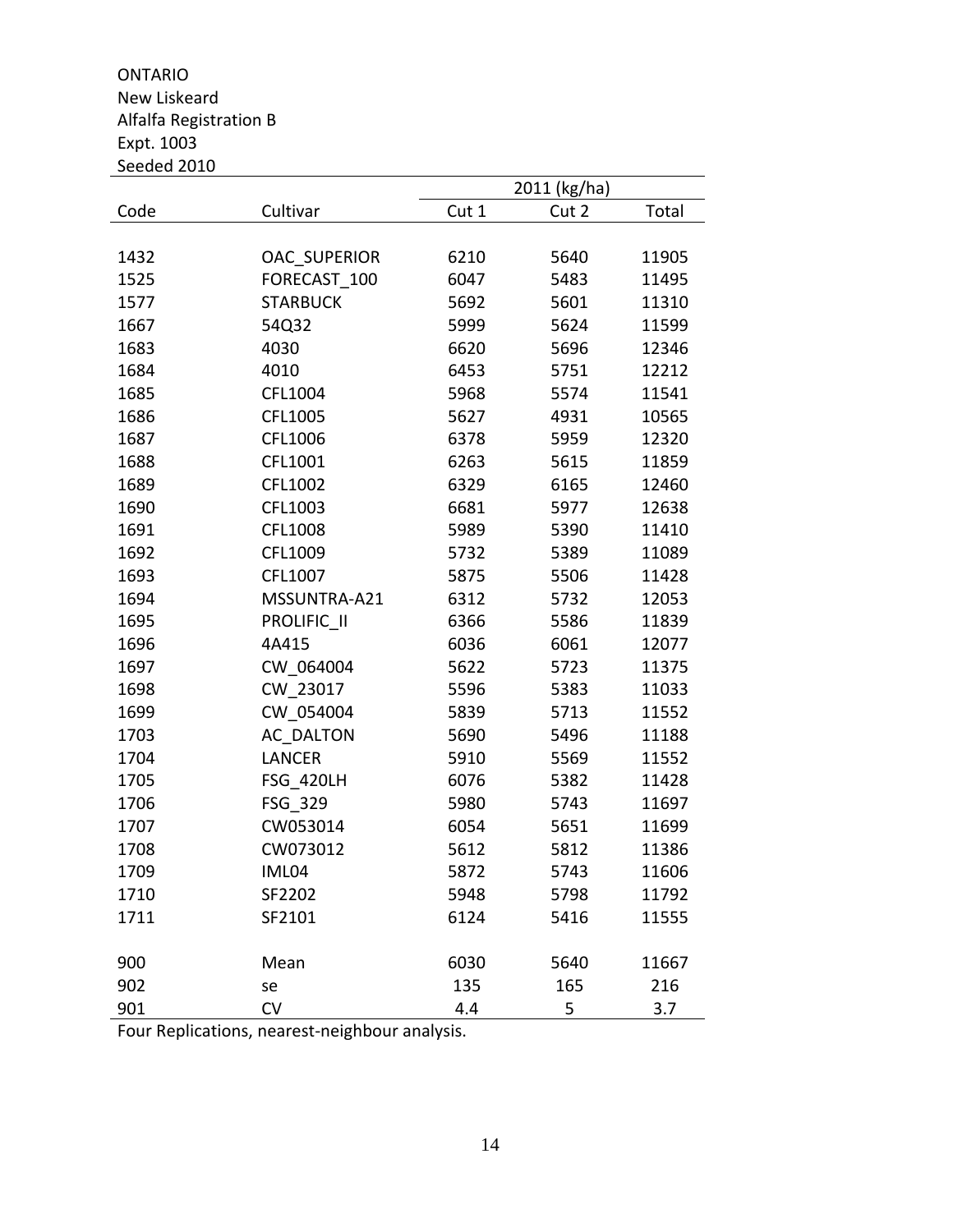ONTARIO New Liskeard Alfalfa Performance, 2 cut management Expt. 2879 Seeded 2009

|      |                   |       | 2011 (kg/ha) |       |
|------|-------------------|-------|--------------|-------|
| Code | Cultivar          | Cut 1 | Cut 2        | Total |
|      |                   |       |              |       |
| 1325 | MAGNUM IV         | 6506  | 7669         | 14198 |
| 1409 | AFFINITY+Z        | 6381  | 7384         | 13759 |
| 1432 | OAC SUPERIOR      | 6687  | 8107         | 14799 |
| 1481 | <b>APPROVED</b>   | 6263  | 7713         | 13987 |
| 1482 | <b>WINTERGOLD</b> | 6339  | 7724         | 14080 |
| 1498 | 134               | 6133  | 7982         | 14111 |
| 1521 | MAGNUM 3801       | 6299  | 7679         | 13971 |
| 1525 | FORECAST 100      | 6578  | 7627         | 14207 |
| 1537 | <b>VALIANT</b>    | 6191  | 7700         | 13873 |
| 1598 | 54H11             | 6273  | 7556         | 13835 |
| 1599 | <b>WL319HQ</b>    | 6086  | 7576         | 13674 |
| 1600 | <b>SATELLITE</b>  | 6076  | 7337         | 13409 |
| 1603 | WL357HQ           | 6076  | 8215         | 14299 |
| 1614 | 94023             | 6231  | 7937         | 14160 |
| 1617 | WL348AP           | 6191  | 7669         | 13879 |
| 1618 | WL345LH           | 5848  | 7444         | 13304 |
| 1619 | <b>EVERMORE</b>   | 6493  | 7850         | 14348 |
| 1624 | <b>LEXUS</b>      | 5695  | 7357         | 13108 |
| 1630 | FSG400LH          | 6260  | 7270         | 13506 |
| 1636 | <b>RADAR</b>      | 6196  | 7629         | 13845 |
| 1637 | 53H92             | 5947  | 7573         | 13502 |
| 1646 | WL343HQ           | 5873  | 7862         | 13713 |
| 1649 | STELLAR FG        | 6082  | 8079         | 14121 |
| 1652 | 55V48             | 6267  | 7897         | 14154 |
| 1659 | 4A421             | 6260  | 8008         | 14285 |
| 1664 | SUPER_NOVA        | 6248  | 7255         | 13514 |
| 1667 | 54Q32             | 6020  | 8230         | 14249 |
| 1675 | CW 02013          | 6485  | 8015         | 14458 |
| 1676 | QS44031           | 5708  | 8496         | 14182 |
| 1677 | QS4010            | 5644  | 7600         | 13230 |
| 1678 | <b>SURVIVOR</b>   | 6281  | 7938         | 14223 |
| 1680 | RESPONSE WT       | 5959  | 8240         | 14211 |
|      |                   |       |              |       |
| 900  | Mean              | 6174  | 7771         | 13945 |
| 902  | se                | 129   | 184          | 248   |
| 901  | CV                | 4.2   | 4.7          | 3.5   |

RCBD arrangement, 4 blocks {1234}

Nearest‐neighbour covariance adjusted.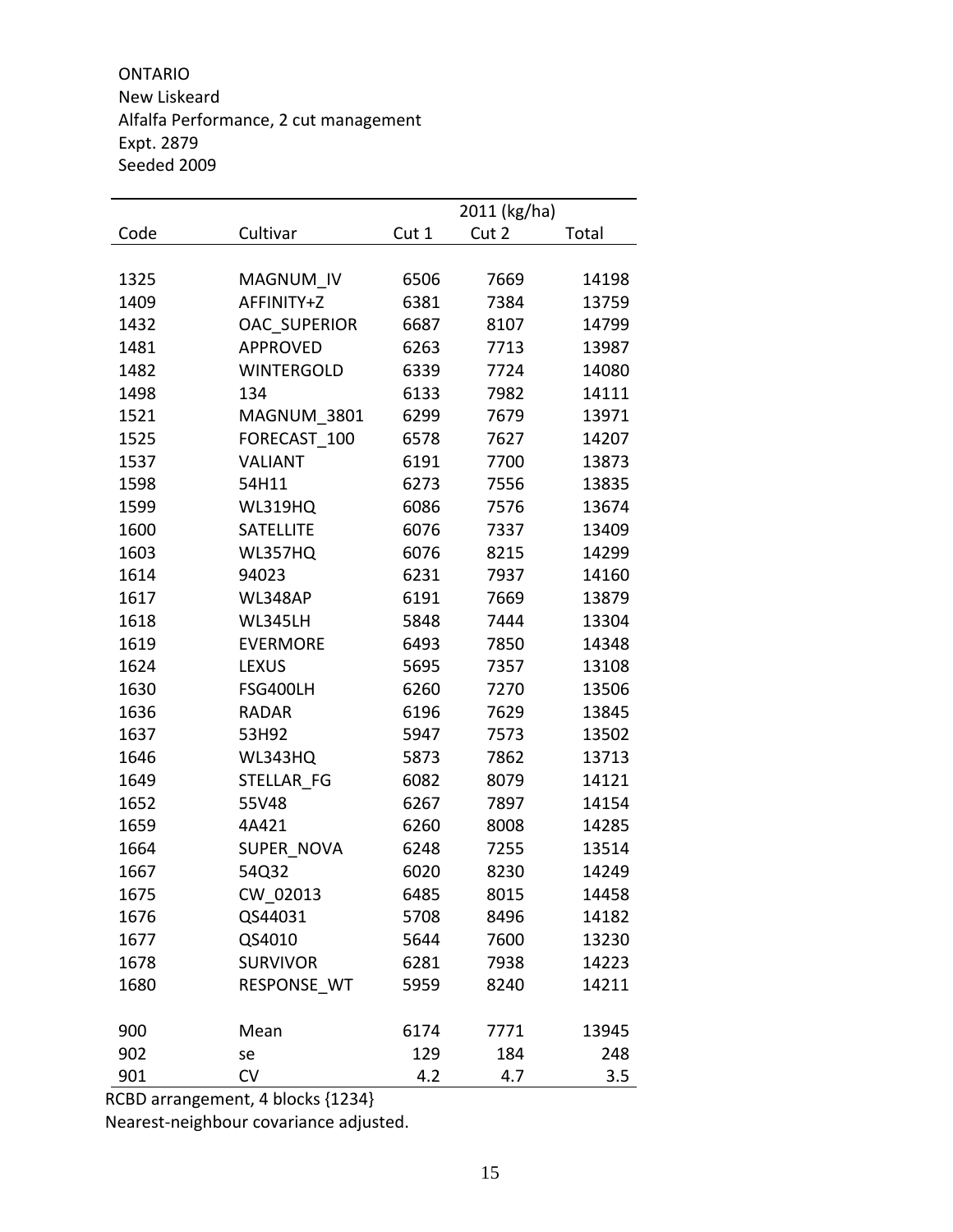ONTARIO New Liskeard Alfalfa Performance, 3 cut management Expt. 2883 Seeded 2009

|      |                   |       | 2011 (kg/ha) |       |       |
|------|-------------------|-------|--------------|-------|-------|
| Code | Cultivar          | Cut 1 | Cut 2        | Cut 3 | Total |
|      |                   |       |              |       |       |
| 1325 | MAGNUM_IV         | 4303  | 4538         | 1615  | 10428 |
| 1409 | AFFINITY+Z        | 4161  | 4596         | 1490  | 10260 |
| 1432 | OAC_SUPERIOR      | 4441  | 5088         | 1825  | 11344 |
| 1481 | APPROVED          | 3935  | 4504         | 1642  | 10067 |
| 1482 | <b>WINTERGOLD</b> | 3653  | 4397         | 1564  | 9599  |
| 1498 | 134               | 3960  | 4661         | 1647  | 10257 |
| 1521 | MAGNUM_3801       | 4253  | 4510         | 1685  | 10454 |
| 1525 | FORECAST_100      | 4100  | 4600         | 1733  | 10408 |
| 1537 | <b>VALIANT</b>    | 4096  | 4580         | 1550  | 10189 |
| 1598 | 54H11             | 3719  | 4280         | 1378  | 9377  |
| 1599 | <b>WL319HQ</b>    | 4382  | 4742         | 1509  | 10596 |
| 1600 | <b>SATELLITE</b>  | 4224  | 4411         | 1582  | 10229 |
| 1603 | WL357HQ           | 4078  | 4437         | 1673  | 10187 |
| 1614 | 94023             | 3446  | 4177         | 1390  | 9062  |
| 1617 | WL348AP           | 4412  | 4582         | 1711  | 10671 |
| 1618 | WL345LH           | 3892  | 4285         | 1414  | 9589  |
| 1619 | <b>EVERMORE</b>   | 4234  | 4439         | 1509  | 10144 |
| 1624 | <b>LEXUS</b>      | 4391  | 4632         | 1616  | 10630 |
| 1630 | FSG400LH          | 3600  | 4242         | 1443  | 9299  |
| 1636 | <b>RADAR</b>      | 3040  | 3890         | 1427  | 8352  |
| 1637 | 53H92             | 3395  | 3936         | 1171  | 8543  |
| 1646 | WL343HQ           | 4033  | 4153         | 1464  | 9692  |
| 1649 | STELLAR FG        | 3904  | 4450         | 1550  | 9933  |
| 1652 | 55V48             | 3968  | 4136         | 1473  | 9613  |
| 1659 | 4A421             | 4297  | 4865         | 1885  | 11087 |
| 1664 | SUPER_NOVA        | 3900  | 4407         | 1501  | 9828  |
| 1667 | 54Q32             | 4175  | 4478         | 1496  | 10142 |
| 1675 | CW_02013          | 4429  | 4553         | 1594  | 10586 |
| 1676 | QS44031           | 4071  | 4545         | 1711  | 10329 |
| 1677 | QS4010            | 3911  | 4206         | 1444  | 9541  |
| 1678 | <b>SURVIVOR</b>   | 4559  | 4502         | 1587  | 10654 |
| 1680 | RESPONSE WT       | 3522  | 4120         | 1492  | 9108  |
|      |                   |       |              |       |       |
| 900  | Mean              | 4016  | 4438         | 1556  | 10010 |
| 902  | se                | 209   | 180          | 80    | 395   |
| 901  | CV                | 10.4  | 8.1          | 10.2  | 7.8   |

RCBD arrangement, 4 blocks (1234)

Nearest‐neighbour covariance adjusted.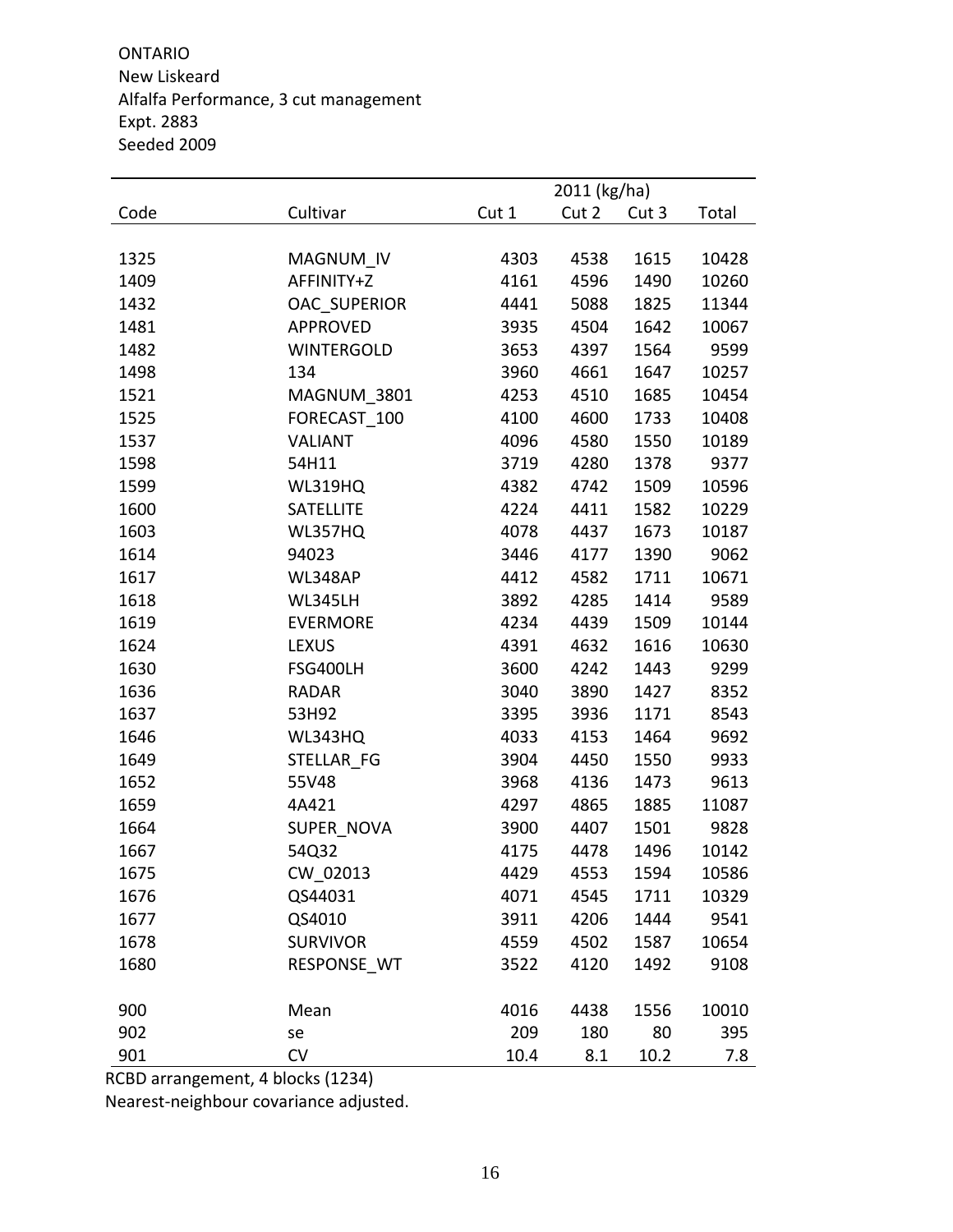ONTARIO Elora Alfalfa Performance, 3 cut management Expt. 2877 Seeded 2009

|      |                     |       | 2011 (kg/ha) |       |       |
|------|---------------------|-------|--------------|-------|-------|
| Code | Cultivar            | Cut 1 | Cut 2        | Cut 3 | Total |
|      |                     |       |              |       |       |
| 1325 | MAGNUM IV           | 3060  | 2563         | 2416  | 8070  |
| 1409 | AFFINITY+Z          | 2903  | 2141         | 2247  | 7231  |
| 1432 | <b>OAC SUPERIOR</b> | 3397  | 3006         | 2681  | 9061  |
| 1481 | <b>APPROVED</b>     | 2983  | 2317         | 2268  | 7599  |
| 1482 | <b>WINTERGOLD</b>   | 3190  | 2488         | 2454  | 8109  |
| 1498 | 134                 | 3030  | 2617         | 2344  | 7922  |
| 1521 | MAGNUM 3801         | 3279  | 2728         | 2419  | 8380  |
| 1525 | FORECAST 100        | 3177  | 2359         | 2375  | 7925  |
| 1537 | <b>VALIANT</b>      | 2902  | 2234         | 2158  | 7257  |
| 1598 | 54H11               | 3167  | 2486         | 2443  | 8090  |
| 1599 | WL319HQ             | 3512  | 2669         | 2478  | 8679  |
| 1600 | <b>SATELLITE</b>    | 3007  | 2538         | 2577  | 8106  |
| 1603 | WL357HQ             | 3102  | 2530         | 2292  | 7983  |
| 1614 | 94023               | 2902  | 2430         | 2402  | 7708  |
| 1617 | WL348AP             | 3012  | 2435         | 2388  | 7851  |
| 1618 | <b>WL345LH</b>      | 2896  | 2237         | 2059  | 7297  |
| 1619 | <b>EVERMORE</b>     | 2938  | 2368         | 2400  | 7682  |
| 1624 | <b>LEXUS</b>        | 3057  | 2641         | 2495  | 8108  |
| 1630 | FSG400LH            | 3024  | 2335         | 2390  | 7710  |
| 1636 | <b>RADAR</b>        | 3166  | 2427         | 2349  | 8024  |
| 1637 | 53H92               | 2876  | 2046         | 1952  | 6900  |
| 1646 | WL343HQ             | 3440  | 2757         | 2476  | 8679  |
| 1649 | STELLAR FG          | 3167  | 2802         | 2456  | 8492  |
| 1652 | 55V48               | 3079  | 2547         | 2495  | 8127  |
| 1659 | 4A421               | 3138  | 2789         | 2570  | 8501  |
| 1664 | SUPER NOVA          | 3288  | 2543         | 2289  | 8137  |
| 1667 | 54Q32               | 3140  | 2524         | 2285  | 7894  |
| 1675 | CW 02013            | 3032  | 2780         | 2395  | 8186  |
| 1676 | QS44031             | 2961  | 2994         | 2630  | 8618  |
| 1677 | QS4010              | 3004  | 2427         | 2216  | 7626  |
| 1678 | <b>SURVIVOR</b>     | 2858  | 2316         | 2294  | 7454  |
| 1680 | RESPONSE WT         | 3237  | 2442         | 2386  | 8110  |
|      |                     |       |              |       |       |
| 900  | Mean                | 3091  | 2516         | 2377  | 7985  |
| 902  | se                  | 116   | 115          | 105   | 248   |
| 901  | CV                  | 7.3   | 8.9          | 8.8   | 6.1   |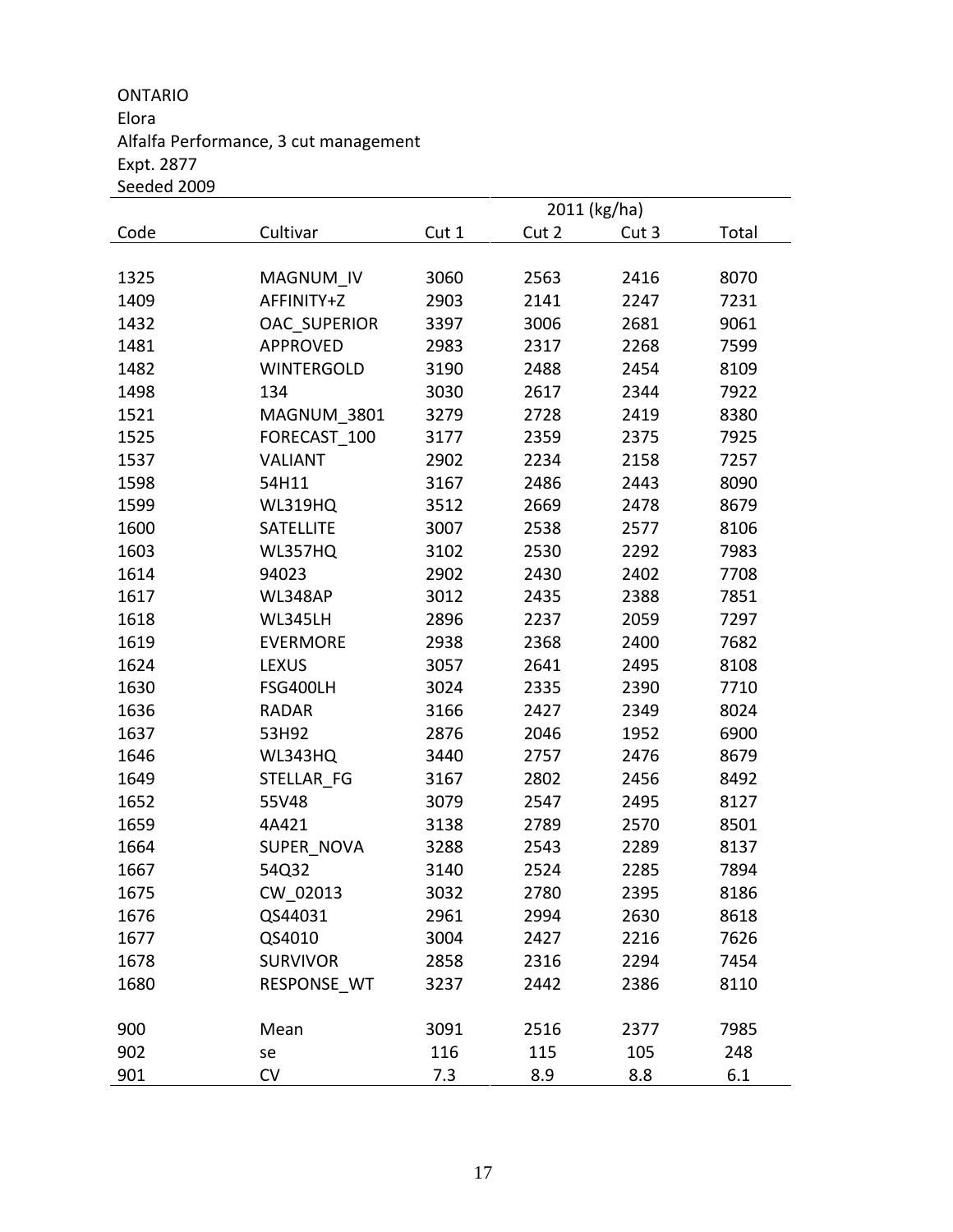#### ONTARIO Elora Alfalfa Performance, 4 cut management Expt. 2881 Seeded 2009

|      |                     |       |       | 2011 (kg/ha) |       |
|------|---------------------|-------|-------|--------------|-------|
| Code | Cultivar            | Cut 1 | Cut 2 | Cut 3        | Total |
|      |                     |       |       |              |       |
| 1325 | MAGNUM_IV           | 2074  | 684   | 940          | 3672  |
| 1409 | AFFINITY+Z          | 2119  | 748   | 731          | 3665  |
| 1432 | <b>OAC SUPERIOR</b> | 2298  | 961   | 847          | 4108  |
| 1481 | <b>APPROVED</b>     | 2082  | 809   | 718          | 3643  |
| 1482 | <b>WINTERGOLD</b>   | 2109  | 838   | 729          | 3674  |
| 1498 | 134                 | 2244  | 805   | 835          | 3928  |
| 1521 | MAGNUM_3801         | 2067  | 770   | 708          | 3566  |
| 1525 | FORECAST_100        | 2135  | 858   | 973          | 3912  |
| 1537 | <b>VALIANT</b>      | 2120  | 858   | 995          | 4001  |
| 1598 | 54H11               | 2145  | 848   | 694          | 3678  |
| 1599 | WL319HQ             | 2221  | 812   | 903          | 3952  |
| 1600 | SATELLITE           | 2042  | 960   | 996          | 3965  |
| 1603 | WL357HQ             | 2172  | 939   | 949          | 4029  |
| 1614 | 94023               | 2081  | 952   | 1007         | 4045  |
| 1617 | WL348AP             | 2208  | 778   | 742          | 3736  |
| 1618 | WL345LH             | 2068  | 688   | 681          | 3443  |
| 1619 | <b>EVERMORE</b>     | 2141  | 908   | 950          | 3985  |
| 1624 | <b>LEXUS</b>        | 2122  | 897   | 924          | 3959  |
| 1630 | FSG400LH            | 1947  | 841   | 803          | 3601  |
| 1636 | <b>RADAR</b>        | 2375  | 927   | 945          | 4200  |
| 1637 | 53H92               | 1894  | 597   | 503          | 2970  |
| 1646 | WL343HQ             | 2000  | 926   | 927          | 3871  |
| 1649 | STELLAR FG          | 2313  | 1127  | 1163         | 4547  |
| 1652 | 55V48               | 2230  | 914   | 996          | 4169  |
| 1659 | 4A421               | 2239  | 975   | 903          | 4117  |
| 1664 | SUPER NOVA          | 2202  | 952   | 776          | 3925  |
| 1667 | 54Q32               | 2255  | 1094  | 1044         | 4406  |
| 1675 | CW_02013            | 2413  | 1080  | 1060         | 4557  |
| 1676 | QS44031             | 2270  | 1014  | 1258         | 4524  |
| 1677 | QS4010              | 2053  | 848   | 834          | 3709  |
| 1678 | <b>SURVIVOR</b>     | 1993  | 839   | 789          | 3654  |
| 1680 | RESPONSE WT         | 2013  | 732   | 709          | 3446  |
| 900  | Mean                | 2145  | 874   | 876          | 3896  |
| 902  | se                  | 105   | 94    | 134          | 273   |
| 901  | CV                  | 9.7   | 21.1  | 30.4         | 13.8  |

Note: Due to drought, there was insufficient yield at fourth harvest.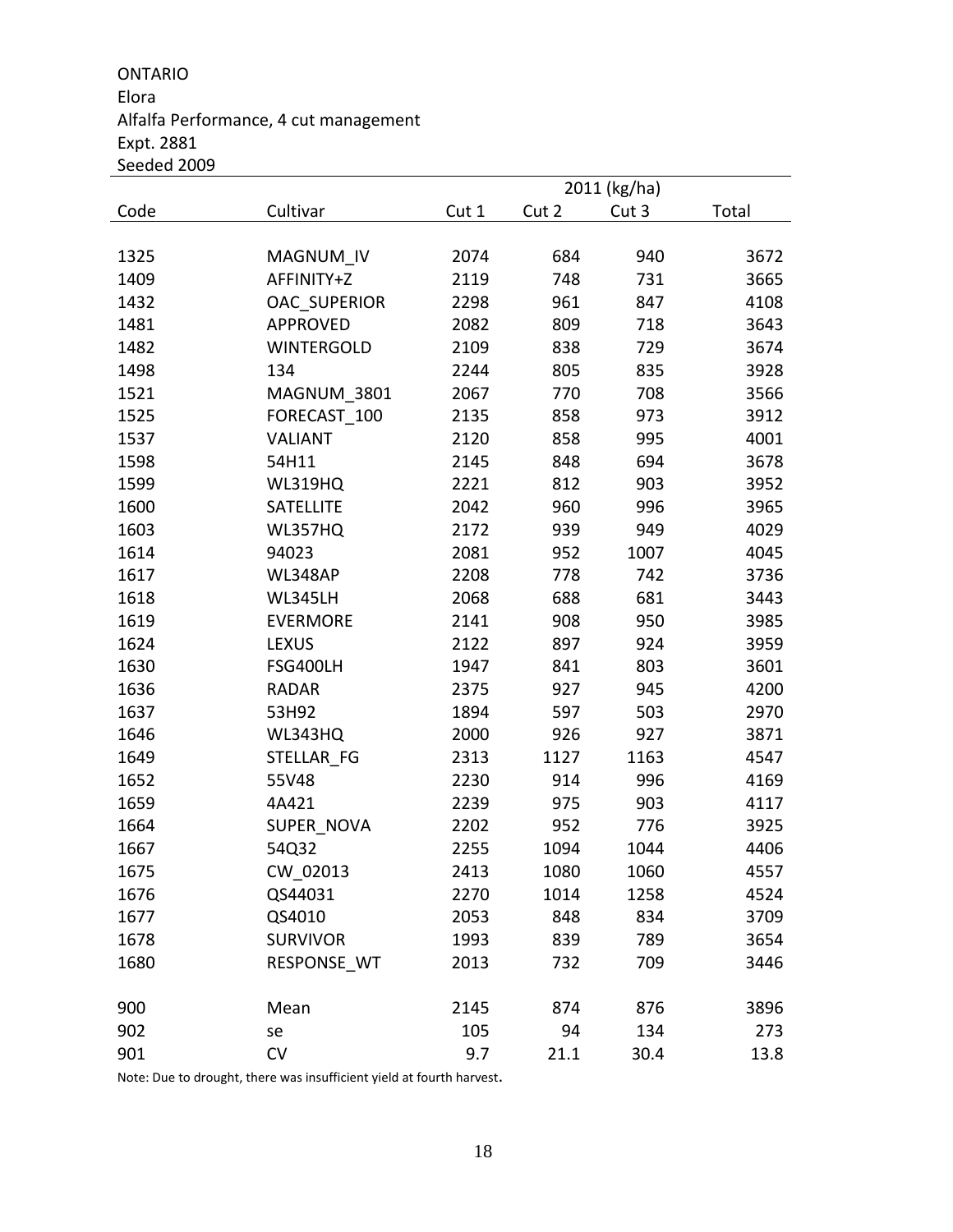ONTARIO

#### Winchester

# Alfalfa Performance-2009 4 cut system

Seeded 2009

|          | 2011 (kg/ha)      |                  |        |                  |        |         |  |  |
|----------|-------------------|------------------|--------|------------------|--------|---------|--|--|
|          | Code Cultivar     | Cut <sub>1</sub> | Cut 2  | Cut <sub>3</sub> | Cut4   | Tot11   |  |  |
|          |                   |                  |        |                  |        |         |  |  |
|          | 1325 MagnumIV     | 5379.2           | 2533.0 | 2841.6           | 1666.7 | 12420.6 |  |  |
|          | 1409 Affinity+Z   | 5774.3           | 2409.4 | 2569.1           | 1656.0 | 12408.7 |  |  |
|          | 1432 OACSuperior  | 5392.3           | 2451.8 | 2701.4           | 1706.5 | 12251.8 |  |  |
|          | 1481 Approved     | 5040.5           | 2215.8 | 2411.6           | 1694.5 | 11362.4 |  |  |
|          | 1482 Wintergold   | 5217.6           | 2250.7 | 2616.9           | 1528.2 | 11613.4 |  |  |
| 1498 134 |                   | 4973.5           | 2257.8 | 2457.8           | 1749.8 | 11438.9 |  |  |
|          | 1521 Magnum3801   | 5798.8           | 2327.2 | 2354.5           | 1774.7 | 12255.1 |  |  |
|          | 1525 Forecast1001 | 5235.3           | 2613.2 | 2744.5           | 1919.0 | 12512.0 |  |  |
|          | 1537 Valiant      | 5289.9           | 2492.0 | 2382.8           | 1671.5 | 11836.2 |  |  |
|          | 1598 54H11        | 5293.4           | 2459.5 | 2507.0           | 1686.9 | 11946.7 |  |  |
|          | 1599 WL319HQ      | 5161.8           | 2364.4 | 2386.0           | 1643.4 | 11555.5 |  |  |
| 1600     | Satellite         | 5452.4           | 2473.0 | 2246.9           | 1764.4 | 11936.6 |  |  |
|          | 1603 WL357HQ      | 5022.7           | 2414.9 | 2483.7           | 1649.5 | 11570.9 |  |  |
|          | 1614 94023        | 5499.5           | 2464.5 | 2458.8           | 1688.7 | 12111.5 |  |  |
|          | 1617 WL348AP      | 4788.0           | 2528.4 | 2441.1           | 1686.9 | 11444.4 |  |  |
| 1618     | WL345LH           | 5436.0           | 2307.7 | 2500.0           | 1615.0 | 11858.7 |  |  |
|          | 1619 Evermore     | 4925.6           | 2130.9 | 2213.3           | 1520.9 | 10790.5 |  |  |
|          | 1624 Lexus        | 5535.8           | 2419.9 | 2558.6           | 1818.8 | 12333.2 |  |  |
|          | 1630 FSG400LH     | 5405.6           | 2221.2 | 2346.1           | 1908.9 | 11881.9 |  |  |
|          | 1636 Radar        | 4689.8           | 2290.3 | 2308.4           | 1726.9 | 11015.4 |  |  |
|          | 1637 53H92        | 5375.0           | 2214.8 | 2473.3           | 1746.4 | 11809.5 |  |  |
| 1646     | WL342HQ           | 5204.9           | 2165.7 | 2391.1           | 1690.0 | 11451.7 |  |  |
|          | 1649 Stellar_FG   | 5145.3           | 2380.1 | 2515.4           | 1573.2 | 11614.0 |  |  |
|          | 1652 55V48        | 6012.0           | 2325.4 | 2594.5           | 1672.3 | 12604.1 |  |  |
|          | 1659 4A421        | 5860.9           | 2220.1 | 2529.6           | 1755.0 | 12365.4 |  |  |
|          | 1664 SuperNova    | 5298.9           | 2153.6 | 2215.4           | 1627.7 | 11295.5 |  |  |
| 1667     | 54Q32             | 4867.7           | 2107.7 | 2314.3           | 1612.0 | 10901.6 |  |  |
|          | 1675 CW02013      | 5137.5           | 2217.4 | 2556.5           | 1619.8 | 11531.2 |  |  |
|          | 1676 QS44031      | 5644.2           | 2352.6 | 2376.5           | 1654.7 | 12028.0 |  |  |
|          | 1677 OS4010       | 4933.5           | 2326.9 | 3272.8           | 1791.8 | 12324.9 |  |  |
|          | 1678 Survivor     | 5272.6           | 2350.8 | 2399.8           | 1804.3 | 11827.4 |  |  |
|          | 1680 Response_WT  | 5325.6           | 2224.8 | 2215.5           | 1780.0 | 11545.8 |  |  |
|          |                   |                  |        |                  |        |         |  |  |
| Mean     |                   | 5293.4           | 2333.3 | 2480.8           | 1700.1 | 11807.6 |  |  |
| CV       |                   | 11.5             | 12.6   | 13.7             | 9.1    | 8.0     |  |  |
| LSD      |                   | 859.6            | 417.2  | 480.2            | 219.5  | 1329.3  |  |  |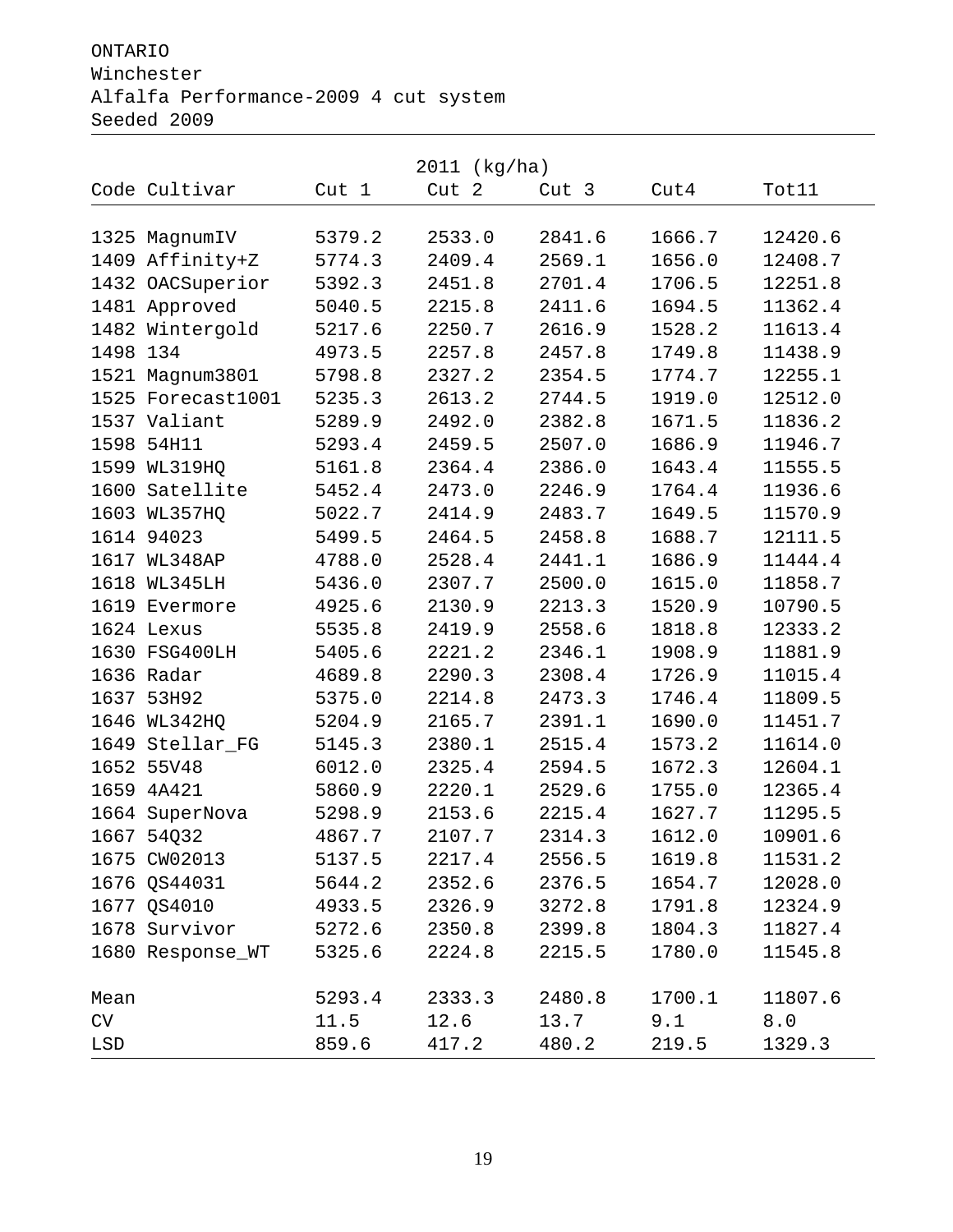ONTARIO Elora Alfalfa Performance Trial, 3 cut management Expt. 2895 Seeded 2010

|      |                     |       | 2011 (kg/ha) |       |       |
|------|---------------------|-------|--------------|-------|-------|
| Code | Cultivar            | Cut 1 | Cut 2        | Cut 3 | Total |
|      |                     |       |              |       |       |
| 910  | filler              | 3429  | 3900         | 2810  | 10139 |
| 1325 | MAGNUM IV           | 3743  | 3895         | 2901  | 10539 |
| 1409 | AFFINITY+Z          | 3880  | 4142         | 3034  | 11056 |
| 1432 | <b>OAC SUPERIOR</b> | 3670  | 3832         | 2914  | 10416 |
| 1498 | 134                 | 3687  | 3988         | 2770  | 10445 |
| 1521 | MAGNUM 3801         | 3660  | 3858         | 2884  | 10402 |
| 1525 | FORECAST 100        | 3609  | 4137         | 2999  | 10745 |
| 1537 | <b>VALIANT</b>      | 3462  | 4120         | 3017  | 10599 |
| 1577 | <b>STARBUCK</b>     | 3507  | 4044         | 2901  | 10452 |
| 1599 | <b>WL319HQ</b>      | 3799  | 3925         | 2972  | 10696 |
| 1600 | SATELLITE           | 3654  | 4112         | 3025  | 10790 |
| 1603 | WL357HQ             | 3571  | 4124         | 2873  | 10568 |
| 1610 | <b>FOREMOST</b>     | 3749  | 4350         | 3033  | 11132 |
| 1616 | 53Q30               | 3680  | 3978         | 3013  | 10670 |
| 1617 | WL348AP             | 3483  | 3938         | 2785  | 10206 |
| 1618 | WL345LH             | 3791  | 4108         | 2888  | 10787 |
| 1619 | EVERMORE            | 3435  | 4019         | 2734  | 10188 |
| 1620 | <b>MARVEL</b>       | 3814  | 3899         | 2664  | 10377 |
| 1625 | QS04027             | 3629  | 3919         | 2583  | 10130 |
| 1636 | <b>RADAR</b>        | 3577  | 3913         | 2603  | 10093 |
| 1637 | 53H92               | 3785  | 3998         | 2627  | 10410 |
| 1646 | WL343HQ             | 3485  | 4013         | 2793  | 10291 |
| 1649 | STELLAR FG          | 3665  | 3783         | 2787  | 10235 |
| 1652 | 55V48               | 3419  | 3929         | 2717  | 10064 |
| 1659 | 4A421               | 3299  | 4223         | 2744  | 10266 |
| 1664 | SUPER_NOVA          | 3681  | 3859         | 2670  | 10209 |
| 1667 | 54Q32               | 3740  | 3619         | 2657  | 10017 |
| 1675 | CW 02013            | 3526  | 3750         | 2819  | 10095 |
| 1678 | <b>SURVIVOR</b>     | 3340  | 4073         | 2927  | 10341 |
| 1715 | 55V12               | 3593  | 3894         | 2882  | 10370 |
|      |                     |       |              |       |       |
| 900  | Mean                | 3612  | 3978         | 2834  | 10424 |
| 902  | LSD(0.05)           | 1184  | 1524         | 1092  | 3016  |
| 901  | <b>CV</b>           | 7.4   | 8.7          | 8.8   | 6.6   |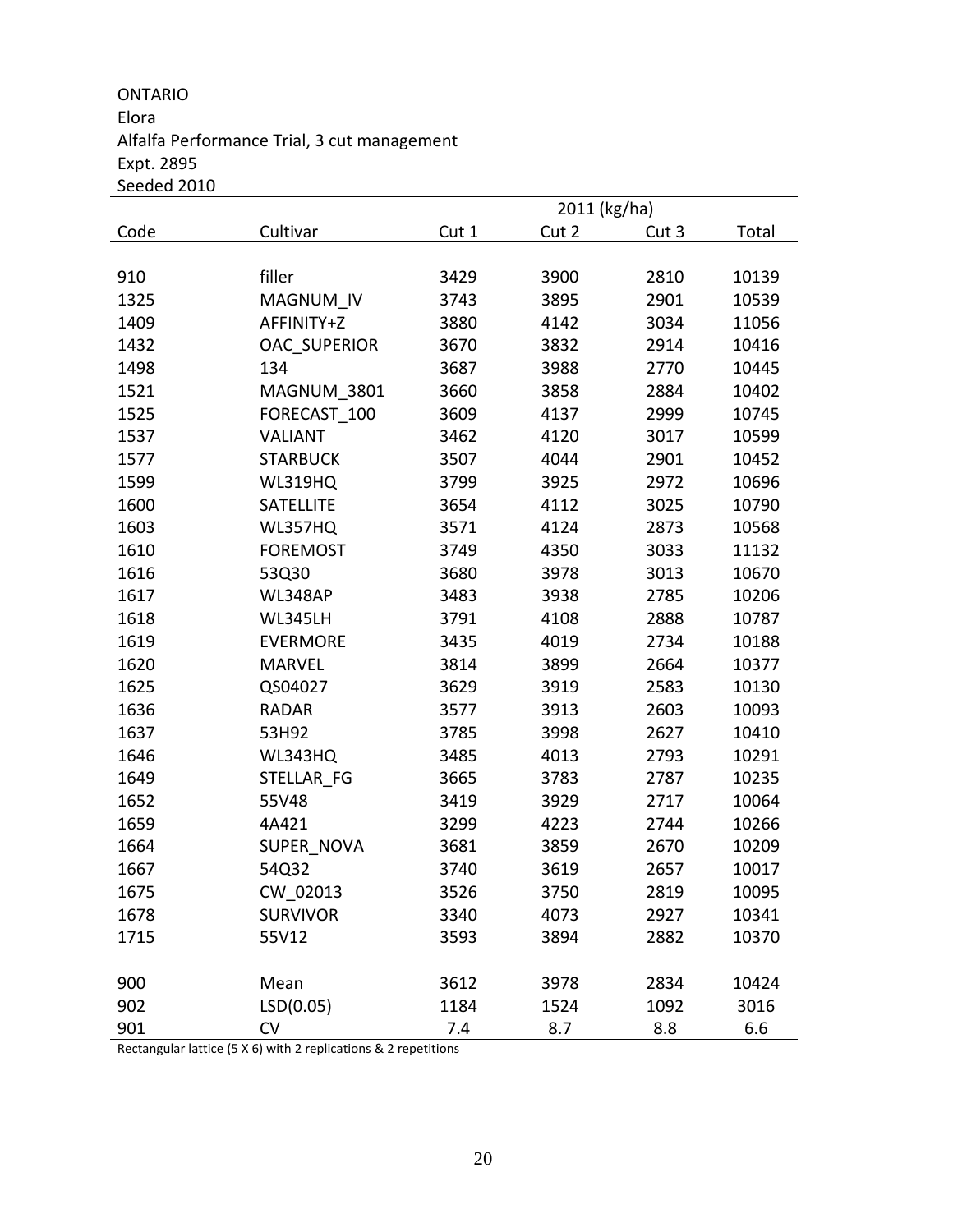ONTARIO Elora Alfalfa Performance Trial, 4 cut management Expt. 2896 Seeded 2010

|      |                     |       |       | 2011 (kg/ha) |       |       |
|------|---------------------|-------|-------|--------------|-------|-------|
| Code | Cultivar            | Cut 1 | Cut 2 | Cut 3        | Cut 4 | Total |
|      |                     |       |       |              |       |       |
| 910  | filler              | 3265  | 3028  | 2100         | 927   | 9341  |
| 1325 | MAGNUM_IV           | 3179  | 2952  | 2250         | 1092  | 9446  |
| 1409 | AFFINITY+Z          | 3313  | 3200  | 2489         | 1155  | 10169 |
| 1432 | <b>OAC SUPERIOR</b> | 3235  | 2899  | 2333         | 913   | 9376  |
| 1498 | 134                 | 3211  | 2927  | 2471         | 1054  | 9668  |
| 1521 | MAGNUM_3801         | 3260  | 2693  | 2259         | 918   | 9130  |
| 1525 | FORECAST 100        | 3203  | 2996  | 2457         | 1049  | 9703  |
| 1537 | <b>VALIANT</b>      | 3151  | 2985  | 2550         | 992   | 9687  |
| 1577 | <b>STARBUCK</b>     | 3242  | 2972  | 2522         | 1009  | 9740  |
| 1599 | <b>WL319HQ</b>      | 3205  | 3011  | 2560         | 1082  | 9871  |
| 1600 | <b>SATELLITE</b>    | 3225  | 3111  | 2560         | 1018  | 9893  |
| 1603 | WL357HQ             | 3323  | 2970  | 2384         | 1015  | 9681  |
| 1610 | <b>FOREMOST</b>     | 3213  | 3103  | 2577         | 1032  | 9932  |
| 1616 | 53Q30               | 3340  | 3085  | 2645         | 1182  | 10240 |
| 1617 | WL348AP             | 3235  | 3168  | 2587         | 1059  | 10044 |
| 1618 | <b>WL345LH</b>      | 3465  | 3235  | 2645         | 947   | 10293 |
| 1619 | <b>EVERMORE</b>     | 3531  | 3272  | 2902         | 870   | 10569 |
| 1620 | <b>MARVEL</b>       | 3574  | 3296  | 2890         | 1087  | 10845 |
| 1625 | QS04027             | 3471  | 3298  | 2813         | 1112  | 10700 |
| 1636 | <b>RADAR</b>        | 3424  | 3137  | 2724         | 942   | 10242 |
| 1637 | 53H92               | 3472  | 3362  | 2735         | 1169  | 10743 |
| 1646 | WL343HQ             | 3562  | 3273  | 2728         | 1030  | 10578 |
| 1649 | STELLAR FG          | 3445  | 3028  | 2371         | 886   | 9732  |
| 1652 | 55V48               | 3613  | 3068  | 2390         | 1127  | 10202 |
| 1659 | 4A421               | 3342  | 3222  | 2645         | 1206  | 10413 |
| 1664 | SUPER NOVA          | 3471  | 3082  | 2543         | 977   | 10086 |
| 1667 | 54Q32               | 3460  | 2943  | 2609         | 1004  | 10024 |
| 1675 | CW_02013            | 3378  | 3095  | 2707         | 1130  | 10311 |
| 1678 | <b>SURVIVOR</b>     | 3421  | 3057  | 2662         | 1069  | 10190 |
| 1715 | 55V12               | 3414  | 3083  | 2437         | 1003  | 9936  |
|      |                     |       |       |              |       |       |
| 900  | Mean                | 3355  | 3085  | 2551         | 1035  | 10026 |
| 902  | LSD(0.05)           | 842   | 943   | 343          | 242   | 719   |
| 901  | CV                  | 5.7   | 7.1   | 11.4         | 18.8  | 6.0   |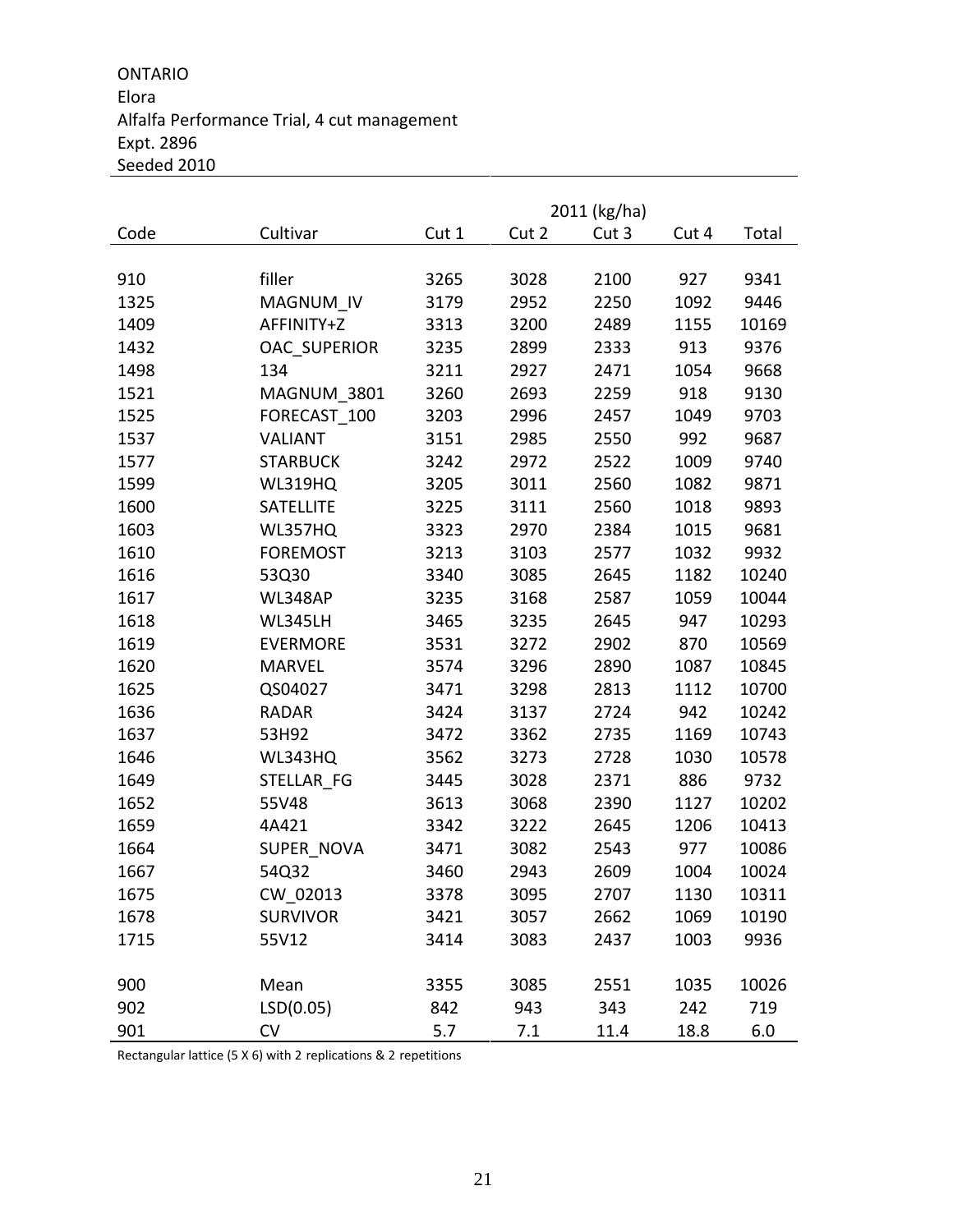#### ONTARIO New Liskeard Alfalfa Performance Trial, 2 cut management Expt. 2899 Seeded 2010

|      |                     |       | 2011 (kg/ha) |       |
|------|---------------------|-------|--------------|-------|
| Code | Cultivar            | Cut 1 | Cut 2        | Total |
|      |                     |       |              |       |
| 910  | filler              | 6690  | 5807         | 12485 |
| 1325 | MAGNUM IV           | 6157  | 5971         | 12102 |
| 1409 | AFFINITY+Z          | 6564  | 5587         | 12114 |
| 1432 | <b>OAC SUPERIOR</b> | 6024  | 5560         | 11566 |
| 1498 | 134                 | 6092  | 5433         | 11485 |
| 1521 | MAGNUM 3801         | 6136  | 5856         | 12002 |
| 1525 | FORECAST_100        | 6550  | 5929         | 12483 |
| 1537 | <b>VALIANT</b>      | 6249  | 5854         | 12095 |
| 1577 | <b>STARBUCK</b>     | 6443  | 5964         | 12419 |
| 1599 | <b>WL319HQ</b>      | 5913  | 5581         | 11485 |
| 1600 | <b>SATELLITE</b>    | 6233  | 5578         | 11812 |
| 1603 | WL357HQ             | 6257  | 5559         | 11827 |
| 1610 | <b>FOREMOST</b>     | 6525  | 5821         | 12331 |
| 1616 | 53Q30               | 5702  | 5667         | 11374 |
| 1617 | WL348AP             | 6539  | 5849         | 12370 |
| 1618 | WL345LH             | 6207  | 5790         | 12002 |
| 1619 | <b>EVERMORE</b>     | 6410  | 5571         | 11996 |
| 1620 | <b>MARVEL</b>       | 6278  | 5635         | 11914 |
| 1625 | QS04027             | 6094  | 5642         | 11745 |
| 1636 | <b>RADAR</b>        | 6351  | 5624         | 11961 |
| 1637 | 53H92               | 5778  | 5494         | 11276 |
| 1646 | WL343HQ             | 6067  | 5602         | 11683 |
| 1649 | STELLAR FG          | 6140  | 5558         | 11697 |
| 1652 | 55V48               | 5805  | 5491         | 11284 |
| 1659 | 4A421               | 6127  | 5501         | 11613 |
| 1664 | SUPER_NOVA          | 6071  | 5296         | 11396 |
| 1667 | 54Q32               | 6172  | 5550         | 11760 |
| 1675 | CW 02013            | 6253  | 5669         | 11947 |
| 1678 | <b>SURVIVOR</b>     | 5987  | 5621         | 11620 |
| 1715 | 55V12               | 5976  | 5658         | 11666 |
|      |                     |       |              |       |
| 900  | Mean                | 6193  | 5657         | 11850 |
| 902  | LSD(0.05)           | 488   | 339          | 651   |
| 901  | <b>CV</b>           | 6.5   | 4.9          | 4.4   |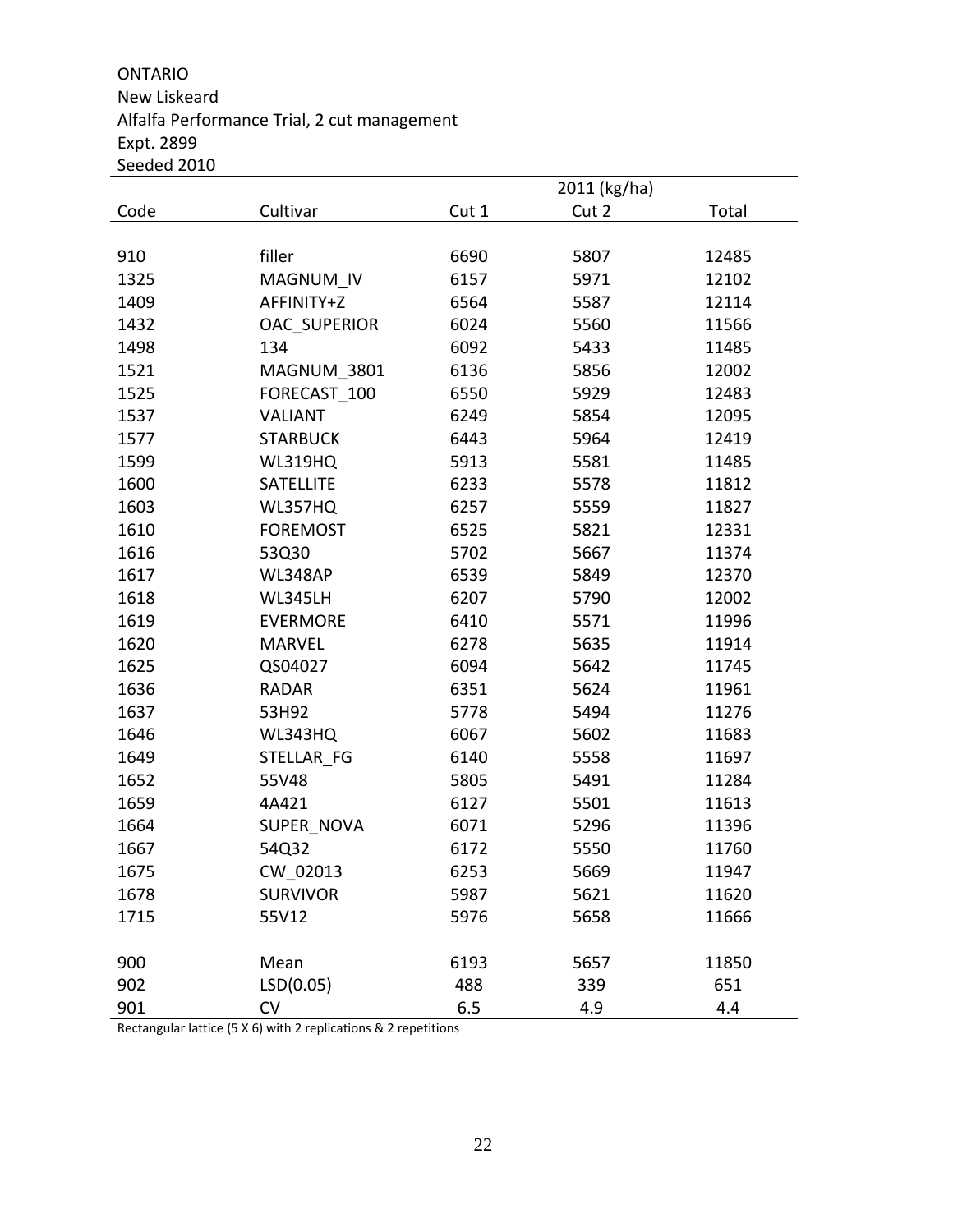ONTARIO New Liskeard Alfalfa Performance Trial, 3 cut management Expt. 2900 Seeded 2010

|      |                     |       |       | 2011    |       |
|------|---------------------|-------|-------|---------|-------|
|      |                     |       |       | (kg/ha) |       |
| Code | Cultivar            | Cut 1 | Cut 2 | Cut 3   | Total |
|      |                     |       |       |         |       |
| 910  | filler              | 6387  | 5167  | 2612    | 14164 |
| 1325 | MAGNUM IV           | 6211  | 5595  | 2792    | 14576 |
| 1409 | AFFINITY+Z          | 6194  | 5541  | 2687    | 14404 |
| 1432 | <b>OAC SUPERIOR</b> | 5961  | 5600  | 2486    | 14046 |
| 1498 | 134                 | 5958  | 5452  | 2494    | 13876 |
| 1521 | MAGNUM 3801         | 6170  | 5480  | 2365    | 14016 |
| 1525 | FORECAST 100        | 5943  | 5043  | 2434    | 13397 |
| 1537 | <b>VALIANT</b>      | 5868  | 5282  | 2399    | 13531 |
| 1577 | <b>STARBUCK</b>     | 6092  | 5306  | 2358    | 13755 |
| 1599 | <b>WL319HQ</b>      | 6056  | 5417  | 2376    | 13820 |
| 1600 | <b>SATELLITE</b>    | 6287  | 5380  | 2306    | 14019 |
| 1603 | WL357HQ             | 5903  | 5462  | 2255    | 13663 |
| 1610 | <b>FOREMOST</b>     | 6167  | 5113  | 2390    | 13697 |
| 1616 | 53Q30               | 5826  | 5594  | 2399    | 13863 |
| 1617 | WL348AP             | 6222  | 5386  | 2107    | 13730 |
| 1618 | WL345LH             | 6041  | 5409  | 2284    | 13739 |
| 1619 | <b>EVERMORE</b>     | 5864  | 4812  | 2032    | 12711 |
| 1620 | <b>MARVEL</b>       | 5298  | 5541  | 2312    | 13133 |
| 1625 | QS04027             | 6419  | 5502  | 2236    | 14161 |
| 1636 | <b>RADAR</b>        | 6100  | 5613  | 2275    | 13964 |
| 1637 | 53H92               | 6105  | 5421  | 2089    | 13612 |
| 1646 | WL343HQ             | 5621  | 5477  | 2218    | 13312 |
| 1649 | STELLAR FG          | 5943  | 5389  | 2128    | 13434 |
| 1652 | 55V48               | 5836  | 5395  | 2173    | 13382 |
| 1659 | 4A421               | 6048  | 5453  | 2220    | 13689 |
| 1664 | SUPER_NOVA          | 6079  | 5129  | 2285    | 13518 |
| 1667 | 54Q32               | 6601  | 5513  | 2304    | 14440 |
| 1675 | CW 02013            | 6234  | 5605  | 2534    | 14374 |
| 1678 | <b>SURVIVOR</b>     | 6051  | 5508  | 2299    | 13864 |
| 1715 | 55V12               | 5942  | 5524  | 2468    | 13958 |
|      |                     |       |       |         |       |
| 900  | Mean                | 6047  | 5404  | 2344    | 13795 |
| 902  | LSD(0.05)           | 410   | 335   | 241     | 761   |
| 901  | CV                  | 5.4   | 5.1   | 8.3     | 4.4   |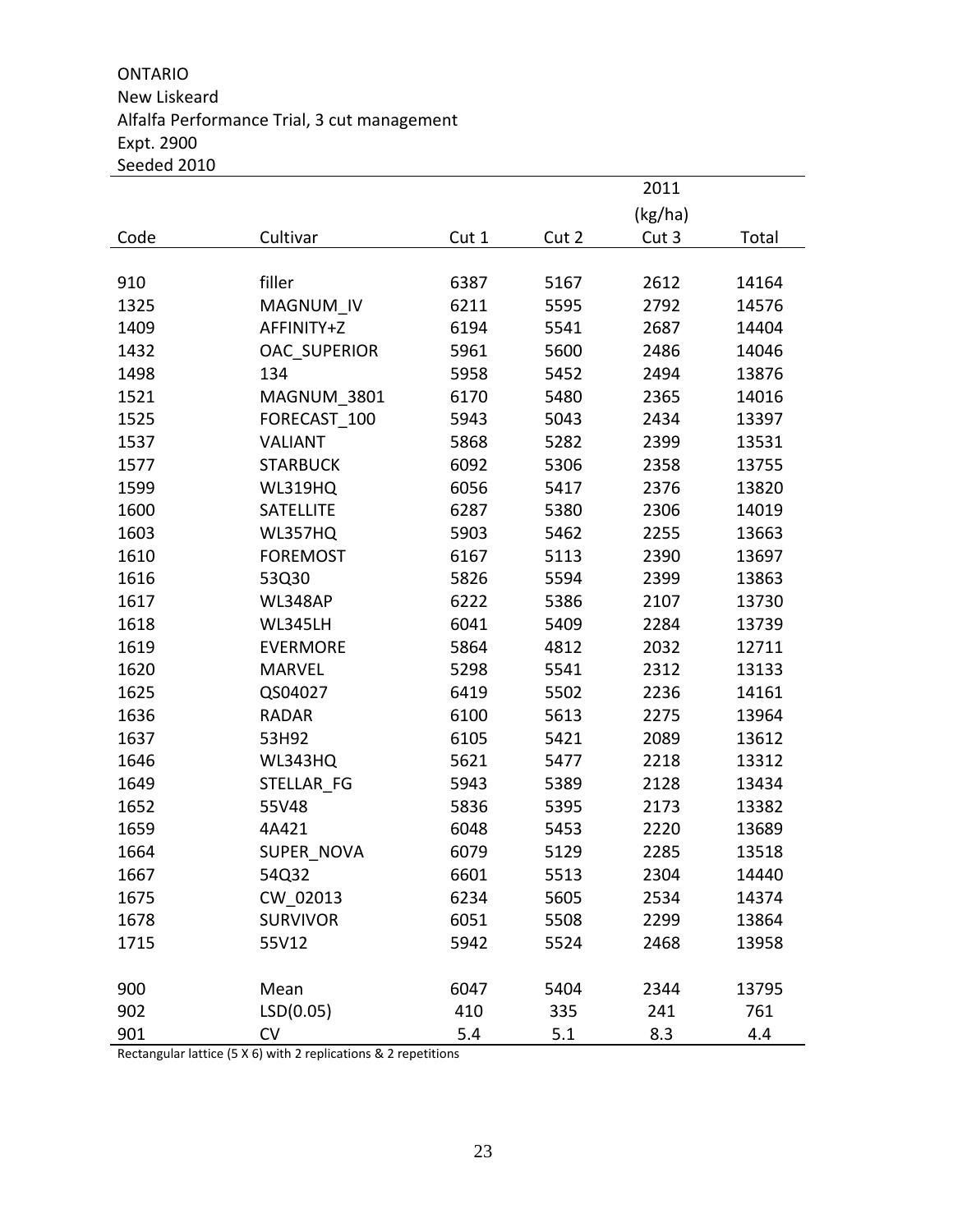ONTARIO Kemptville Alfalfa Performance, 3 cut management Expt. Seeded 2010

|      |                  | 2011 (kg/ha) |       |       |       |  |
|------|------------------|--------------|-------|-------|-------|--|
| Code | Cultivar         | Cut 1        | Cut 2 | Cut 3 | Total |  |
|      |                  |              |       |       |       |  |
| 910  | filler           | 5103         | 2072  | 2487  | 9708  |  |
| 1325 | MAGNUM IV        | 5951         | 1516  | 2137  | 9638  |  |
| 1409 | AFFINITY+Z       | 5303         | 1879  | 2003  | 9251  |  |
| 1432 | OAC SUPERIOR     | 5699         | 2141  | 2212  | 10073 |  |
| 1498 | 134              | 6249         | 1629  | 2259  | 10178 |  |
| 1521 | MAGNUM_3801      | 5043         | 1833  | 2506  | 9388  |  |
| 1525 | FORECAST 100     | 5841         | 1960  | 2156  | 9935  |  |
| 1537 | <b>VALIANT</b>   | 5894         | 2414  | 2479  | 10825 |  |
| 1577 | <b>STARBUCK</b>  | 5584         | 2333  | 2589  | 10499 |  |
| 1599 | WL319HQ          | 6381         | 2301  | 2256  | 10953 |  |
| 1600 | <b>SATELLITE</b> | 6165         | 2025  | 2395  | 10526 |  |
| 1603 | WL357HQ          | 4576         | 2451  | 2307  | 9287  |  |
| 1610 | <b>FOREMOST</b>  | 4097         | 2099  | 2346  | 8514  |  |
| 1616 | 53Q30            | 4713         | 2514  | 2419  | 9574  |  |
| 1617 | WL348AP          | 5592         | 1920  | 2403  | 9864  |  |
| 1618 | WL345LH          | 5493         | 1917  | 2447  | 9861  |  |
| 1619 | <b>EVERMORE</b>  | 5605         | 1848  | 2317  | 9785  |  |
| 1620 | <b>MARVEL</b>    | 5555         | 2295  | 2545  | 10397 |  |
| 1625 | QS04027          | 5289         | 2327  | 2771  | 10377 |  |
| 1636 | <b>RADAR</b>     | 4602         | 2074  | 2323  | 9009  |  |
| 1637 | 53H92            | 5270         | 1935  | 2366  | 9562  |  |
| 1646 | WL343HQ          | 4705         | 2442  | 2707  | 9856  |  |
| 1649 | STELLAR FG       | 4490         | 2722  | 2651  | 9853  |  |
| 1652 | 55V48            | 5649         | 2229  | 2429  | 10328 |  |
| 1659 | 4A421            | 5465         | 2616  | 2944  | 11023 |  |
| 1664 | SUPER NOVA       | 6816         | 1787  | 2797  | 11388 |  |
| 1667 | 54Q32            | 4928         | 2276  | 2450  | 9652  |  |
| 1675 | CW 02013         | 5933         | 2370  | 2381  | 10671 |  |
| 1678 | <b>SURVIVOR</b>  | 5927         | 2325  | 2573  | 10843 |  |
| 1715 | 55V12            | 5318         | 2472  | 2249  | 10014 |  |
|      |                  |              |       |       |       |  |
| 900  | Mean             | 5441         | 2157  | 2430  | 10028 |  |
| 902  | se               | 313          | 93    | 128   | 327   |  |
| 901  | CV               | 9.9          | 7.4   | 8.5   | 5.6   |  |

4 blocks, rectangular lattice repeated.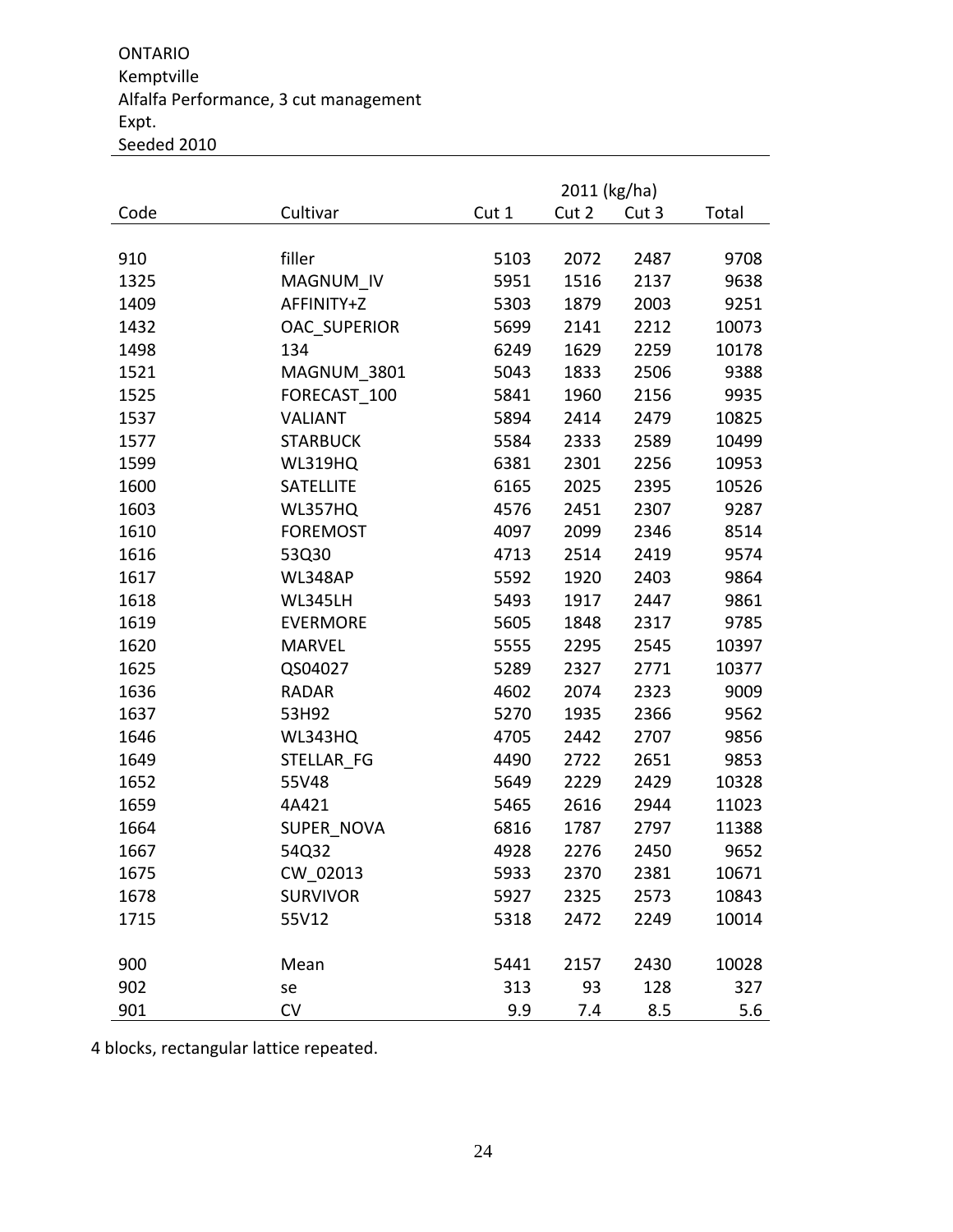ONTARIO Kemptville Alfalfa Performance, 4 cut management Expt. Seeded 2010

|      |                  | 2011 (kg/ha) |       |       |       |       |
|------|------------------|--------------|-------|-------|-------|-------|
| Code | Cultivar         | Cut 1        | Cut 2 | Cut 3 | Cut 4 | Total |
|      |                  |              |       |       |       |       |
| 910  | filler           | 5929         | 2038  | 3070  | 2031  | 12994 |
| 1325 | MAGNUM IV        | 5960         | 1713  | 2520  | 1708  | 11812 |
| 1409 | AFFINITY+Z       | 4994         | 1827  | 2872  | 1942  | 11598 |
| 1432 | OAC SUPERIOR     | 5195         | 1722  | 2467  | 1719  | 11121 |
| 1498 | 134              | 4054         | 1389  | 2804  | 1926  | 10086 |
| 1521 | MAGNUM 3801      | 5122         | 1733  | 2059  | 1712  | 10594 |
| 1525 | FORECAST 100     | 5659         | 1602  | 2375  | 1532  | 11216 |
| 1537 | <b>VALIANT</b>   | 5098         | 1793  | 2539  | 1741  | 11229 |
| 1577 | <b>STARBUCK</b>  | 5649         | 1671  | 2799  | 1529  | 11761 |
| 1599 | <b>WL319HQ</b>   | 4860         | 1567  | 2356  | 2000  | 10790 |
| 1600 | <b>SATELLITE</b> | 3832         | 1626  | 2605  | 2000  | 10008 |
| 1603 | WL357HQ          | 5062         | 2148  | 3009  | 2125  | 12342 |
| 1610 | <b>FOREMOST</b>  | 4731         | 1800  | 2612  | 1788  | 10966 |
| 1616 | 53Q30            | 4077         | 1830  | 2702  | 1694  | 10448 |
| 1617 | WL348AP          | 4664         | 1601  | 2655  | 1753  | 10677 |
| 1618 | WL345LH          | 6014         | 1514  | 2386  | 1531  | 11342 |
| 1619 | <b>EVERMORE</b>  | 6626         | 1883  | 2803  | 1643  | 12905 |
| 1620 | <b>MARVEL</b>    | 4421         | 1653  | 2510  | 1850  | 10412 |
| 1625 | QS04027          | 5205         | 1732  | 2953  | 2269  | 12202 |
| 1636 | <b>RADAR</b>     | 5317         | 1796  | 2300  | 1951  | 11301 |
| 1637 | 53H92            | 4553         | 1326  | 1941  | 1444  | 9191  |
| 1646 | WL343HQ          | 4592         | 1831  | 2529  | 1944  | 10877 |
| 1649 | STELLAR FG       | 4789         | 2065  | 3129  | 2466  | 12456 |
| 1652 | 55V48            | 5965         | 1896  | 2892  | 1957  | 12726 |
| 1659 | 4A421            | 5529         | 1845  | 2806  | 2304  | 12451 |
| 1664 | SUPER NOVA       | 5031         | 1227  | 2136  | 1546  | 9872  |
| 1667 | 54Q32            | 6009         | 2072  | 2821  | 1637  | 12592 |
| 1675 | CW_02013         | 5183         | 1393  | 1998  | 1831  | 10466 |
| 1678 | <b>SURVIVOR</b>  | 5256         | 1467  | 2420  | 1520  | 10734 |
| 1715 | 55V12            | 5127         | 1760  | 2361  | 1967  | 11342 |
|      |                  |              |       |       |       |       |
| 900  | Mean             | 5150         | 1717  | 2581  | 1835  | 11284 |
| 902  | se               | 356          | 91    | 131   | 119   | 431   |
| 901  | CV               | 12.1         | 8.6   | 9.7   | 12.3  | 6.5   |

4 blocks, rectangular lattice repeated.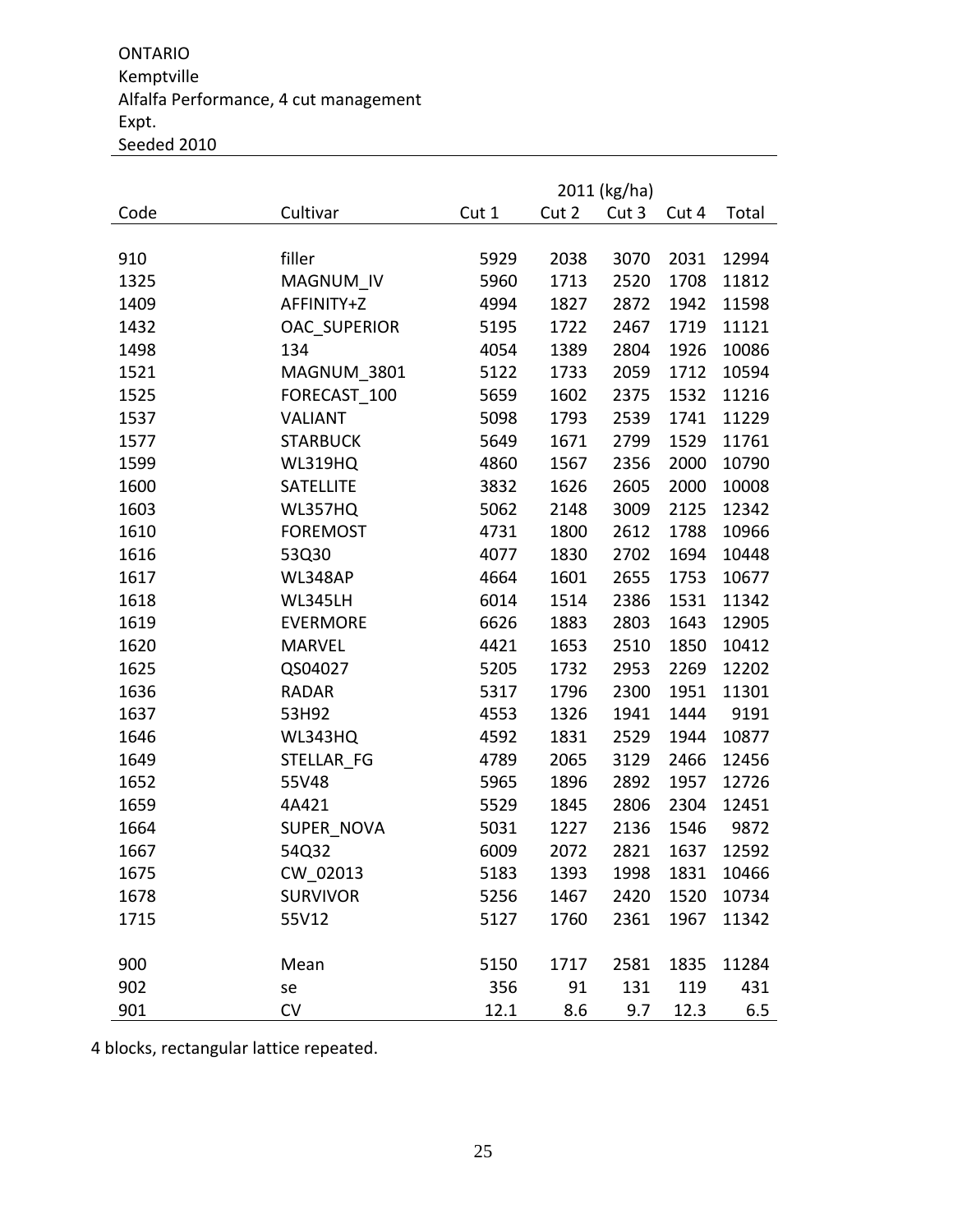| ONTARIO<br>Thunder Bay<br>Red clover<br>Seeded 2009 |                                |                                       |                            |                              |
|-----------------------------------------------------|--------------------------------|---------------------------------------|----------------------------|------------------------------|
| Code<br>4080<br>4087                                | Cultivar<br>Tempus<br>Wild Cat | 2011 (kg/ha)<br>Cut 1<br>1293<br>1587 | Cut 2<br>547<br>821        | Tot11<br>1840<br>2408        |
| MEAN<br>$C.V.$ $(%)$<br>PR > F<br>LSD(0.05)         |                                | 1440<br>5.3<br>0.0124<br>172          | 684<br>15<br>0.0339<br>234 | 2124<br>5.6<br>0.0067<br>268 |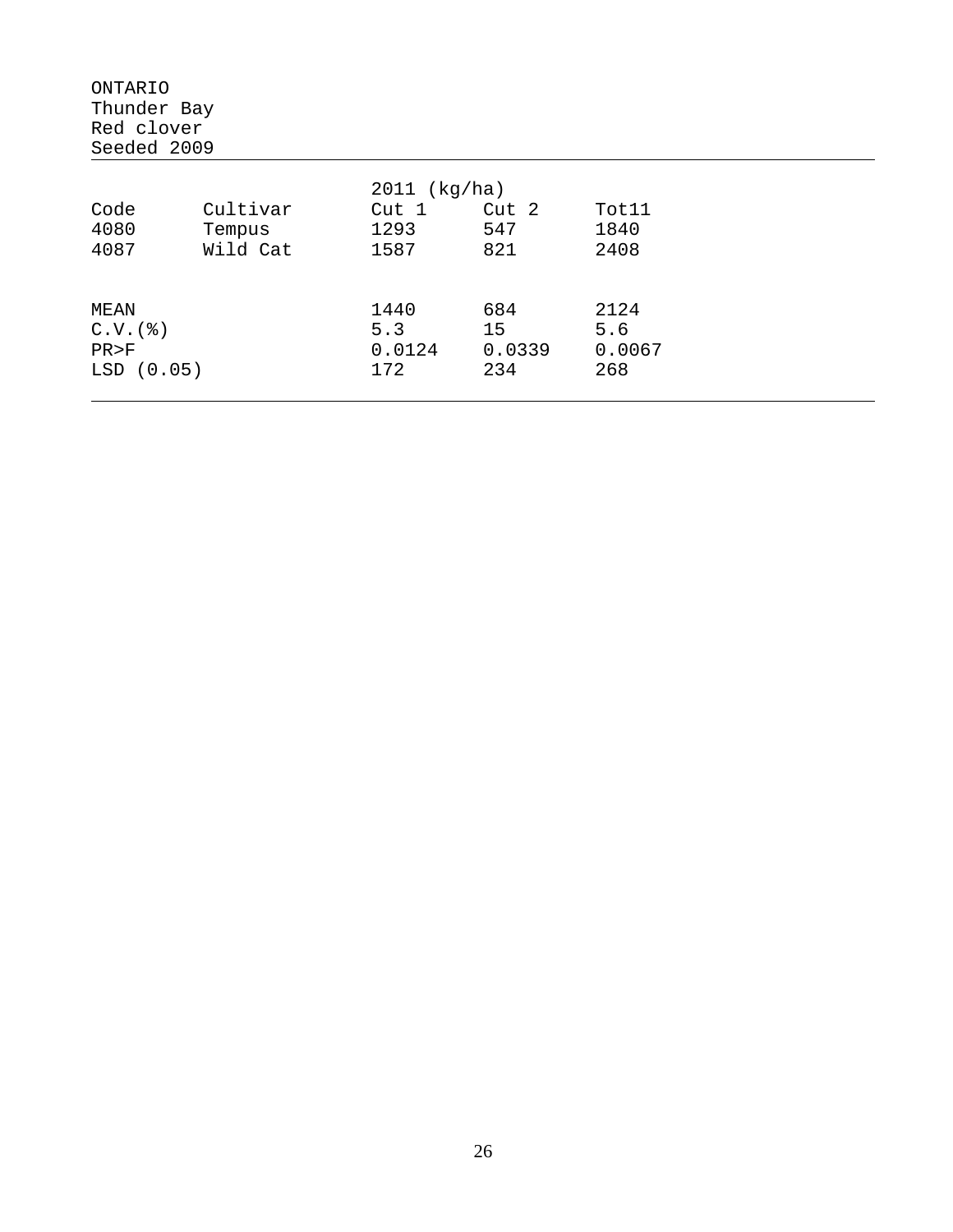ONTARIO Kemptville Red Clover Seeded 2009

|              | 2011 (kg/ha)      |                  |                |               |                  |  |  |  |  |  |
|--------------|-------------------|------------------|----------------|---------------|------------------|--|--|--|--|--|
| Code         | Cultivar          | Cut 1            | Cut 2          | Cut 3         | Tot11            |  |  |  |  |  |
| 4080<br>4087 | TEMPUS<br>WILDCAT | 4249.7<br>4655.3 | 1080.9<br>1733 | 980<br>1807.2 | 6310.6<br>8195.5 |  |  |  |  |  |
| MEAN         |                   | 4452.5           | 1406.94        | 1393.6        | 7253.02          |  |  |  |  |  |
| C.V          |                   | 10.79            | 8.02           | 12.35         | 7.88             |  |  |  |  |  |
| L.S.D.       |                   | 1080.55          | 253.99         | 387.34        | 1286.19          |  |  |  |  |  |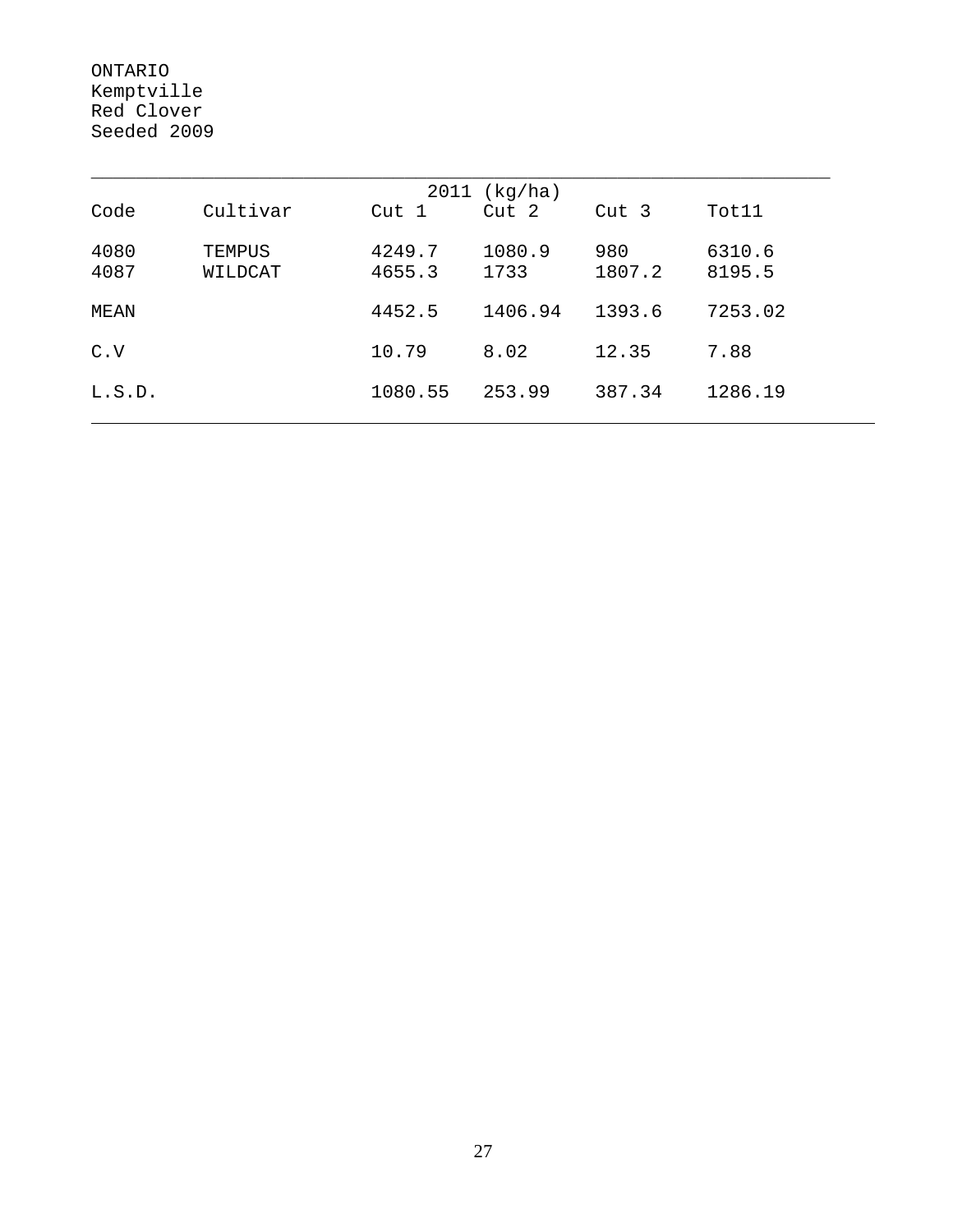ONTARIO Thunder Bay White Clover & Orchardgrass Seeded 2009

|        |             |       | 2011 (kg/ha) |       |  |
|--------|-------------|-------|--------------|-------|--|
| Code   | Cultivar    | Cut 1 | Cut 2        | Tot11 |  |
| 8014   | ALICE       | 3869  | 2547         | 6416  |  |
| 8031   | COMPANION   | 4015  | 2564         | 6580  |  |
| 8029   | CW204       | 3895  | 2403         | 6299  |  |
| 8012   | OSCEOLA     | 3944  | 2408         | 6352  |  |
| 8028   | REGAL GRAZE | 3839  | 2355         | 6194  |  |
| MEAN   |             | 3913  | 2455         | 6368  |  |
| C.V.   |             | 8.8   | 9.6          | 7.8   |  |
| L.S.D. |             | ΝS    | ΝS           | ΝS    |  |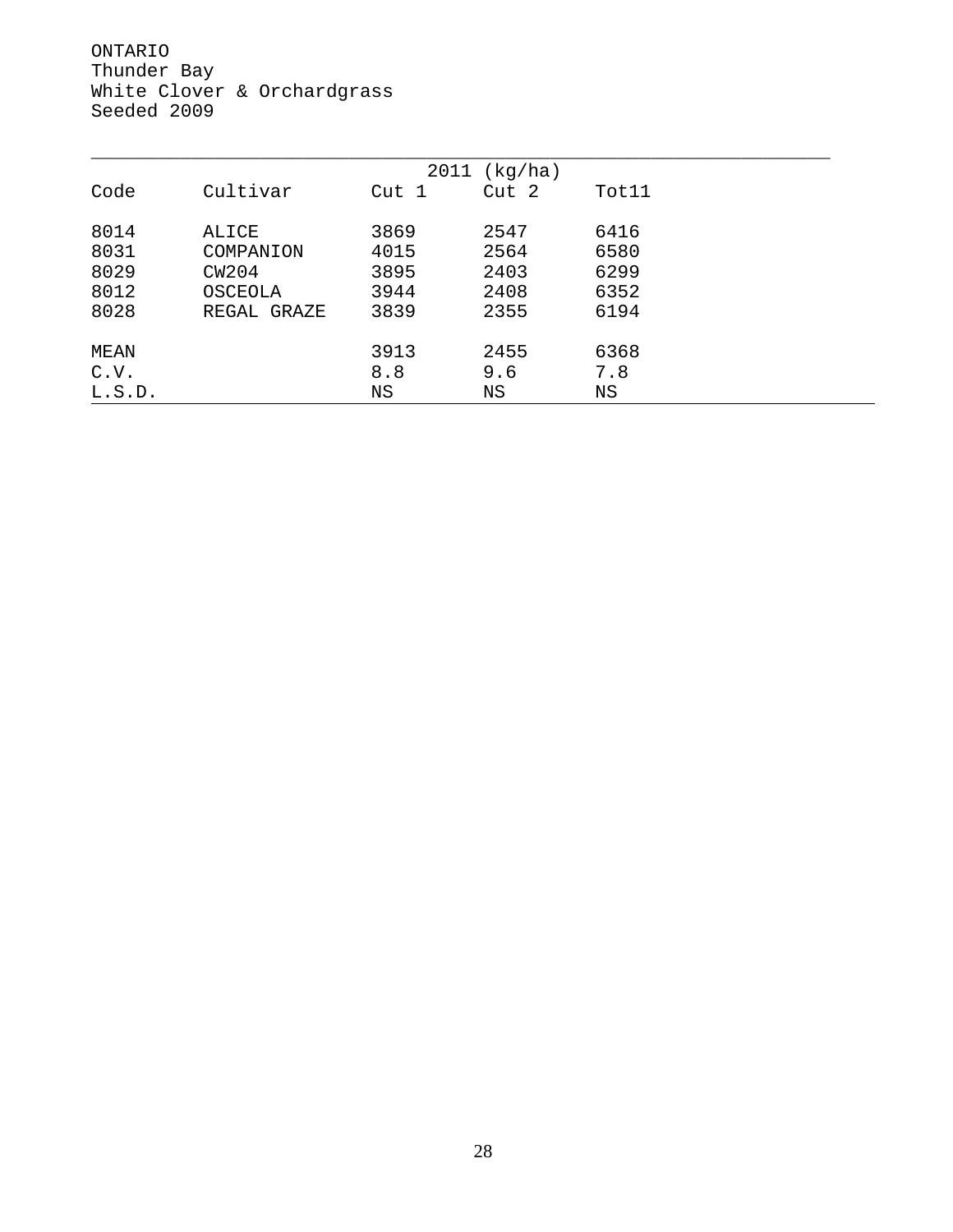ONTARIO Kemptville White Clover Seeded 2009

| 2011 (kg/ha)          |                               |                            |                          |                            |  |  |  |  |
|-----------------------|-------------------------------|----------------------------|--------------------------|----------------------------|--|--|--|--|
| Code                  | Cultivar                      | Cut 1                      | Cut <sub>2</sub>         | Tot11                      |  |  |  |  |
| 8014<br>8012<br>8031  | ALICE<br>OSCEOLA<br>COMPANION | 2448.9<br>2438.6<br>2553.4 | 953.1<br>1354.6<br>576.9 | 3402.0<br>3793.2<br>3110.2 |  |  |  |  |
| MEAN<br>C.V<br>L.S.D. |                               | 2473.6<br>12.4<br>531.2    | 961.5<br>20.5<br>340.6   | 3435.1<br>9.2<br>549.0     |  |  |  |  |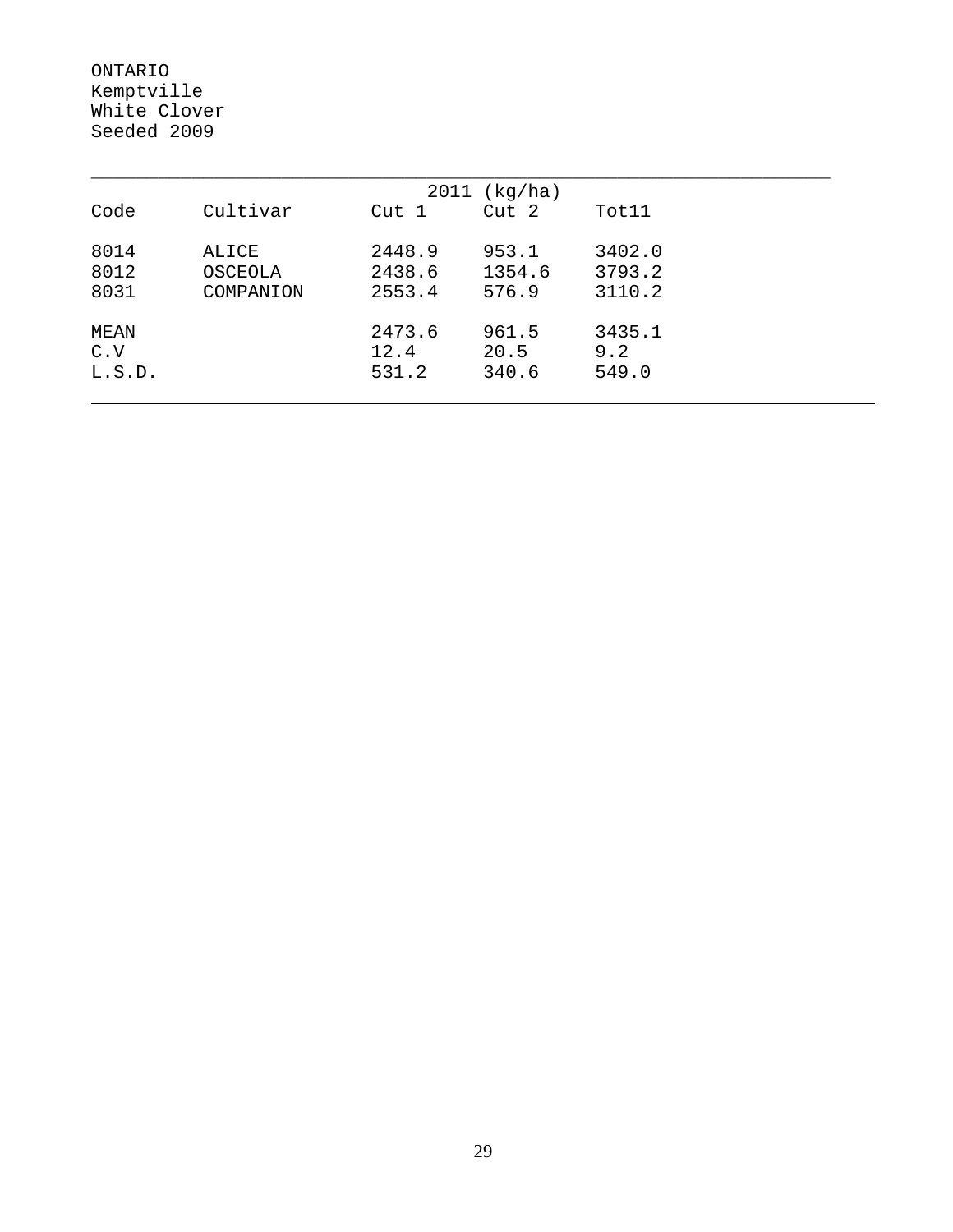ONTARIO New Liskeard White Clover & Orchard Grass Expt. 9004 Seeded 2009

| 2011 (kg/ha)   |        |        |        |        |        |  |  |  |  |
|----------------|--------|--------|--------|--------|--------|--|--|--|--|
| Code Cultivar  | Cut 1  | Cut 2  | Tot11  | Tot10  | 2yrTot |  |  |  |  |
|                |        |        |        |        |        |  |  |  |  |
|                |        |        |        |        |        |  |  |  |  |
| 8012 OSCEOLA   | 1945   | 1364   | 3317   | 9282   | 12708  |  |  |  |  |
| 8014 ALICF     | 2129   | 1496   | 3602   | 8473   | 12016  |  |  |  |  |
| 8031 Companion | 2288   | 1485   | 3789   | 9359   | 13097  |  |  |  |  |
|                |        |        |        |        |        |  |  |  |  |
| 900 Mean       | 2121   | 1449   | 3569   | 9038   | 12607  |  |  |  |  |
| 901 CV         | 14.1   | 4.5    | 10.2   | 11.6   | 4.4    |  |  |  |  |
| 905 MCV        | 21.3   | 6.8    | 15.3   | 17.5   | 6.7    |  |  |  |  |
| 902 LSD        | 451.6  | 98.2   | 547.0  | 1583.3 | 842.2  |  |  |  |  |
| 906 LSR        | 131.6  | 74.5   | 115.9  | 178.9  | 77.9   |  |  |  |  |
| 907 Pr>F(Trts) | 0.4670 | 0.1181 | 0.3926 | 0.5797 | 0.1706 |  |  |  |  |
| 908 R square   | 95.8   | 94.6   | 94.3   | 67.5   | 92.4   |  |  |  |  |
|                |        |        |        |        |        |  |  |  |  |

\_\_\_\_\_\_\_\_\_\_\_\_\_\_\_\_\_\_\_\_\_\_\_\_\_\_\_\_\_\_\_\_\_\_\_\_\_\_\_\_\_\_\_\_\_\_\_\_\_\_\_\_\_\_\_\_\_\_\_\_\_\_\_\_

RCBD arrangement, 4 blocks {1234} Nearest‐neighbour covariance adjusted

30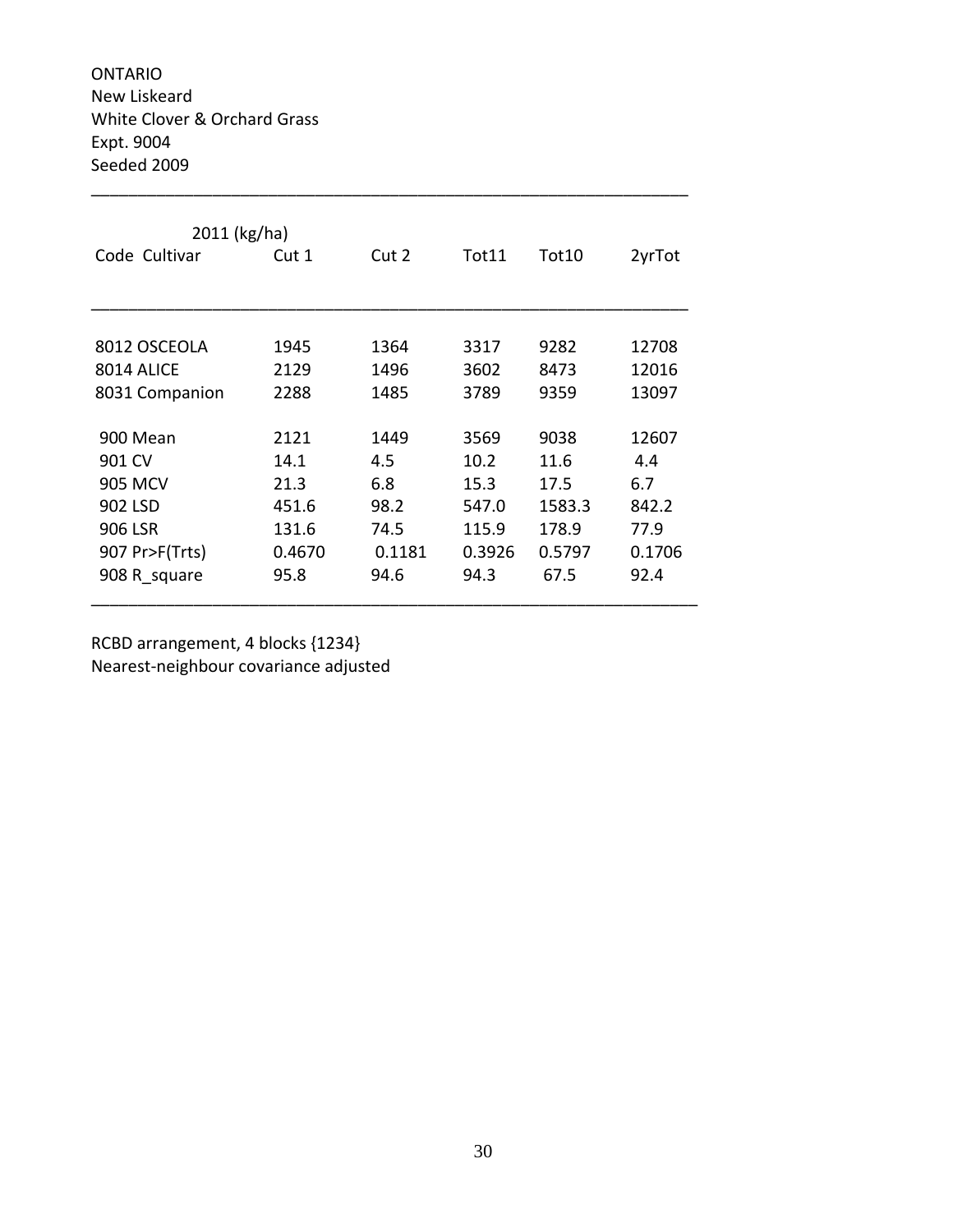ONTARIO Elora Bromegrass trial Expt. 2876 Seeded 2009

|            |                  | 2011   | (kq/ha) |        |        |        |              |
|------------|------------------|--------|---------|--------|--------|--------|--------------|
| Code       | Cultivar         | Cut 1  | Cut 2   | Cut 3  | Tot11  |        | Tot10 2yrTot |
|            |                  |        |         |        |        |        |              |
| 2039 BRAVO |                  | 4396   | 1063    | 1346   | 6826   | 8809   | 15598        |
| 2054       | PADDOCK          | 5273   | 1063    | 2072   | 8321   | 8396   | 16812        |
| 2057       | FLEET            | 5356   | 983     | 2121   | 8396   | 9762   | 18105        |
| 2060       | PEAK             | 5165   | 1154    | 1572   | 8027   | 8573   | 16621        |
| 2067       | BR06             | 4811   | 913     | 1510   | 7229   | 9196   | 16398        |
|            |                  |        |         |        |        |        |              |
| 900        | Mean             | 5000   | 1035    | 1724   | 7760   | 8947   | 16707        |
| CV<br>901  |                  | 9.3    | 17.0    | 14.4   | 7.4    | 4.1    | 3.9          |
| 905        | MCV              | 11.9   | 21.7    | 18.4   | 9.5    | 5.3    | 5.0          |
| 902 LSD    |                  | 595.8  | 224.9   | 317.4  | 736.4  | 475.3  | 838.7        |
| 906 LSR    |                  | 62.1   | 93.6    | 40.9   | 46.9   | 34.8   | 33.5         |
|            | $907$ Pr>F(Trts) | 0.0974 | 0.4571  | 0.0063 | 0.0117 | 0.0100 | 0.0059       |
| 908        | R square         | 70.0   | 71.1    | 81.4   | 80.2   | 84.8   | 85.1         |
|            |                  |        |         |        |        |        |              |

RCBD arrangement, 4 blocks {1234} Nearest-neighbour covariance adjusted.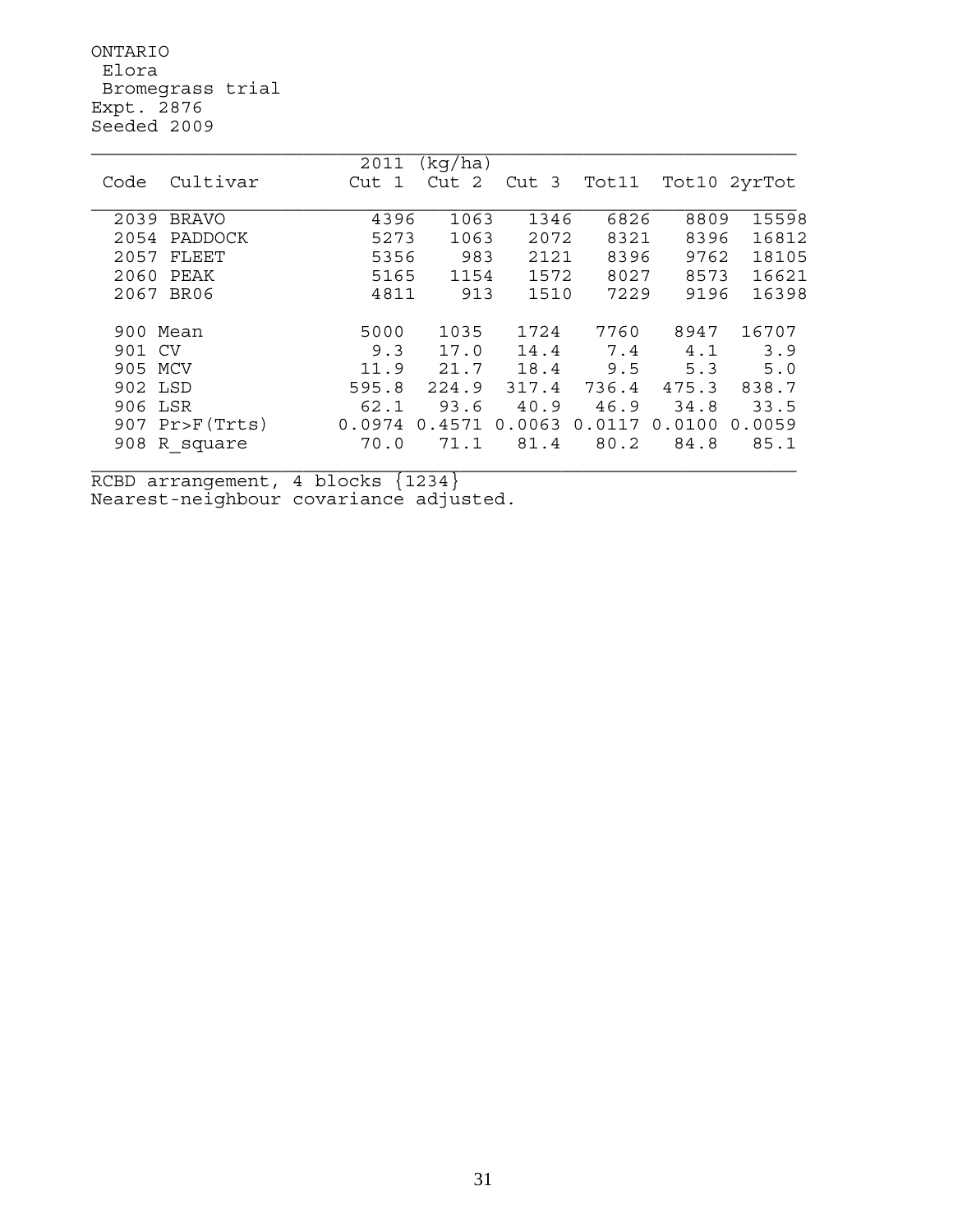ONTARIO New Liskeard Orchard Grass Registration Expt. 6002 Seeded 2006

|        |                | 2011   | (kg/ha) |        |                   |        |            |        |
|--------|----------------|--------|---------|--------|-------------------|--------|------------|--------|
| Code   | Cultivar       | Cut 1  | Tot11   | Tot10  | Tot09             | Tot08  | Tot07      | 5yrTot |
|        |                |        |         |        |                   |        |            |        |
| 3078   | AC SPLENDOR    | 2306   | 2306    | 2720   | 5586              | 9658   | 7688       | 27958  |
| 3079   | OKAY           | 2163   | 2163    | 2745   | 6082              | 9789   | 8133       | 28912  |
| 3086   | HAYMATE        | 1968   | 1968    | 2764   | 5474              | 9215   | 8888       | 28310  |
| 3096   | DIVIDEND VL    | 2288   | 2288    | 2696   | 6049              | 10309  | 8180       | 29523  |
| 3111   | OG0001         | 1966   | 1966    | 2727   | 5869              | 8863   | 9088       | 28513  |
| 3110   | OG01           | 2365   | 2365    | 2802   | 5981              | 9143   | 8814       | 29105  |
|        |                |        |         |        |                   |        |            |        |
|        | 900 Mean       | 2176   | 2176    | 2742   | 5840              | 9496   | 8465       | 28720  |
| 901 CV |                | 10.5   | 10.5    | 7.2    | 6.5               | 7.3    | 7.8        | 4.3    |
| 905    | MCV            | 13.0   | 13.0    | 9.0    | 8.1               | 9.0    | 9.7        | 5.3    |
|        | 902 LSD        | 284.0  | 284.0   | 246.0  | 473.9             | 855.8  | 819.5      | 1515.6 |
| 906    | LSR            | 71.2   | 71.2    | 231.8  | 77.9              | 59.2   | 58.5       | 96.9   |
|        | 907 Pr>F(Trts) | 0.0936 | 0.0936  | 0.9780 | .1815<br>$\Omega$ | 0.0954 | 0607<br>0. | 0.5269 |
| 908    | R square       | 79.9   | 79.9    | 51.1   | 56.3              | 58.8   | 58.4       | 44.8   |
|        |                |        |         |        |                   |        |            |        |

RCBD arrangement, 4 blocks {1234}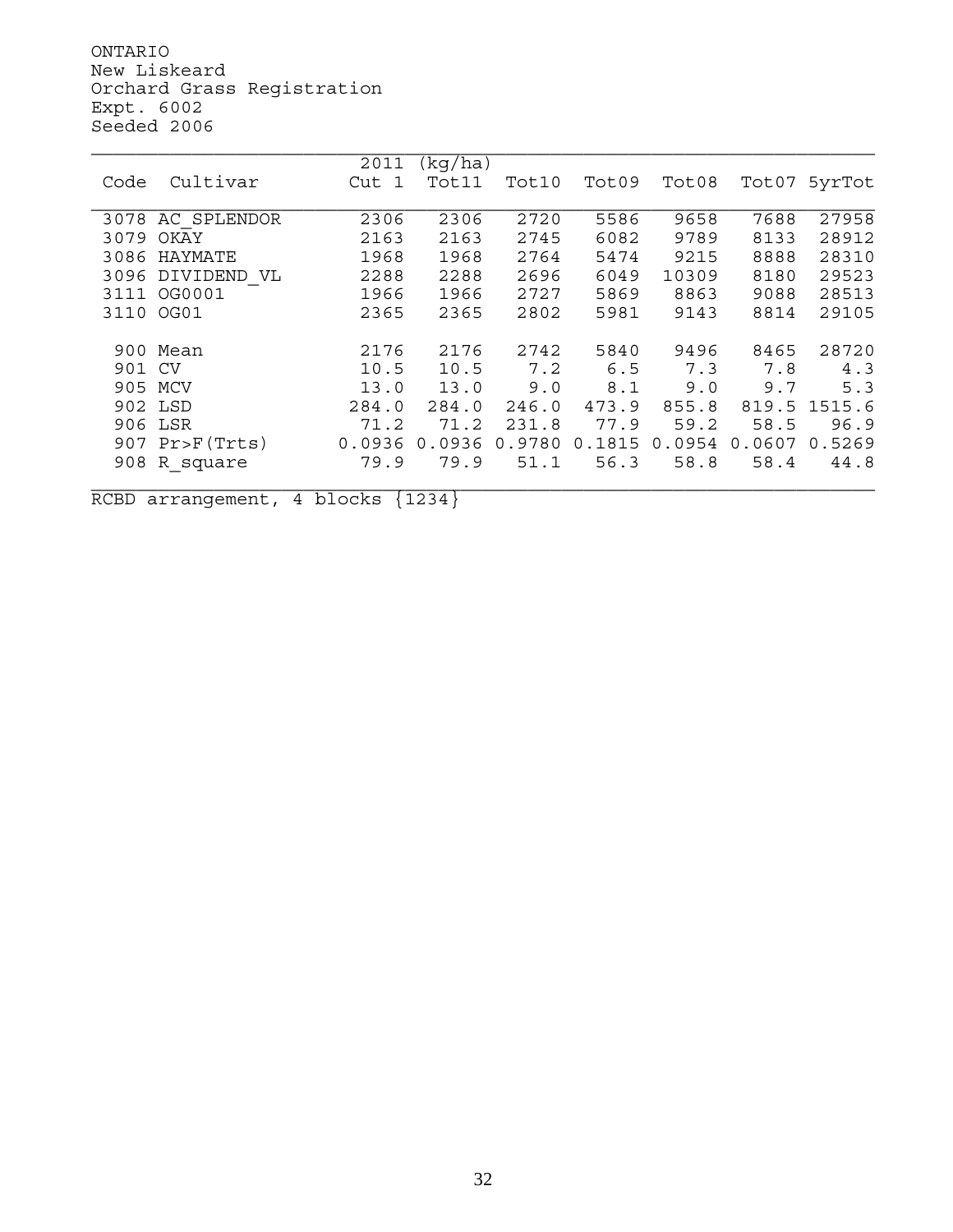ONTARIO Elora Orchardgrass Test -ofcc & Expt. 2863 Seeded 2007

|           |                        | 2011   | (kq/ha) |                  |              |        |        |              |
|-----------|------------------------|--------|---------|------------------|--------------|--------|--------|--------------|
| Code      | Cultivar               | Cut 1  | Cut 2   | Cut <sub>3</sub> | Tot11        | Tot10  |        | Tot09 3yrTot |
|           |                        |        |         |                  |              |        |        |              |
| 211       |                        | 4157   | 440     | 666              | 5263         | 6350   | 7339   | 18951        |
| 221       |                        | 5266   | 1076    | 1077             | 7419         | 7405   | 8384   | 23208        |
| 231       |                        | 4768   | 836     | 902              | 6507         | 6429   | 6661   | 19596        |
| 241       |                        | 3171   | 693     | 763              | 4627         | 5312   | 6050   | 15988        |
| 251       |                        | 3184   | 427     | 611              | 4221         | 4423   | 5210   | 13854        |
| 261       |                        | 3606   | 692     | 710              | 5007         | 4892   | 6221   | 16120        |
|           | 3079 OKAY              | 3994   | 603     | 685              | 5282         | 5541   | 7203   | 18026        |
|           | 3096 DIVIDEND VL       | 4103   | 546     | 749              | 5399         | 4797   | 6365   | 16561        |
| 3110 OG01 |                        | 4494   | 668     | 784              | 5946         | 5178   | 7462   | 18585        |
|           | 3112 QS23              | 3839   | 654     | 824              | 5317         | 5911   | 6382   | 17610        |
|           | 3113 PROFIT            | 4396   | 543     | 762              | 5701         | 5573   | 7631   | 18905        |
|           |                        |        |         |                  |              |        |        |              |
|           | 900 Mean               | 4089   | 652     | 776              | 5517         | 5619   | 6810   | 17946        |
| 901 CV    |                        | 12.5   | 36.1    | 22.2             | 13.0         | 7.9    | 7.6    | 6.8          |
|           | 905 MCV                | 17.7   | 50.9    | 31.2             | 18.3         | 11.1   | 10.8   | 9.6          |
|           | 902 LSD                | 722.0  | 332.2   |                  | 242.4 1012.4 | 622.5  | 732.8  | 1725.2       |
|           | 906 LSR                | 34.5   | 51.2    | 52.0             | 31.7         | 20.9   | 23.1   | 18.4         |
|           | $907 \text{Pr}$ (Trts) | 0.0018 | 0.1207  | 0.1652           | 0.0022       | 0.0000 | 0.0000 | 0.0000       |
|           | 908 R square           | 75.9   | 53.6    | 60.7             | 73.5         | 91.1   | 86.0   | 88.6         |
|           |                        |        |         |                  |              |        |        |              |
|           |                        |        |         |                  |              |        |        |              |

RCBD arrangement, 3 blocks  ${234}$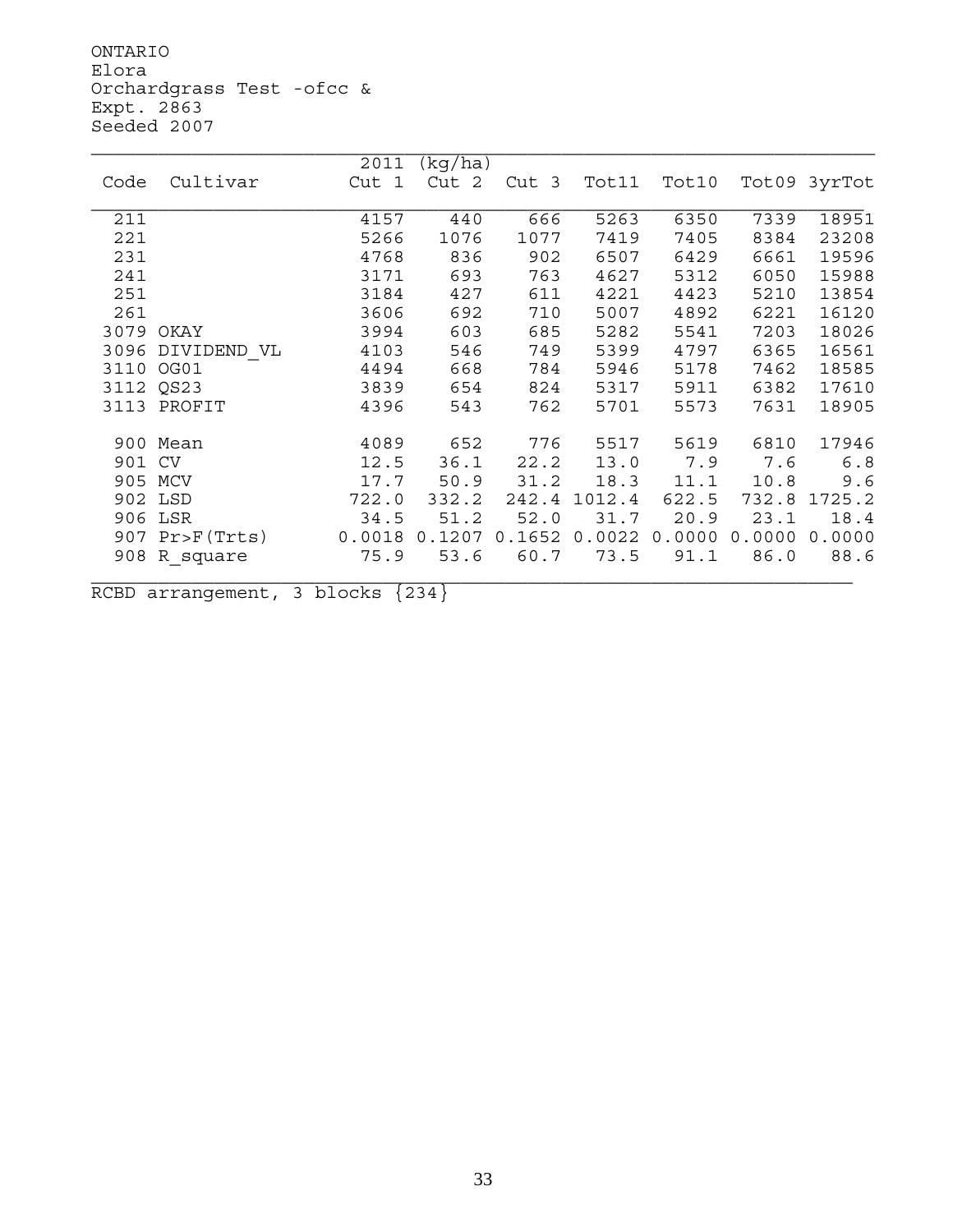ONTARIO Elora Late Orchardgrass Expt. 2866 Seeded 2008

|                   | 2011   | (kg/ha)               |                  |        |                   |        |              |
|-------------------|--------|-----------------------|------------------|--------|-------------------|--------|--------------|
| Cultivar<br>Code  | Cut 1  | $\overline{2}$<br>Cut | Cut <sub>3</sub> | Tot11  | Tot10             |        | Tot09 3yrTot |
|                   |        |                       |                  |        |                   |        |              |
| 3079<br>OKAY      | 4622   | 568                   | 959              | 6078   | 6924              | 8291   | 20969        |
| PROFIT<br>3113    | 4386   | 565                   | 962              | 5846   | 6574              | 11336  | 23315        |
| OG06<br>3114      | 4059   | 561                   | 797              | 5515   | 6529              | 10695  | 23508        |
| 3115 ORG-08-02    | 3341   | 494                   | 531              | 4364   | 4822              | 9992   | 18950        |
| HAYMASTER<br>3117 | 4495   | 336                   | 663              | 5538   | 6638              | 9993   | 22394        |
|                   |        |                       |                  |        |                   |        |              |
| 900 Mean          | 4181   | 505                   | 783              | 5468   | 6297              | 10062  | 21827        |
| 901 CV            | 11.0   | 23.3                  | 13.4             | 9.1    | 4.8               | 11.5   | 4.7          |
| 905 MCV           | 17.4   | 36.9                  | 21.3             | 14.4   | 7.6               | 18.2   | 7.5          |
| 902 LSD           | 727.9  | 186.4                 | 166.9            | 786.1  | 477.4             | 1836.1 | 1632.4       |
| 906 LSR           | 56.8   | 80.2                  | 38.8             | 45.8   | 22.7              | 60.3   | 35.8         |
| $907$ Pr>F(Trts)  | 0.0808 | 0.2838                | 0.0457           | 0.0491 | .0015<br>$\Omega$ | 0.1757 | 0.0087       |
| 908 R square      | 82.7   | 78.5                  | 83.4             | 85.3   | 94.5              | 79.2   | 93.8         |
|                   |        |                       |                  |        |                   |        |              |

RCBD arrangement, 3 blocks {234} Nearest-neighbour covariance adjusted.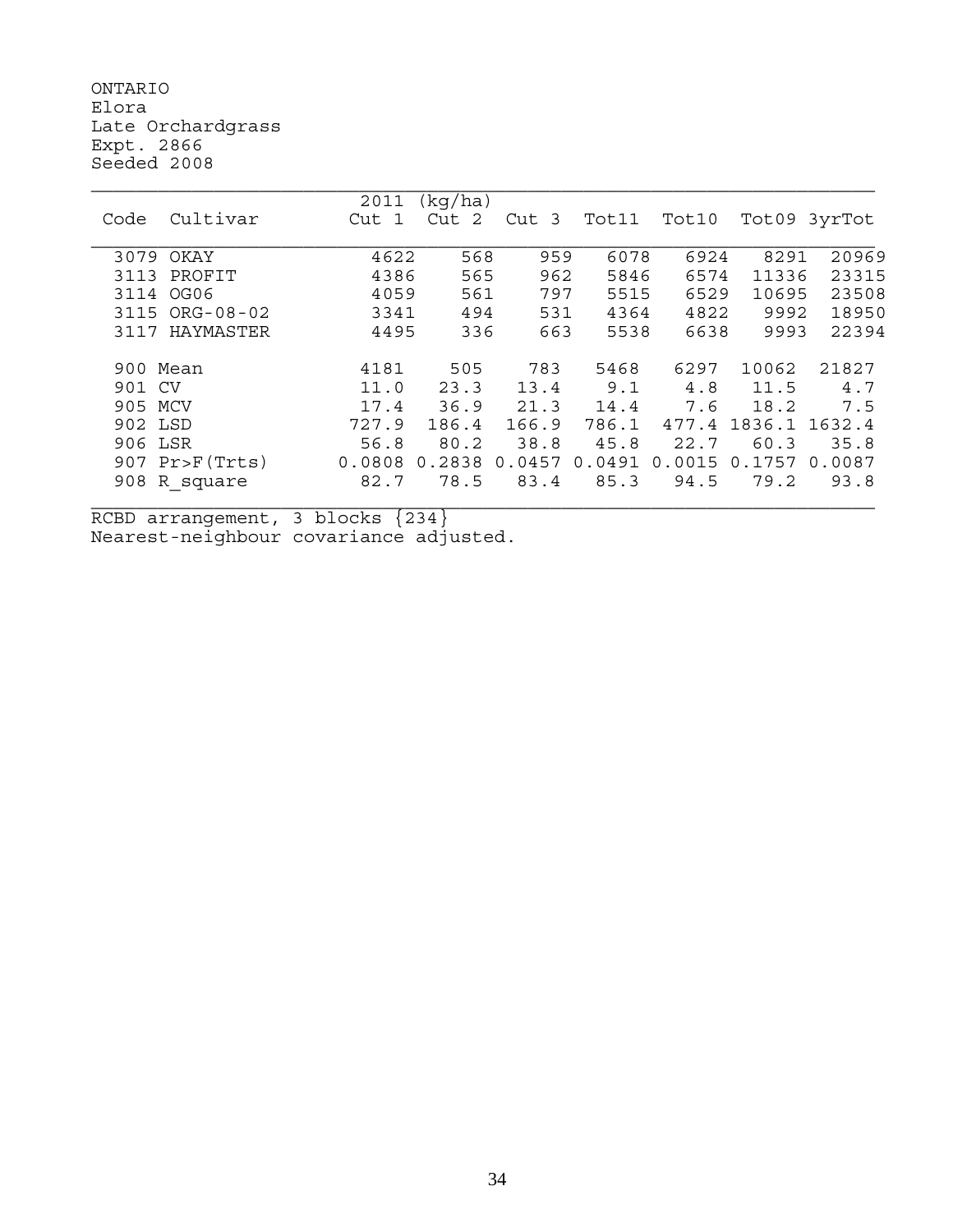ONTARIO Kemptville Orchardgrass Seeded 2008

| 2011<br>(kg/ha) |          |        |        |        |  |  |  |  |  |
|-----------------|----------|--------|--------|--------|--|--|--|--|--|
| Code            | Cultivar | Cut 1  | Cut 2  | Tot11  |  |  |  |  |  |
|                 |          |        |        |        |  |  |  |  |  |
| 3115            | ORG-0802 | 2002.8 | 975.1  | 2977.9 |  |  |  |  |  |
| 3113            | PROFIT   | 1985.9 | 1582.3 | 3568.1 |  |  |  |  |  |
| 3079            | OKAY     | 2276.2 | 1251.6 | 3527.8 |  |  |  |  |  |
| 3114            | OG06     | 2467.9 | 1452.5 | 3920.3 |  |  |  |  |  |
|                 |          |        |        |        |  |  |  |  |  |
| MEAN            |          | 2183.2 | 1315.4 | 2398.6 |  |  |  |  |  |
| C.V.            |          | 9.6    | 18.7   | 10.5   |  |  |  |  |  |
| L.S.D.          |          | 382.7  | 447.2  | 666.9  |  |  |  |  |  |
|                 |          |        |        |        |  |  |  |  |  |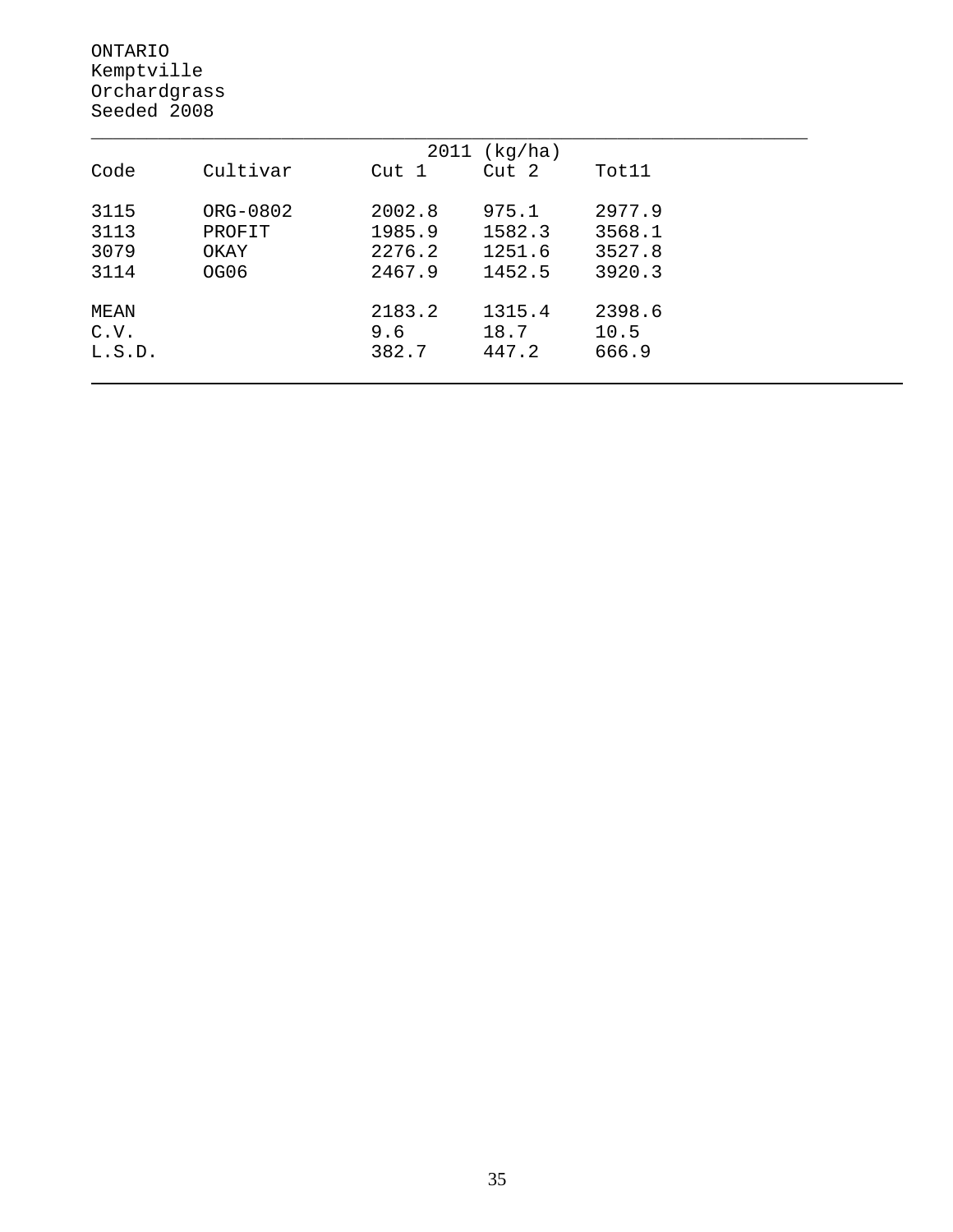ONTARIO Elora Orchardgrass - Late Expt. 2875 Seeded 2009

|                     | 2011   | (kg/ha) |        |        |        |        |
|---------------------|--------|---------|--------|--------|--------|--------|
| Cultivar<br>Code    | Cut 1  | Cut 2   | Cut 3  | Tot11  | Tot10  | 2yrTot |
|                     |        |         |        |        |        |        |
| 3003 KAY            | 4361   | 1053    | 1200   | 7495   | 8475   | 15835  |
| 3079<br>OKAY        | 5116   | 1150    | 1021   | 6853   | 8443   | 15397  |
| 3096<br>DIVIDEND VL | 4011   | 1312    | 914    | 6758   | 8280   | 14978  |
| 3114 OG06           | 5443   | 1289    | 960    | 6724   | 8671   | 15490  |
|                     |        |         |        |        |        |        |
| Mean<br>900         | 4733   | 1201    | 1024   | 6958   | 8467   | 15425  |
| CV<br>901           | 8.5    | 6.1     | 8.3    | 6.4    | 2.6    | 2.8    |
| MCV<br>905          | 14.8   | 10.7    | 14.4   | 11.2   | 4.6    | 4.8    |
| 902 LSD             | 701.0  | 128.2   | 147.2  | 779.0  | 389.2  | 740.1  |
| 906 LSR             | 48.9   | 49.5    | 51.5   | 101.1  | 99.5   | 86.4   |
| $907$ Pr>F(Trts)    | 0.2624 | 0.1381  | 0.0995 | 0.3880 | 0.7851 | 0.4068 |
| R square<br>908     | 62.6   | 90.9    | 95.8   | 78.2   | 95.1   | 92.5   |
|                     |        |         |        |        |        |        |

RCBD arrangement, 3 blocks {234} Nearest-neighbour covariance adjusted.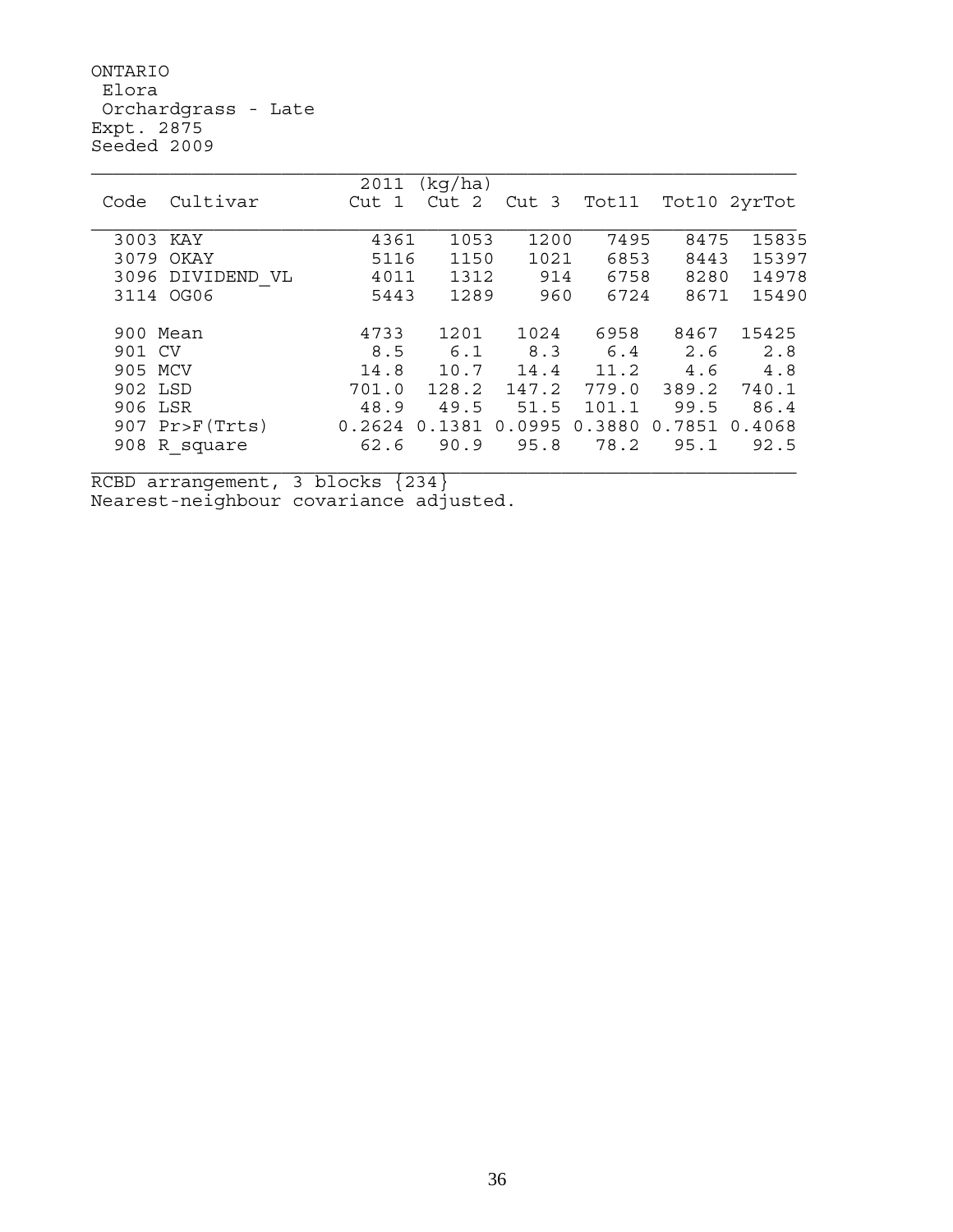ONTARIO Elora Orchardgrass Expt. 2890 Seeded 2010

|      |                | 2011 (kg/ha) |       |       |       |  |  |  |
|------|----------------|--------------|-------|-------|-------|--|--|--|
| Code | Cultivar       | Cut 1        | Cut 2 | Cut 3 | Total |  |  |  |
|      |                |              |       |       |       |  |  |  |
| 3066 | <b>RAPIDO</b>  | 3895         | 1563  | 1453  | 7117  |  |  |  |
| 3079 | <b>OKAY</b>    | 4312         | 1695  | 1175  | 7167  |  |  |  |
| 3086 | <b>HAYMATE</b> | 4308         | 2065  | 1362  | 7291  |  |  |  |
| 3094 | <b>ORCA</b>    | 4186         | 1817  | 1625  | 7443  |  |  |  |
| 3096 | DIVIDEND VL    | 4120         | 1506  | 1168  | 7039  |  |  |  |
| 3110 | OG01           | 4640         | 1355  | 1021  | 6997  |  |  |  |
| 3114 | OG06           | 4710         | 1474  | 1165  | 7562  |  |  |  |
|      |                |              |       |       |       |  |  |  |
| 900  | Mean           | 4310         | 1639  | 1281  | 7231  |  |  |  |
| 902  | se             | 154          | 137   | 84    | 251   |  |  |  |
| 901  | CV             | 7.1          | 15.9  | 11.3  | 6.6   |  |  |  |

Four replicates, RBCD, nearest neighbour analysis.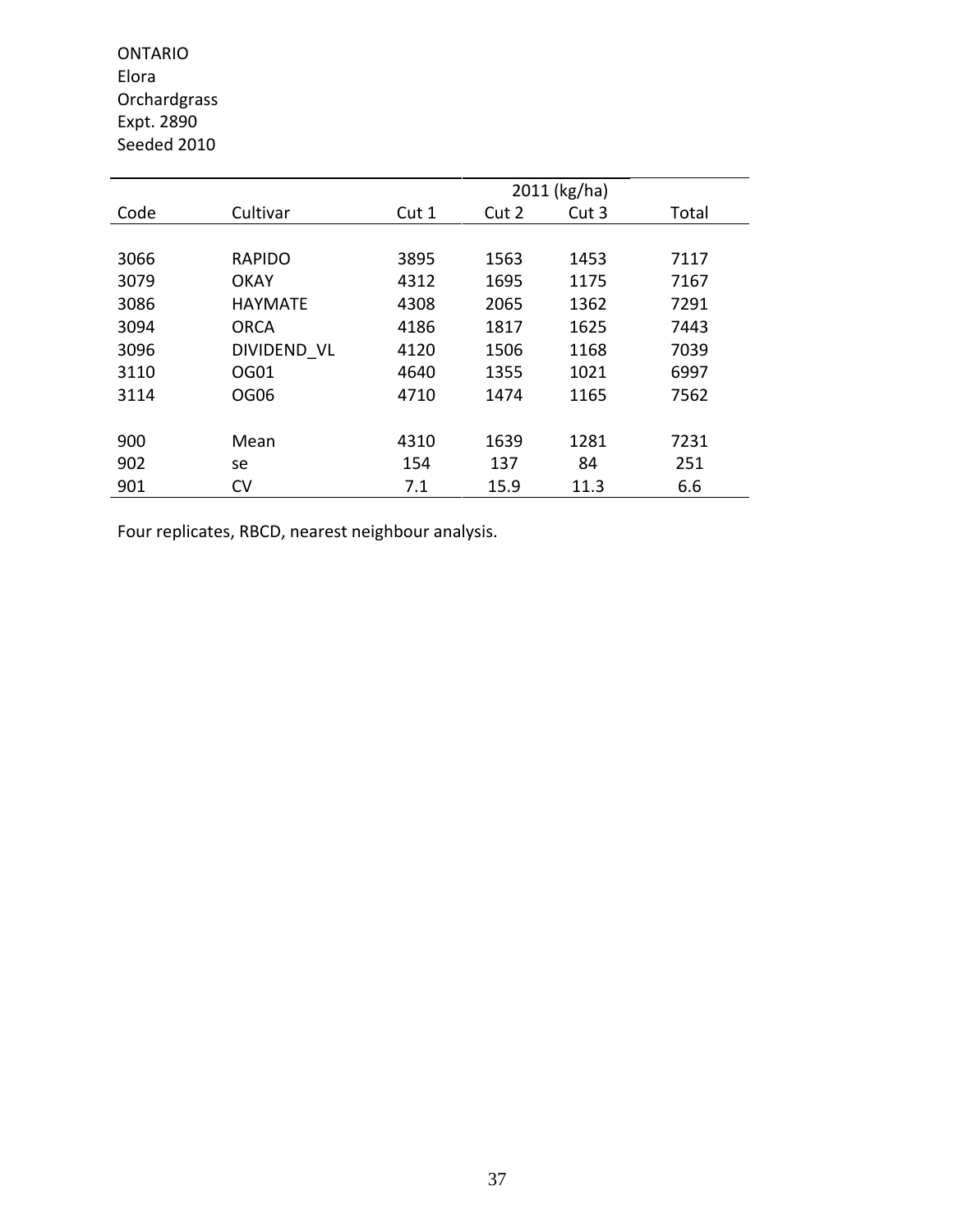Elora Perennial Ryegrass Expt. 2870 Seeded 2008

|          |                  | 2011   | (kg/ha) |                  |        |        |              |        |
|----------|------------------|--------|---------|------------------|--------|--------|--------------|--------|
| Code     | Cultivar         | Cut 1  | Cut 2   | Cut <sub>3</sub> | Tot11  | Tot10  | Tot09 3yrTot |        |
|          |                  |        |         |                  |        |        |              |        |
| 8514     | TIVOLI           | 1963   | 676     | 568              | 3197   | 5734   | 1753         | 10443  |
| 8515     | GARIBALDI        | 2495   | 572     | 434              | 3500   | 6014   | 2766         | 11900  |
| 8518     | <b>BARNHEM</b>   | 1789   | 580     | 656              | 3014   | 4729   | 10315        | 17625  |
| 8519     | REMINGTON        | 2521   | 819     | 476              | 3905   | 7337   | 5232         | 15918  |
| 8520     | SPIDOLA          | 2335   | 655     | 405              | 3378   | 5724   | 3717         | 12730  |
| 8521     | <b>PSGG9-04</b>  | 2744   | 470     | 340              | 3495   | 6065   | 6411         | 16132  |
| 8522     | CITADEL          | 2633   | 659     | 564              | 3864   | 6673   | 2623         | 13224  |
| 8523     | CONDESA          | 2144   | 730     | 612              | 3282   | 5407   | 856          | 10083  |
| 8525     | <b>BASTION</b>   | 2350   | 626     | 315              | 3292   | 5330   | 1449         | 10948  |
| 8533     | KENTAUR          | 2371   | 486     | 704              | 3585   | 6317   | 3540         | 13519  |
| 8535     | BARUTTI          | 3124   | 447     | 224              | 3974   | 5636   | 6522         | 16115  |
|          |                  |        |         |                  |        |        |              |        |
| 900 Mean |                  | 2406   | 611     | 482              | 3499   | 5906   | 4108         | 13512  |
| 901 CV   |                  | 12.3   | 27.2    | 26.5             | 13.3   | 9.9    | 15.1         | 7.7    |
| 905 MCV  |                  | 17.5   | 38.5    | 37.5             | 18.8   | 14.1   | 21.4         | 10.9   |
| 902 LSD  |                  | 420.0  | 235.5   | 180.8            | 659.3  | 830.2  | 878.0        | 1474.3 |
| 906 LSR  |                  | 31.5   | 63.4    | 37.7             | 68.7   | 31.8   | 9.3          | 19.5   |
|          | $907$ Pr>F(Trts) | 0.0048 | 0.2915  | 0.0110           | 0.4088 | 0.0051 | 0.0000       | 0.0000 |
| 908      | R square         | 88.2   | 60.7    | 78.9             | 77.5   | 71.2   | 97.2         | 91.7   |
|          |                  |        |         |                  |        |        |              |        |

RCBD arrangement, 3 blocks {234} Nearest-neighbour covariance adjusted.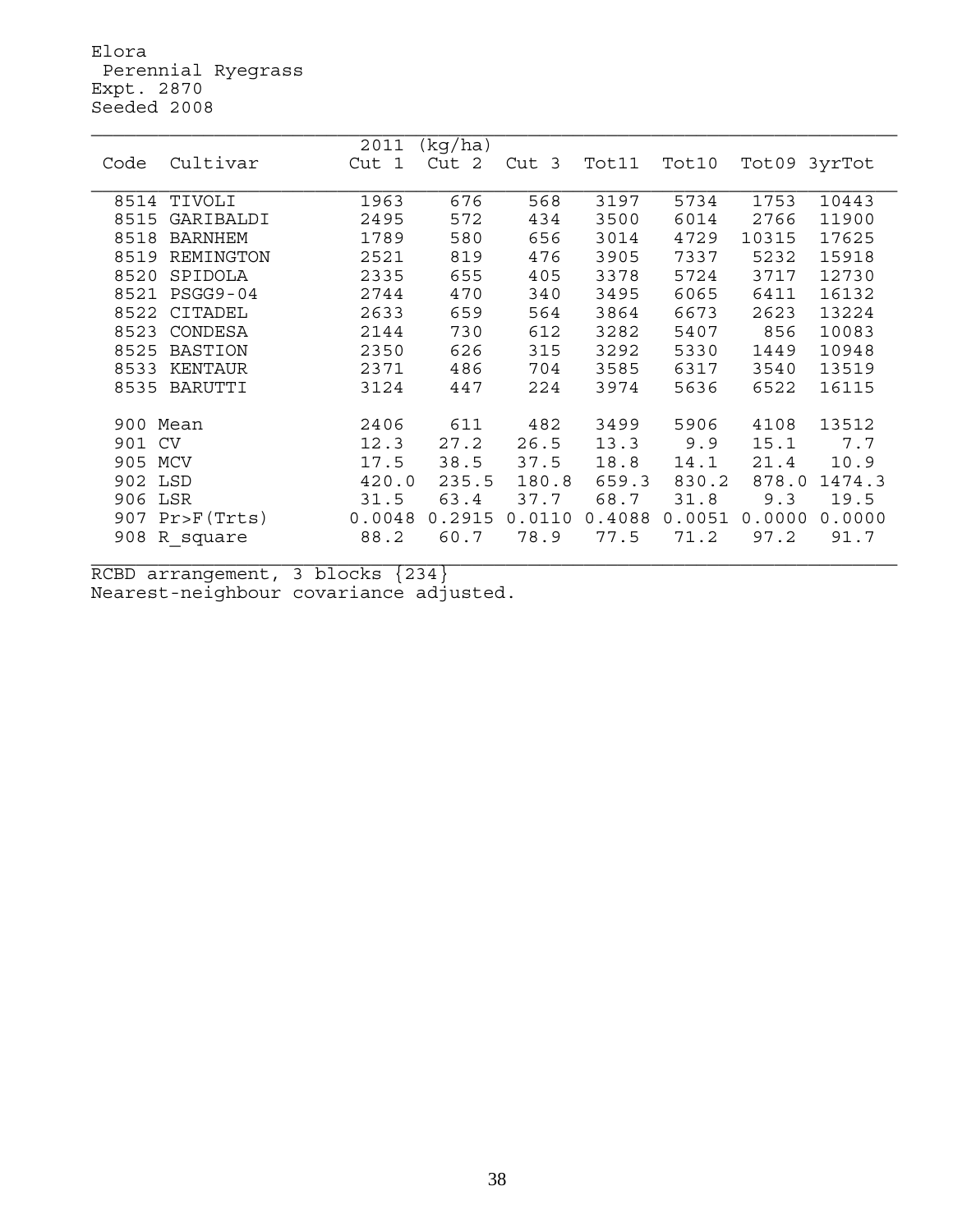ONTARIO Kemptville Perennial Ryegrass Seeded 2010

|       | (kg/ha)<br>2011 |        |                  |        |  |  |  |  |
|-------|-----------------|--------|------------------|--------|--|--|--|--|
| Code  | Cultivar        | Cut 1  | Cut <sub>2</sub> | Tot11  |  |  |  |  |
| 8536  | BARMULTRA II    | 4371.3 | 1767.6           | 6138.8 |  |  |  |  |
| 8540  | CHICAGO         | 4698.9 | 1213.6           | 5912.5 |  |  |  |  |
| 8537  | DYNAMIC         | 3811.3 | 1193.8           | 5005.1 |  |  |  |  |
| 8538  | INTRODA         | 4567.8 | 1332.0           | 5899.7 |  |  |  |  |
| 8539  | TORONTO         | 5200.1 | 985.9            | 6186.0 |  |  |  |  |
| MEAN  |                 | 4529.9 | 1298.6           | 5828.4 |  |  |  |  |
| C.V.  |                 | 8.9    | 19.0             | 6.6    |  |  |  |  |
| L.S.D |                 | 625.2  | 383.7            | 595.7  |  |  |  |  |
|       |                 |        |                  |        |  |  |  |  |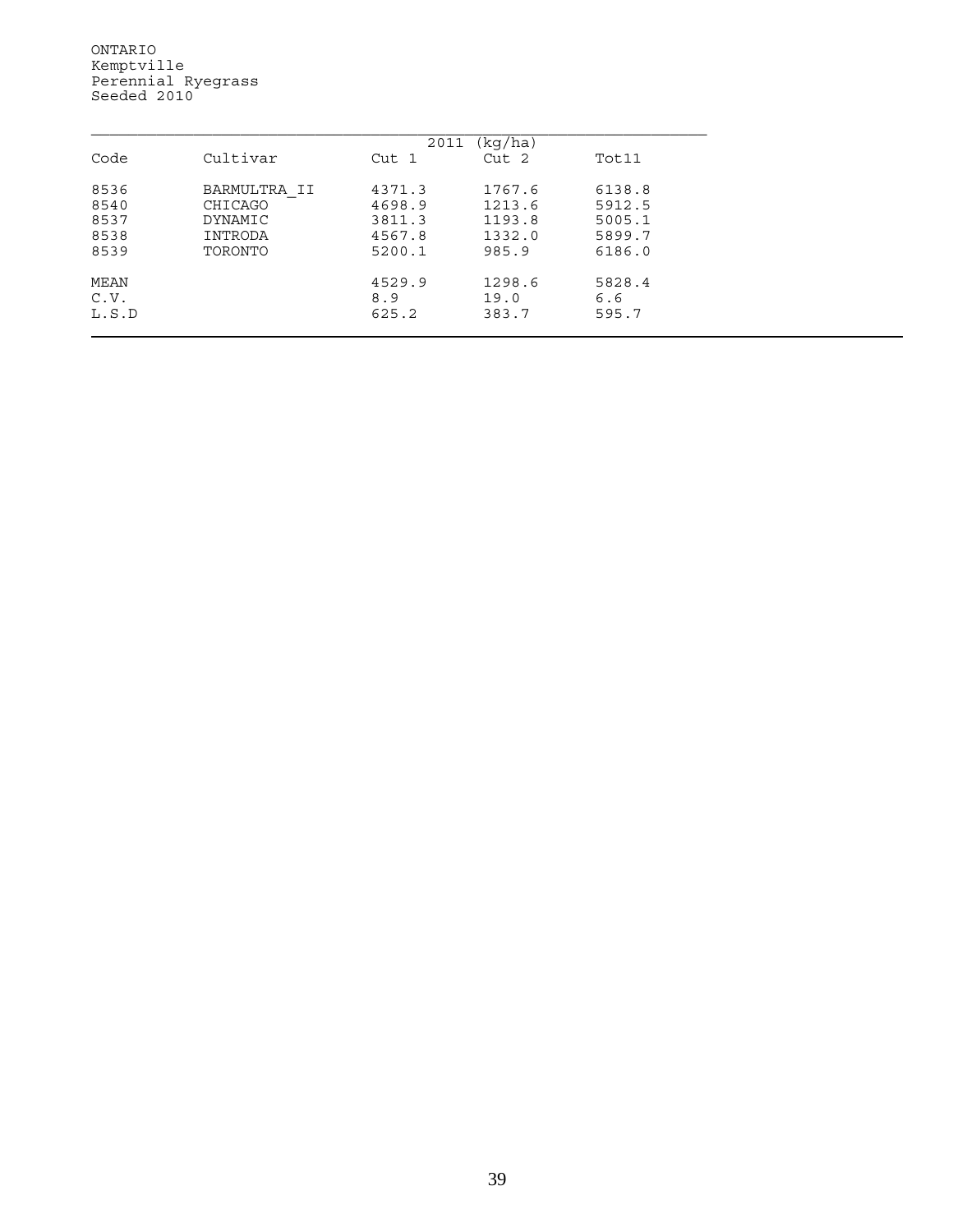ONTARIO Elora Perennial Ryegrass Reg A Expt. 2888 Seeded 2010

|                            | 2011   | (kq/ha)          |        |        |
|----------------------------|--------|------------------|--------|--------|
| Cultivar<br>Code           | Cut 1  | Cut <sub>2</sub> | Cut 3  | Tot11  |
| 8536<br>BARMULTRA II       | 8091   | 6144             | 1682   | 15970  |
| 8537<br>DYNAMIC            | 4778   | 1938             | 1558   | 8304   |
| 8538<br>INTRODA            | 6613   | 2052             | 1445   | 10071  |
| 8539 TORONTO               | 7584   | 1690             | 1642   | 10808  |
| CHICAGO<br>8540            | 6778   | 1389             | 1583   | 9814   |
| 900 Mean                   | 6769   | 2643             | 1582   | 10993  |
| 901 CV                     | 9.3    | 12.6             | 5.8    | 5.3    |
| 905 MCV                    | 11.9   | 16.1             | 7.5    | 6.7    |
| 902 LSD                    | 804.6  | 426.0            | 118.3  | 740.2  |
| 906 LSR                    | 24.3   | 9.0              | 49.9   | 9.7    |
| $907 \text{Pr}$ Pr>F(Trts) | 0.0004 | 0.0000           | 0.0649 | 0.0000 |
| 908<br>R square            | 88.1   | 98.4             | 94.8   | 97.8   |

RCBD arrangement, 4 blocks {1234} Nearest-neighbour covariance adjusted.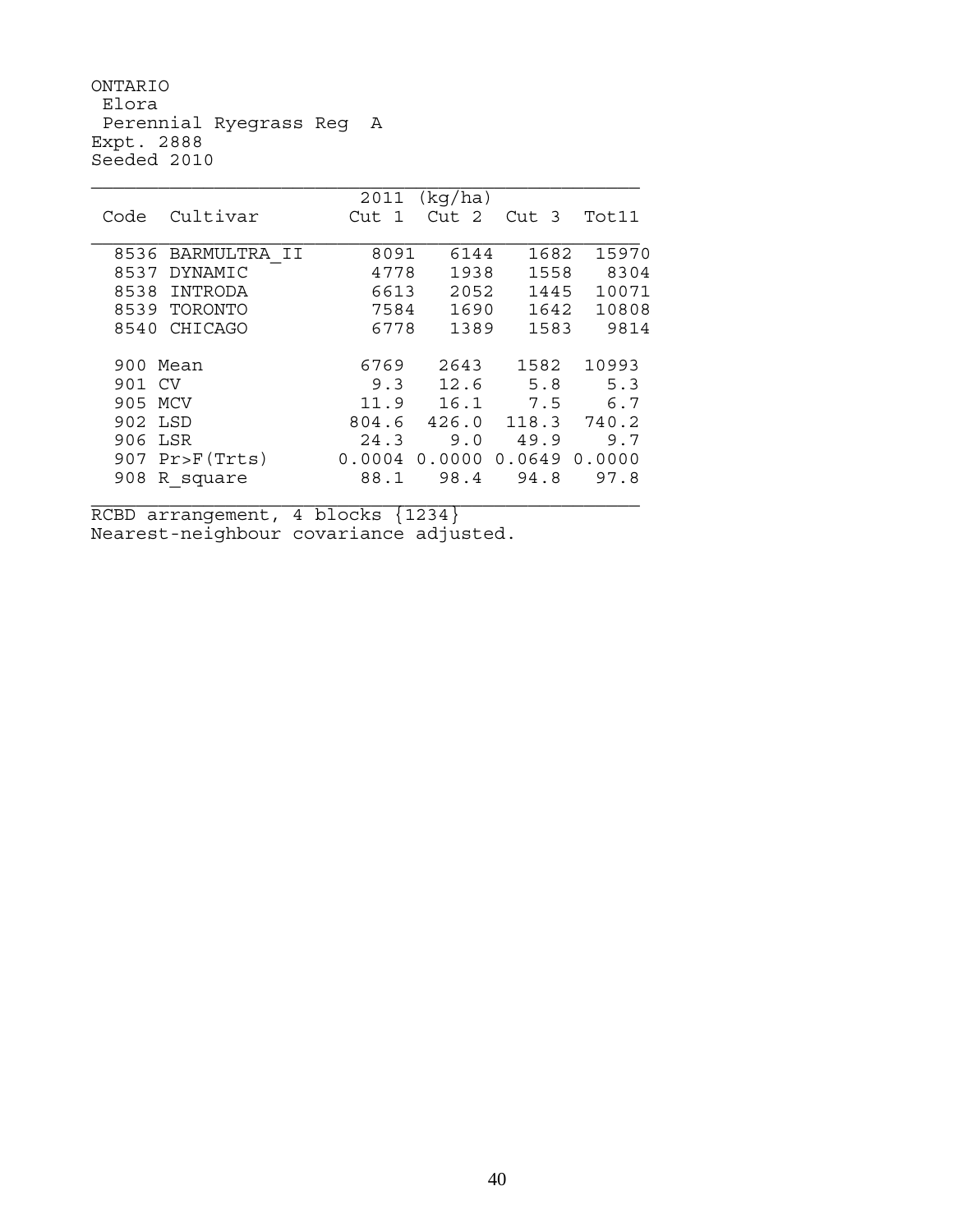ONTARIO Elora Early Timothy Expt. 2868 Seeded 2008

|                  | 2011   | (kq/ha) |        |        |        |              |
|------------------|--------|---------|--------|--------|--------|--------------|
| Cultivar<br>Code | Cut 1  | Cut 2   | Tot11  | Tot10  |        | Tot09 3yrTot |
|                  |        |         |        |        |        |              |
| 6030<br>TORO     | 5411   | 842     | 6410   | 7182   | 9459   | 23065        |
| RICHMOND<br>6050 | 6057   | 805     | 6775   | 6834   | 8908   | 22833        |
| TM9701<br>6171   | 5987   | 691     | 6608   | 7174   | 9728   | 23181        |
|                  |        |         |        |        |        |              |
| 900 Mean         | 5818   | 779     | 6598   | 7064   | 9365   | 23026        |
| 901 CV           | 7.4    | 14.6    | 7.0    | 4.4    | 0.9    | 1.5          |
| 905 MCV          | 17.7   | 34.9    | 16.7   | 10.4   | 2.1    | 3.5          |
| 902 LSD          | 1032.3 | 271.8   | 1098.7 | 735.3  | 196.8  | 812.8        |
| 906 LSR          | 159.7  | 180.0   | 300.6  | 210.9  | 24.0   | 233.2        |
| $907$ Pr>F(Trts) | 0.4238 | 0.6072  | 0.7150 | 0.5172 | 0.0376 | 0.5700       |
| 908 R square     | 88.2   | 85.0    | 86.5   | 89.1   | 98.6   | 91.9         |
|                  |        |         |        |        |        |              |

RCBD arrangement, 3 blocks {234} Nearest-neighbour covariance adjusted.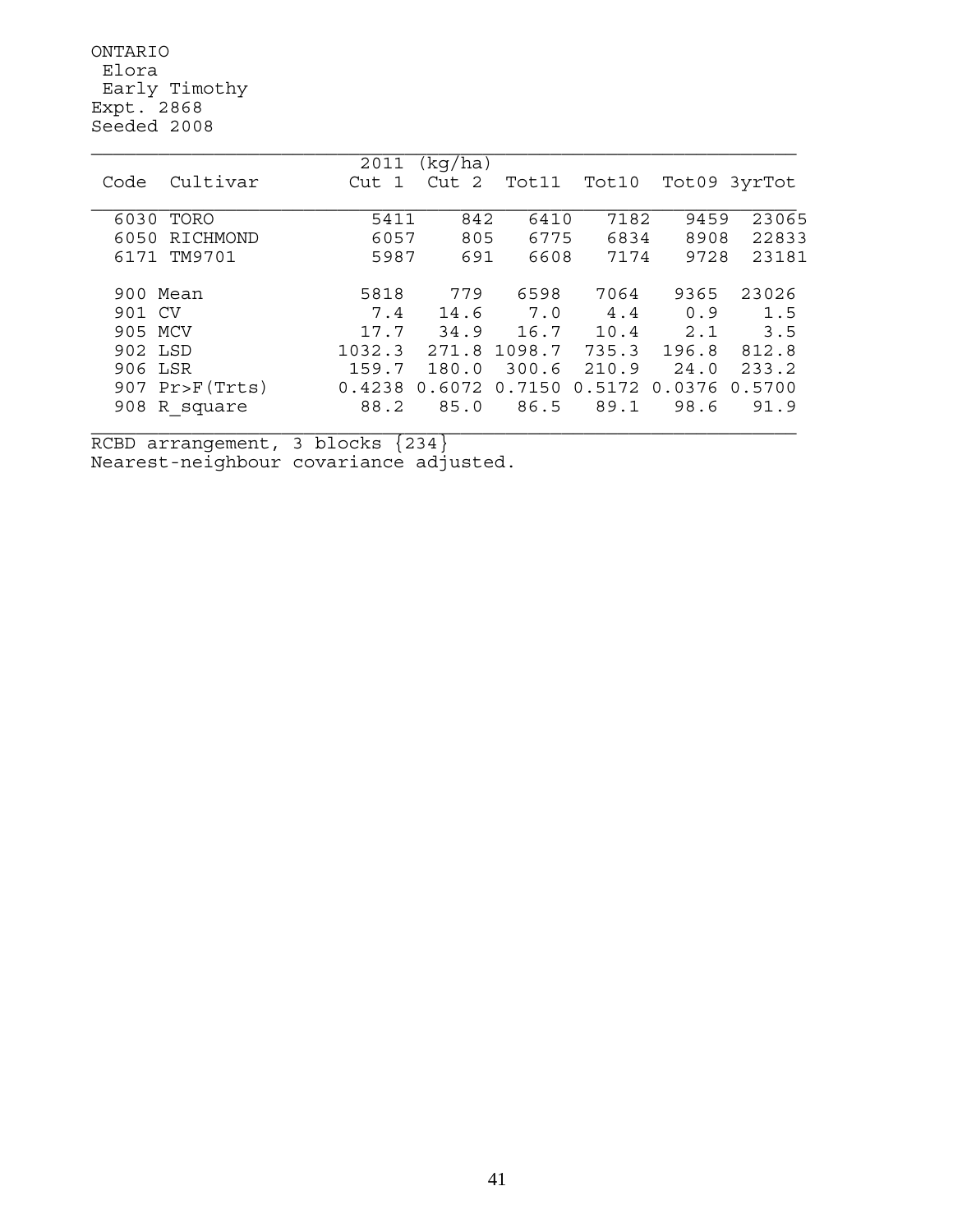ONTARIO New Liskeard Late Timothy Expt. 7001 Seeded 2007

|        |                | 2011                | (kg/ha) |        |        |        |        |        |
|--------|----------------|---------------------|---------|--------|--------|--------|--------|--------|
| Code   | Cultivar       | Cut<br>$\mathbf{1}$ | Cut 2   | Tot11  | Tot10  | Tot09  | Tot08  | 4yrTot |
|        |                |                     |         |        |        |        |        |        |
| 6002   | CLIMAX         | 5059                | 1499    | 6558   | 5831   | 9093   | 11264  | 32747  |
| 6026   | ITASCA         | 5622                | 2137    | 7758   | 5558   | 8164   | 13498  | 34978  |
| 6166   | <b>BARFLEO</b> | 4686                | 1924    | 6610   | 5770   | 9110   | 11868  | 33357  |
| 6167   | <b>BOR2005</b> | 5113                | 2272    | 7385   | 5664   | 8126   | 13137  | 34312  |
| 6168   | BARPENTA       | 4461                | 1597    | 6057   | 5988   | 8291   | 10064  | 30400  |
|        | 6169 KARA      | 5410                | 2434    | 7845   | 5721   | 7916   | 13067  | 34548  |
|        |                |                     |         |        |        |        |        |        |
|        | 900 Mean       | 5058                | 1977    | 7036   | 5755   | 8450   | 12150  | 33390  |
| 901 CV |                | 7.9                 | 15.7    | 8.8    | 9.9    | 5.0    | 8.2    | 3.8    |
| 905    | MCV            | 9.8                 | 19.4    | 10.9   | 12.2   | 6.2    | 10.2   | 4.7    |
|        | 902 LSD        | 494.1               | 384.3   | 765.0  | 704.8  | 527.7  | 1240.9 | 1556.7 |
| 906    | LSR            | 42.6                | 41.1    | 42.8   | 164.0  | 44.2   | 36.1   | 34.0   |
|        | 907 Pr>F(Trts) | 0.0087              | 0.0036  | 0.0043 | 0.9225 | 0.0033 | 0.0015 | 0.0014 |
| 908    | R square       | 71.9                | 67.5    | 70.3   | 20.3   | 69.4   | 71.4   | 73.6   |
|        |                |                     |         |        |        |        |        |        |

RCBD arrangement, 4 blocks {1234}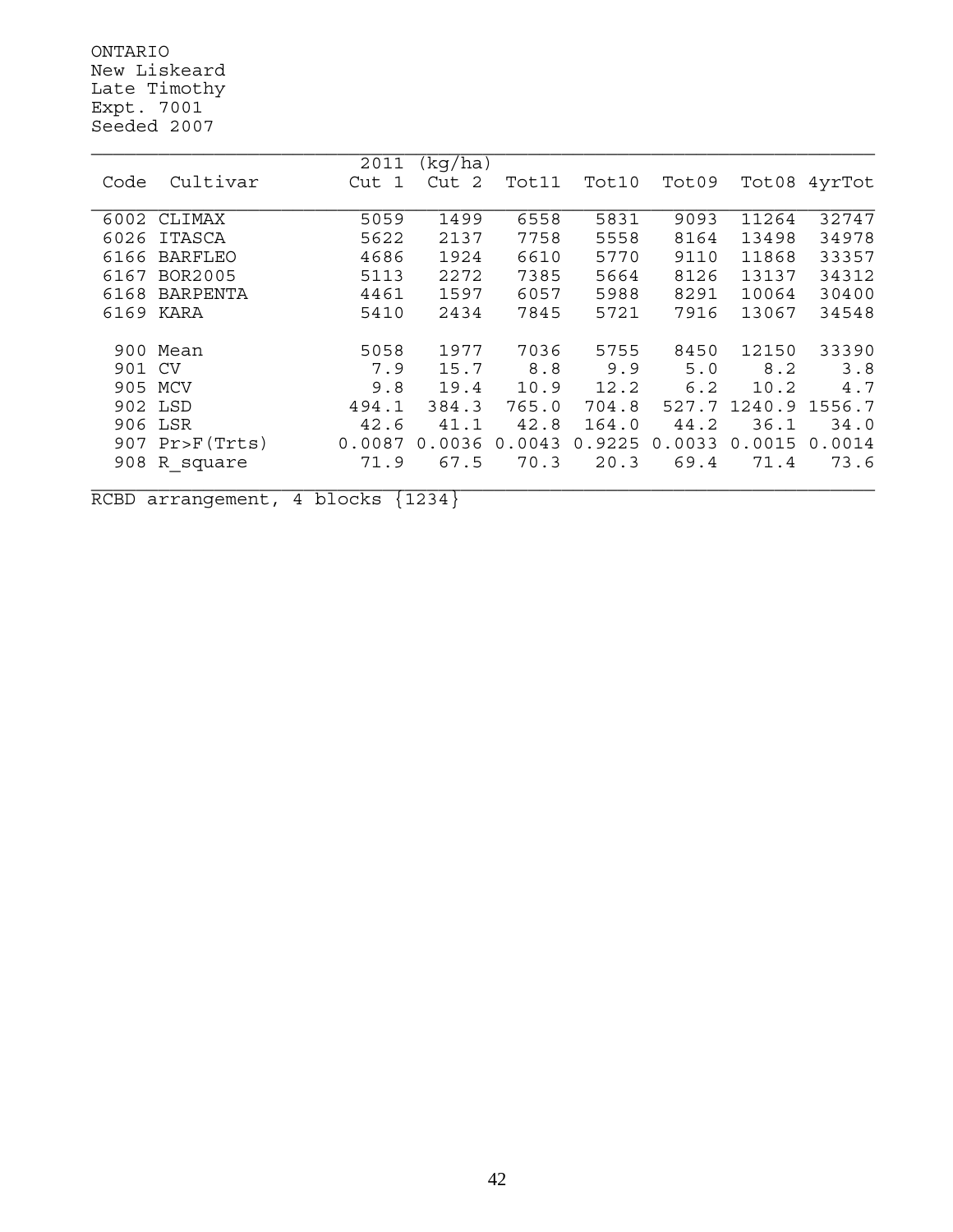New Liskeard Timothy Expt. 8006 Seeded 2008

|      |                | 2011   | (kg/ha) |        |        |        |              |
|------|----------------|--------|---------|--------|--------|--------|--------------|
| Code | Cultivar       | Cut 1  | Cut 2   | Tot11  | Tot10  |        | Tot09 3yrTot |
|      |                |        |         |        |        |        |              |
| 6002 | CLIMAX         | 4142   | 1827    | 5970   | 5087   | 9857   | 20913        |
| 6026 | <b>ITASCA</b>  | 4221   | 2474    | 6695   | 5313   | 10844  | 22852        |
| 6066 | <b>NORMAX</b>  | 4286   | 2251    | 6538   | 5148   | 11373  | 23059        |
| 6081 | MARIPOSA       | 4744   | 2136    | 6879   | 5413   | 10641  | 22933        |
| 6086 | ALEXANDER      | 3949   | 2267    | 6216   | 4981   | 10250  | 21447        |
| 6095 | ARGUS          | 4090   | 2206    | 6297   | 5439   | 11176  | 22912        |
| 6136 | <b>EXPRESS</b> | 4023   | 1830    | 5853   | 4838   | 10211  | 20903        |
| 6138 | AURORA         | 3646   | 2098    | 5744   | 4937   | 10207  | 20889        |
| 6161 | TREASURE       | 4729   | 2255    | 6984   | 5323   | 10666  | 22974        |
| 6170 | <b>CREST</b>   | 3888   | 2112    | 6000   | 4762   | 10697  | 21459        |
|      |                |        |         |        |        |        |              |
| 900  | Mean           | 4172   | 2146    | 6318   | 5124   | 10592  | 22034        |
| 901  | <b>CV</b>      | 9.2    | 18.7    | 10.1   | 5.9    | 6.3    | 5.7          |
| 905  | MCV            | 11.0   | 22.5    | 12.1   | 7.1    | 7.6    | 6.9          |
| 902  | LSD            | 461.0  | 483.2   | 764.9  | 361.6  | 803.8  | 1522.5       |
| 906  | LSR            | 42.0   | 74.7    | 61.7   | 53.4   | 53.0   | 70.2         |
| 907  | Pr>F(Trts)     | 0.0077 | 0.4811  | 0.0945 | 0.0261 | 0.0822 | 0.0366       |
| 908  | R square       | 71.4   | 75.5    | 77.2   | 70.4   | 64.1   | 76.2         |
|      |                |        |         |        |        |        |              |

RCBD arrangement, 4 blocks {1234}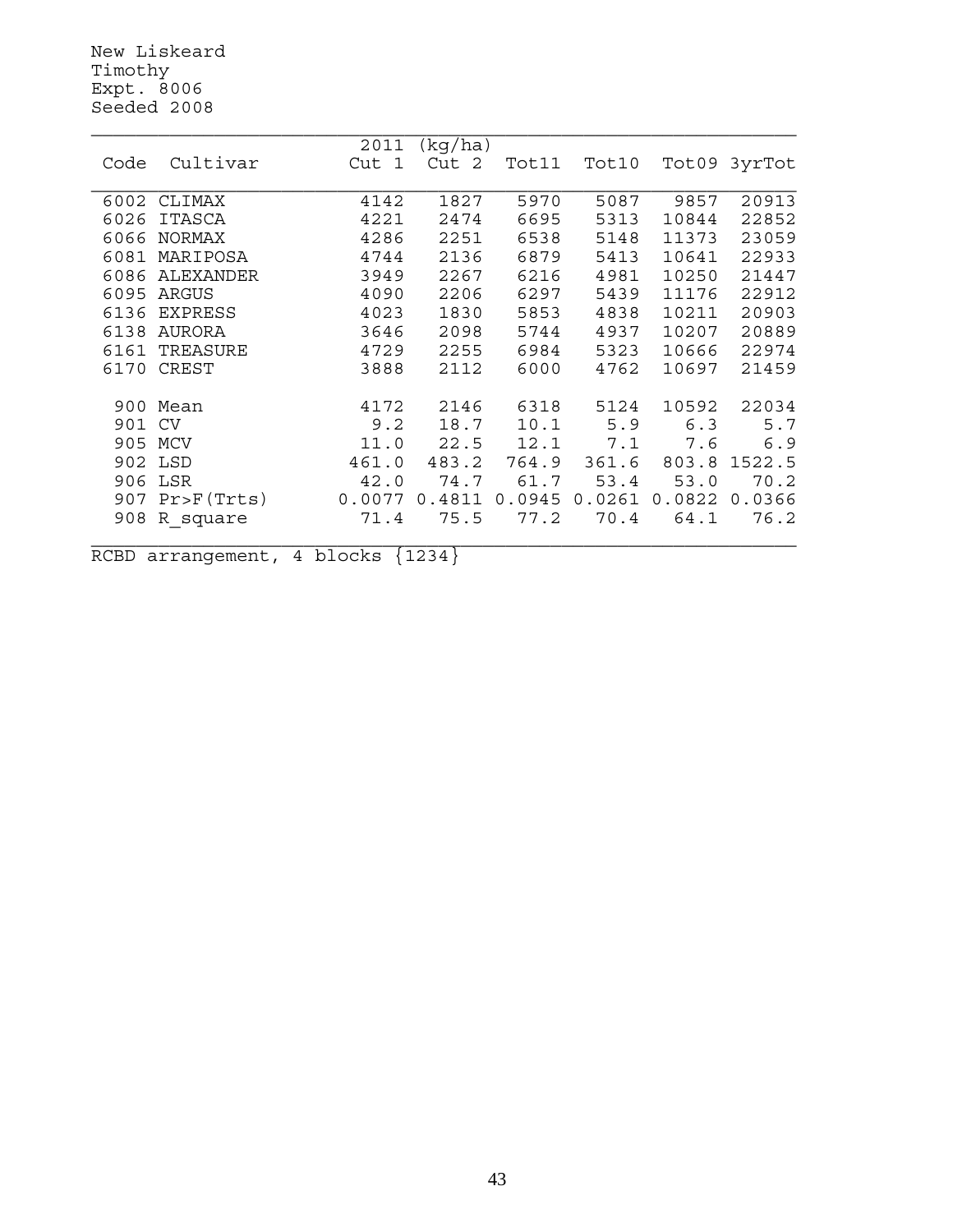ONTARIO Elora Late Timothy Expt. 2869 Seeded 2008

|          | 2011<br>(kq/ha)                   |                      |                                           |                 |       |        |              |  |  |
|----------|-----------------------------------|----------------------|-------------------------------------------|-----------------|-------|--------|--------------|--|--|
| Code     | Cultivar                          | Cut 1                | Cut 2                                     | Tot11           | Tot10 |        | Tot09 3yrTot |  |  |
|          |                                   |                      |                                           |                 |       |        |              |  |  |
|          | 6002 CLIMAX                       | 5359                 | 1117                                      | 6476            | 7374  | 10274  | 24123        |  |  |
| 6026     | ITASCA                            | 5497                 | 1527                                      | 7025            | 8559  | 11101  | 26685        |  |  |
| 6066     | NORMAX                            | 5478                 | 1528                                      | 7006            | 8639  | 11054  | 26699        |  |  |
| 6081     | MARIPOSA                          | 5600                 | 1363                                      | 6964            | 8421  | 11342  | 26727        |  |  |
| 6086     | ALEXANDER                         | 5075                 | 1185                                      | 6260            | 7489  | 9872   | 23621        |  |  |
| 6095     | ARGUS                             | 5530                 | 1333                                      | 6863            | 8030  | 9730   | 24623        |  |  |
| 6136     | <b>EXPRESS</b>                    | 5948                 | 1887                                      | 7835            | 9085  | 11413  | 28333        |  |  |
| 6138     | AURORA                            | 5622                 | 1460                                      | 7081            | 8169  | 10252  | 25502        |  |  |
| 6161     | TREASURE                          | 5820                 | 1632                                      | 7452            | 7991  | 11785  | 27228        |  |  |
| 6170     | CREST                             | 6176                 | 1228                                      | 7404            | 8450  | 11295  | 27149        |  |  |
| 900 Mean |                                   | 5610                 | 1426                                      | 7037            | 8221  | 10812  | 26069        |  |  |
| 901 CV   |                                   | 9.7                  | 32.3                                      | 10.0            | 7.3   | 6.1    | 7.0          |  |  |
| 905 MCV  |                                   | 13.8                 | 45.8                                      | 14.2            | 10.4  | 8.7    | 9.9          |  |  |
| 902 LSD  |                                   | 773.2                | 652.7                                     | 999.4           | 854.8 |        | 937.8 2591.6 |  |  |
| 906 LSR  |                                   | 70.3                 | 84.8                                      | 63.5            | 49.9  | 45.6   | 55.0         |  |  |
|          | 907 Pr>F(Trts)                    | 0.4981               | 0.6573                                    | $0.3164$ 0.0669 |       | 0.0113 | 0.0870       |  |  |
|          | 908 R square                      | 64.1                 | 45.6                                      | 60.1            | 65.6  | 67.0   | 60.1         |  |  |
| $R_{2}$  | <b>Contract Contract Contract</b> | $\sim$ $\sim$ $\sim$ | $\sim$ $\sim$ $\sim$ $\sim$ $\sim$ $\sim$ |                 |       |        |              |  |  |

RCBD arrangement, 3 blocks  ${234}$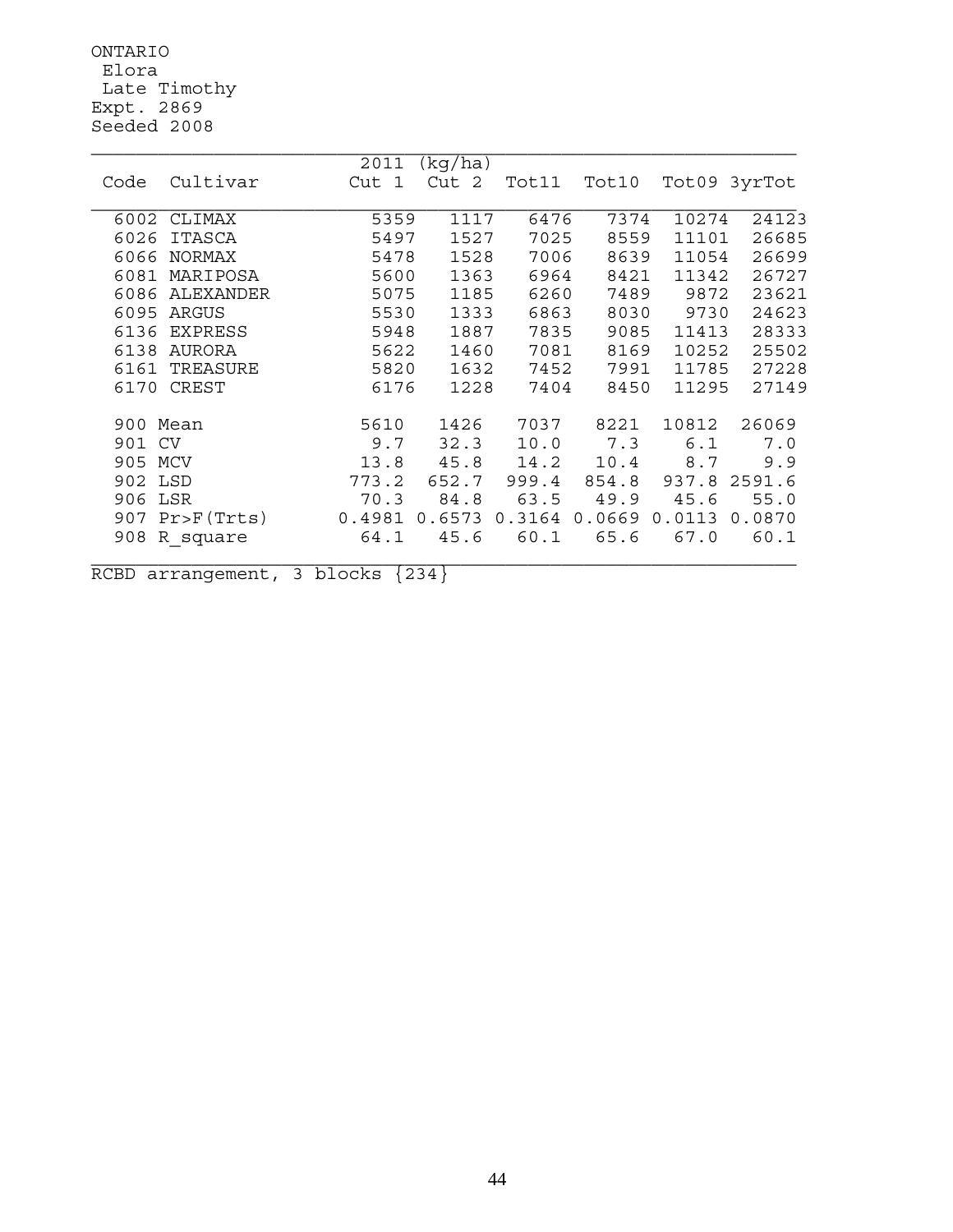ONTARIO Elora Late Timothy Trial Expt. 2873 Seeded 2009

|                        | 2011   | (kg/ha) |        |        |              |
|------------------------|--------|---------|--------|--------|--------------|
| Cultivar<br>Code       | Cut 1  | Cut 2   | Tot11  |        | Tot10 2yrTot |
|                        |        |         |        |        |              |
| 6002 CLIMAX            | 5470   | 1269    | 6882   | 8344   | 15055        |
| ITASCA<br>6026         | 5938   | 1468    | 7321   | 9312   | 16697        |
| 6066<br><b>NORMAX</b>  | 5569   | 2246    | 7861   | 9632   | 17299        |
| ALEXANDER<br>6086      | 5243   | 1594    | 6846   | 9115   | 15936        |
| <b>EXPRESS</b><br>6136 | 6138   | 1835    | 8018   | 9112   | 17119        |
| AURORA<br>6138         | 5784   | 1942    | 7610   | 9762   | 17384        |
| TREASURE<br>6161       | 5466   | 1689    | 7140   | 8238   | 15316        |
| 6172 ARLAKA            | 5364   | 1641    | 6976   | 7349   | 14713        |
|                        |        |         |        |        |              |
| 900 Mean               | 5622   | 1710    | 7332   | 8858   | 16190        |
| 901 CV                 | 5.9    | 25.3    | 7.1    | 4.6    | 5.1          |
| 905 MCV                | 8.5    | 36.8    | 10.3   | 6.7    | 7.5          |
| 902 LSD                | 479.9  | 629.5   | 756.1  | 589.5  | 1207.8       |
| 906 LSR                | 53.6   | 64.4    | 64.5   | 24.4   | 45.2         |
| 907 Pr>F(Trts)         | 0.0800 | 0.2800  | 0.1310 | 0.0002 | 0.0133       |
| 908<br>R square        | 80.4   | 77.2    | 63.6   | 89.8   | 79.4         |
|                        |        |         |        |        |              |

RCBD arrangement, 3 blocks {234} Nearest-neighbour covariance adjusted.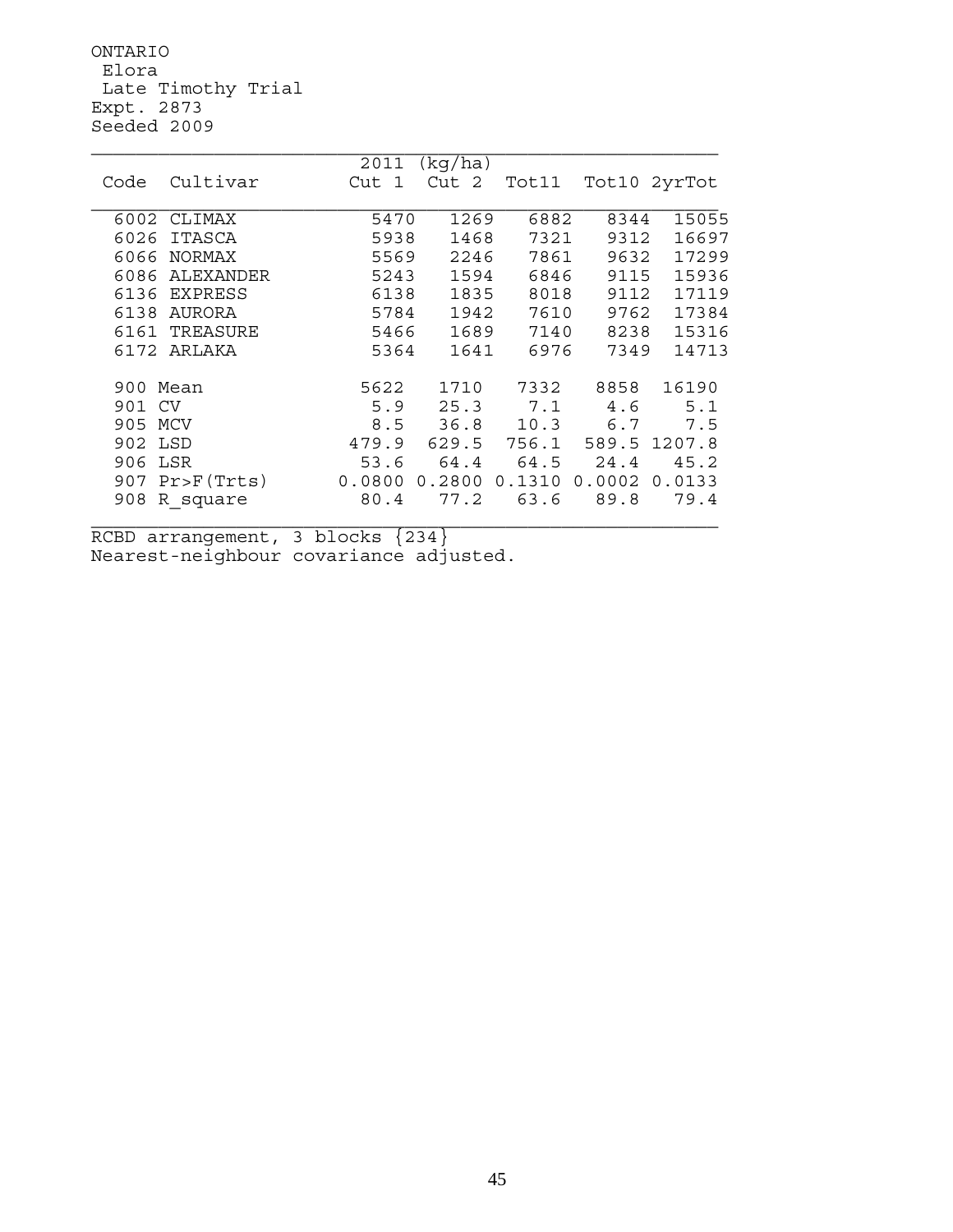ONTARIO Kemptville Late Timothy 2009 Seeded 2009

| 2011<br>(kq/ha) |           |        |        |                  |        |  |  |
|-----------------|-----------|--------|--------|------------------|--------|--|--|
| Code            | Cultivar  | Cut 1  | Cut 2  | Cut <sub>3</sub> | Tot11  |  |  |
| 6086            | Alexander | 5265.7 | 2281.4 | 1372.8           | 8919.9 |  |  |
| 6172            | Arlaka    | 4322.0 | 2375.2 | 1297.8           | 7994.9 |  |  |
| 6138            | Aurora    | 4108.9 | 1963.5 | 2067.2           | 8139.6 |  |  |
| 6002            | Climax    | 4982.2 | 2132.8 | 1577.9           | 8692.9 |  |  |
| 6136            | Express   | 4930.9 | 2730.3 | 1789.0           | 9450.2 |  |  |
| 6026            | Itasca    | 5747.8 | 2310.8 | 1773.9           | 9832.6 |  |  |
| 6066            | Normax    | 4502.8 | 1736.8 | 1749.4           | 7791.2 |  |  |
| 6161            | Treasure  | 4715.2 | 1550.2 | 1898.4           | 8163.8 |  |  |
| Mean            |           | 4821.9 | 2135.1 | 1690.8           | 8623.1 |  |  |
| CV              |           | 4.2    | 12.1   | 12.6             | 4.0    |  |  |
| LSD             |           | 295.9  | 379.4  | 315.1            | 509.3  |  |  |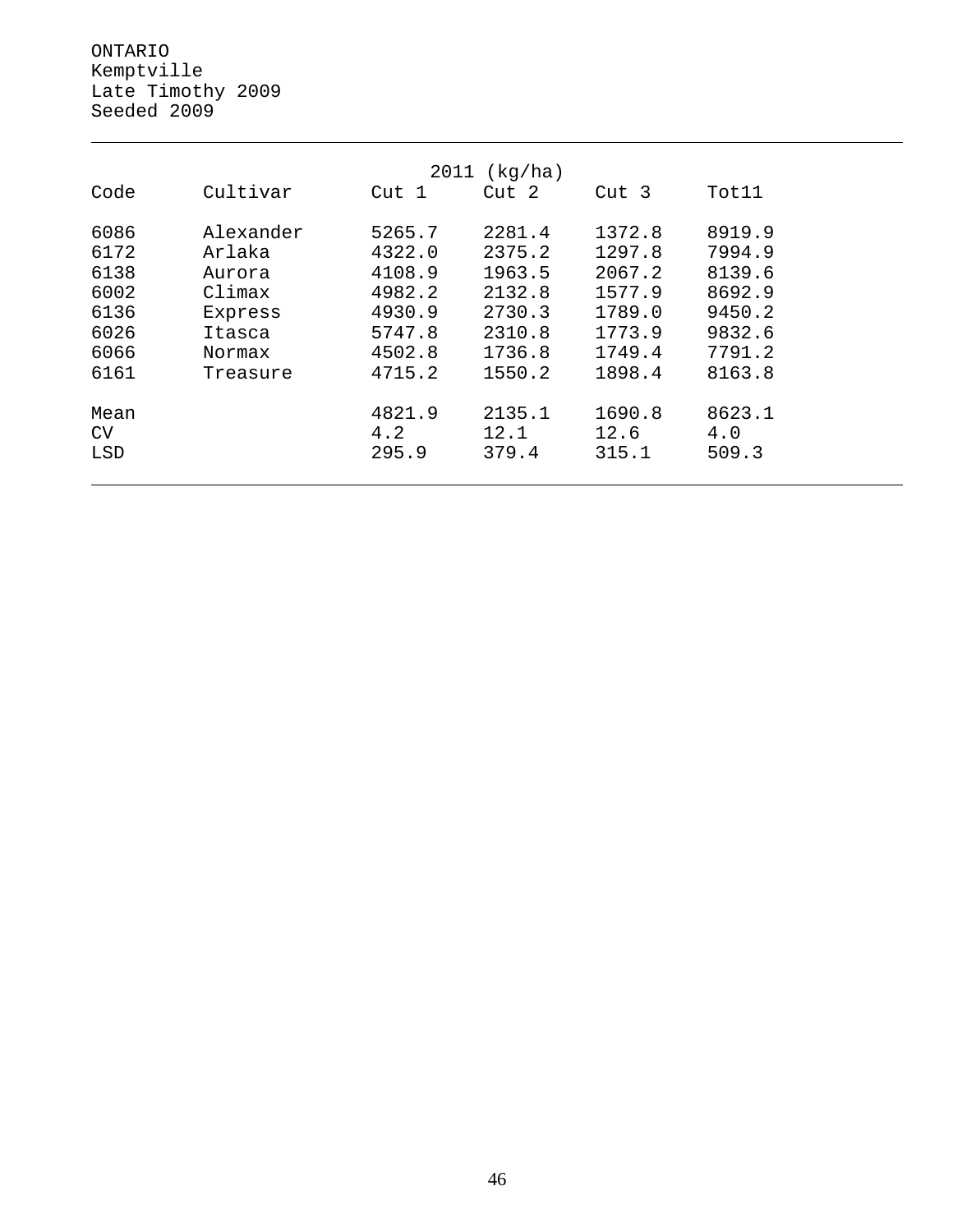ONTARIO New Liskeard Late Timothy Expt. 9003 Seeded 2009

|      |                  | 2011   | (kg/ha)    |        |        |              |
|------|------------------|--------|------------|--------|--------|--------------|
| Code | Cultivar         | Cut 1  | Cut<br>- 2 | Tot11  |        | Tot10 2yrTot |
|      |                  |        |            |        |        |              |
| 6002 | CLIMAX           | 6183   | 3633       | 9816   | 9426   | 19242        |
| 6026 | <b>ITASCA</b>    | 6482   | 4874       | 11357  | 9931   | 21288        |
| 6066 | <b>NORMAX</b>    | 6675   | 4972       | 11647  | 10512  | 22159        |
| 6086 | <b>ALEXANDER</b> | 6254   | 4800       | 11054  | 9945   | 21000        |
| 6136 | <b>EXPRESS</b>   | 5762   | 4964       | 10725  | 10215  | 20941        |
| 6138 | AURORA           | 5882   | 4804       | 10686  | 10323  | 21009        |
| 6161 | TREASURE         | 6262   | 4966       | 11228  | 10527  | 21755        |
| 6172 | ARLAKA           | 5749   | 4462       | 10211  | 9698   | 19909        |
|      |                  |        |            |        |        |              |
| 900  | Mean             | 6156   | 4684       | 10840  | 10072  | 20913        |
| 901  | <b>CV</b>        | 7.1    | 7.8        | 6.3    | 7.3    | 4.5          |
| 905  | MCV              | 8.7    | 9.5        | 7.7    | 8.9    | 5.5          |
| 902  | LSD              | 535.2  | 442.8      | 833.1  | 899.3  | 1153.5       |
| 906  | LSR              | 57.8   | 33.1       | 45.5   | 81.7   | 39.5         |
| 907  | Pr > F(Trts)     | 0.0614 | 0.0005     | 0.0190 | 0.3834 | 0.0067       |
| 908  | R_square         | 58.7   | 70.0       | 56.1   | 37.2   | 61.8         |
|      |                  |        |            |        |        |              |

RCBD arrangement, 4 blocks {1234}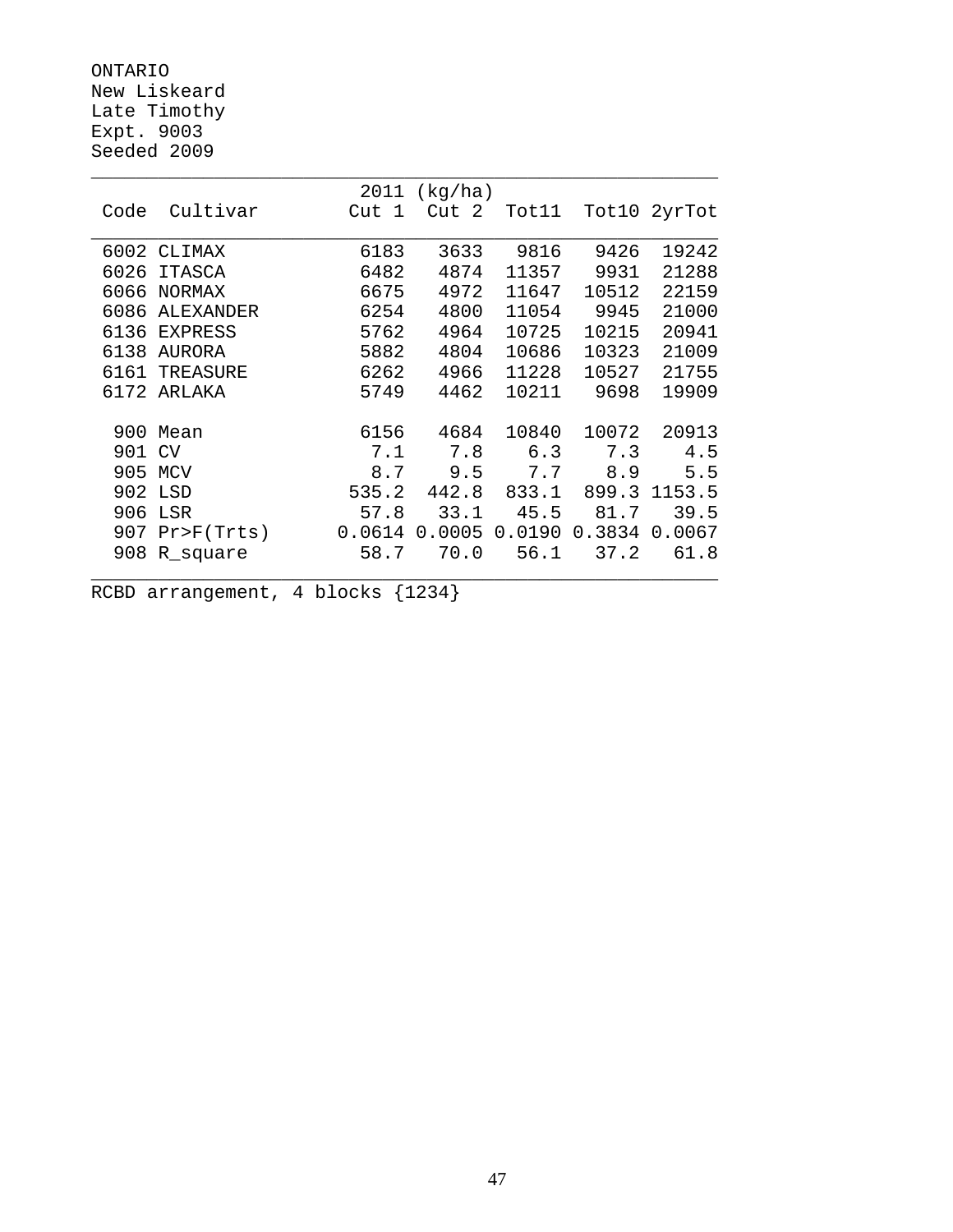ONTARIO Elora Late Timothy Reg A Expt. 2887 Seeded 2010

|          |                | 2011  | (kg/ha)                |       |
|----------|----------------|-------|------------------------|-------|
| Code     | Cultivar       | Cut 1 | Cut 2 Tot11            |       |
|          | 6002 CLIMAX    | 6431  | 1291                   | 7635  |
|          | 6026 ITASCA    | 7321  | 1848                   | 9229  |
|          | 6066 NORMAX    | 6918  | 1960                   | 9021  |
|          | 6081 MARIPOSA  | 7093  | 2139                   | 9186  |
|          | 6086 ALEXANDER | 6896  | 1718                   | 8651  |
|          | 6136 EXPRESS   | 7449  | 3214                   | 10803 |
|          | 6138 AURORA    | 7135  | 1868                   | 9026  |
|          | 6161 TREASURE  | 6822  | 1987                   | 8548  |
|          | 6173 TIFFANY   | 7034  | 1910                   | 8930  |
|          | 6174 BOR 88060 | 7071  | 1646                   | 8782  |
| 6175     | BOR_01025      | 7053  | 1326                   | 8319  |
| 900 Mean |                | 7020  | 1901                   | 8921  |
| 901 CV   |                | 4.0   | 22.2                   | 6.0   |
|          | 905 MCV        | 4.8   | 26.7                   | 7.2   |
|          | 902 LSD        | 335.2 | 506.6                  | 641.2 |
|          | 906 LSR        | 32.9  | 26.3                   | 20.2  |
|          | 907 Pr>F(Trts) |       | $0.0056$ 0.0001 0.0000 |       |
| 908      | R_square       | 77.4  | 79.8                   | 84.2  |

RCBD arrangement, 4 blocks {1234} Nearest-neighbour covariance adjusted.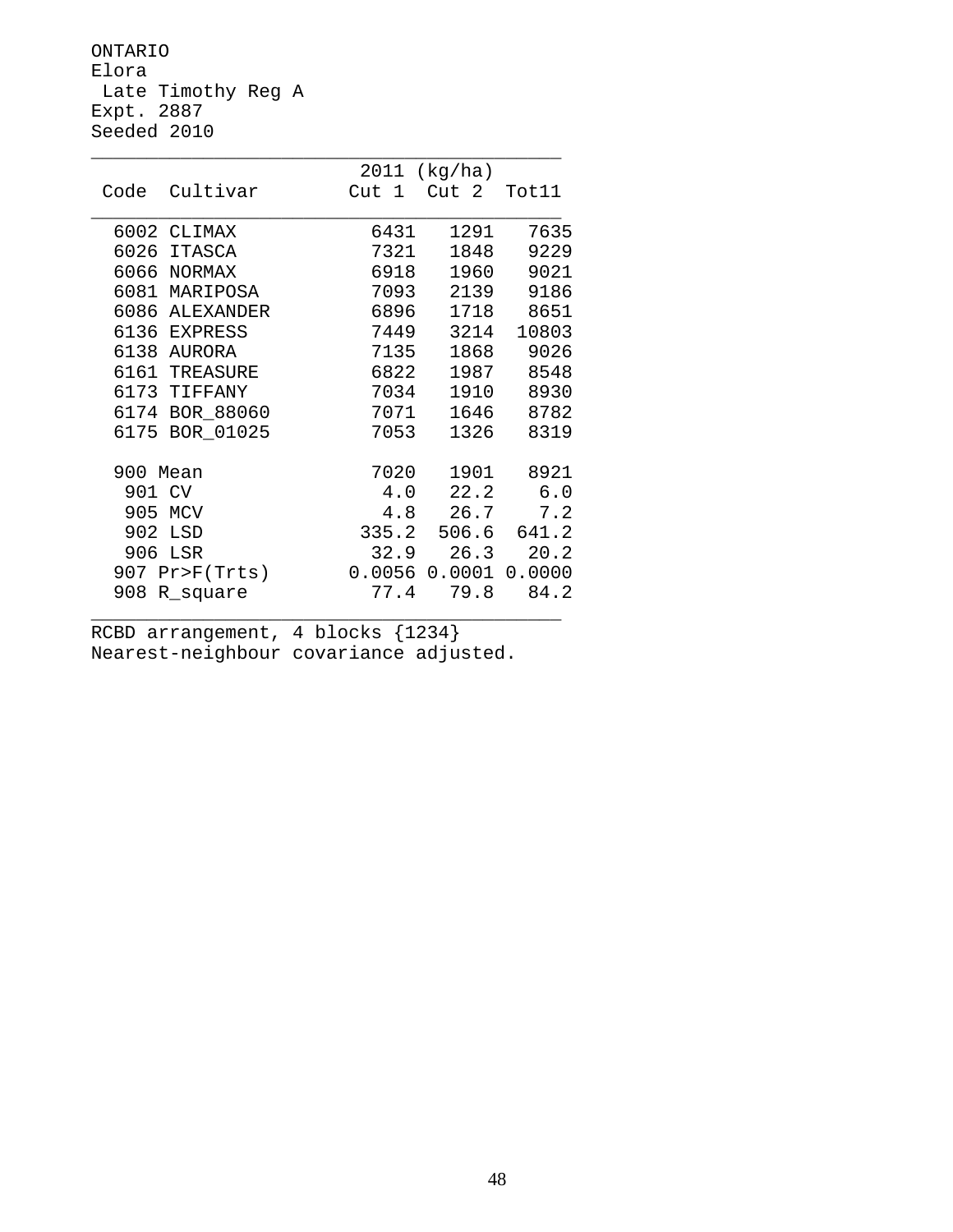New Liskeard Tall Fescue Expt. 7003 Seeded 2007

|        |                 | 2011   | (kg/ha)          |        |        |        |        |        |
|--------|-----------------|--------|------------------|--------|--------|--------|--------|--------|
| Code   | Cultivar        | Cut    | Cut <sub>2</sub> | Tot11  | Tot10  | Tot09  | Tot08  | 4yrTot |
|        |                 |        |                  |        |        |        |        |        |
| 5028   | CARNIVAL        | 3027   | 2479             | 5506   | 7788   | 9333   | 14797  | 37424  |
| 5037   | <b>BARELITE</b> | 2434   | 1720             | 4154   | 5941   | 7630   | 13386  | 31111  |
| 5523   | COURTENAY       | 3291   | 3290             | 6581   | 7517   | 9151   | 15151  | 38401  |
|        | 5526 KOKANEE    | 2992   | 3355             | 6348   | 7473   | 8921   | 14236  | 36978  |
|        |                 |        |                  |        |        |        |        |        |
|        | 900 Mean        | 2936   | 2711             | 5647   | 7180   | 8759   | 14393  | 35979  |
| 901 CV |                 | 5.8    | 13.0             | 8.2    | 2.7    | 6.1    | 7.3    | 2.6    |
|        | 905 MCV         | 7.5    | 16.8             | 10.6   | 3.5    | 7.9    | 9.4    | 3.4    |
|        | 902 LSD         | 221.4  | 456.1            | 600.5  | 249.7  | 691.8  | 1356.7 | 1221.0 |
|        | 906 LSR         | 25.8   | 27.9             | 24.7   | 13.5   | 40.6   | 76.8   | 16.7   |
|        | 907 Pr>F(Trts)  | 0.0005 | 0.0004           | 0.0002 | 0.0000 | 0.0060 | 0.1617 | 0.0000 |
|        | 908 R_square    | 93.7   | 87.4             | 90.5   | 96.4   | 75.5   | 59.2   | 94.7   |
|        |                 |        |                  |        |        |        |        |        |

RCBD arrangement, 4 blocks {1234}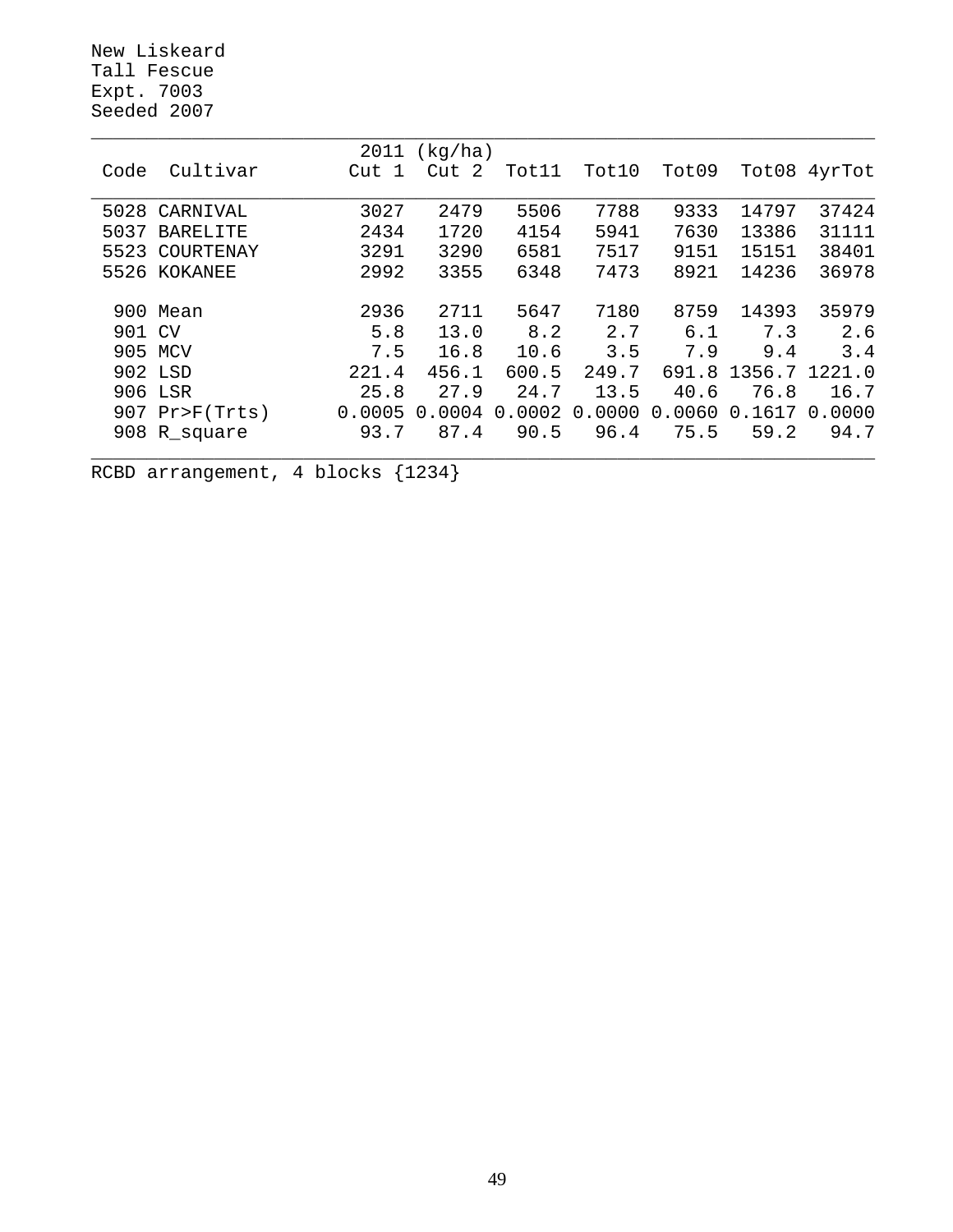ONTARIO Kemptville Tall Fescue Seeded 2008

| 2011<br>(kq/ha) |                 |        |        |        |  |  |  |  |
|-----------------|-----------------|--------|--------|--------|--|--|--|--|
| Code            | Cultivar        | Cut 1  | Cut 2  | Tot11  |  |  |  |  |
| 5526            | KOKANEE         | 3303.7 | 1024.6 | 4328.3 |  |  |  |  |
| 5040            | <b>BARIANNE</b> | 2824.7 | 1141.0 | 3965.8 |  |  |  |  |
| 5039            | PST-5CAN        | 1968.3 | 945.7  | 2914.0 |  |  |  |  |
| 5042            | $FTF-0801$      | 3375.6 | 1212.6 | 4588.2 |  |  |  |  |
| 5523            | COURTENAY       | 3020.3 | 1217.7 | 4238.1 |  |  |  |  |
| 5041            | KORA            | 3013.8 | 1286.8 | 4300.5 |  |  |  |  |
| MEAN            |                 | 2917.7 | 1138.1 | 4055.8 |  |  |  |  |
| C.V.            |                 | 7.0    | 11.9   | 6.1    |  |  |  |  |
| L.S.D.          |                 | 306.1  | 203.7  | 374.3  |  |  |  |  |
|                 |                 |        |        |        |  |  |  |  |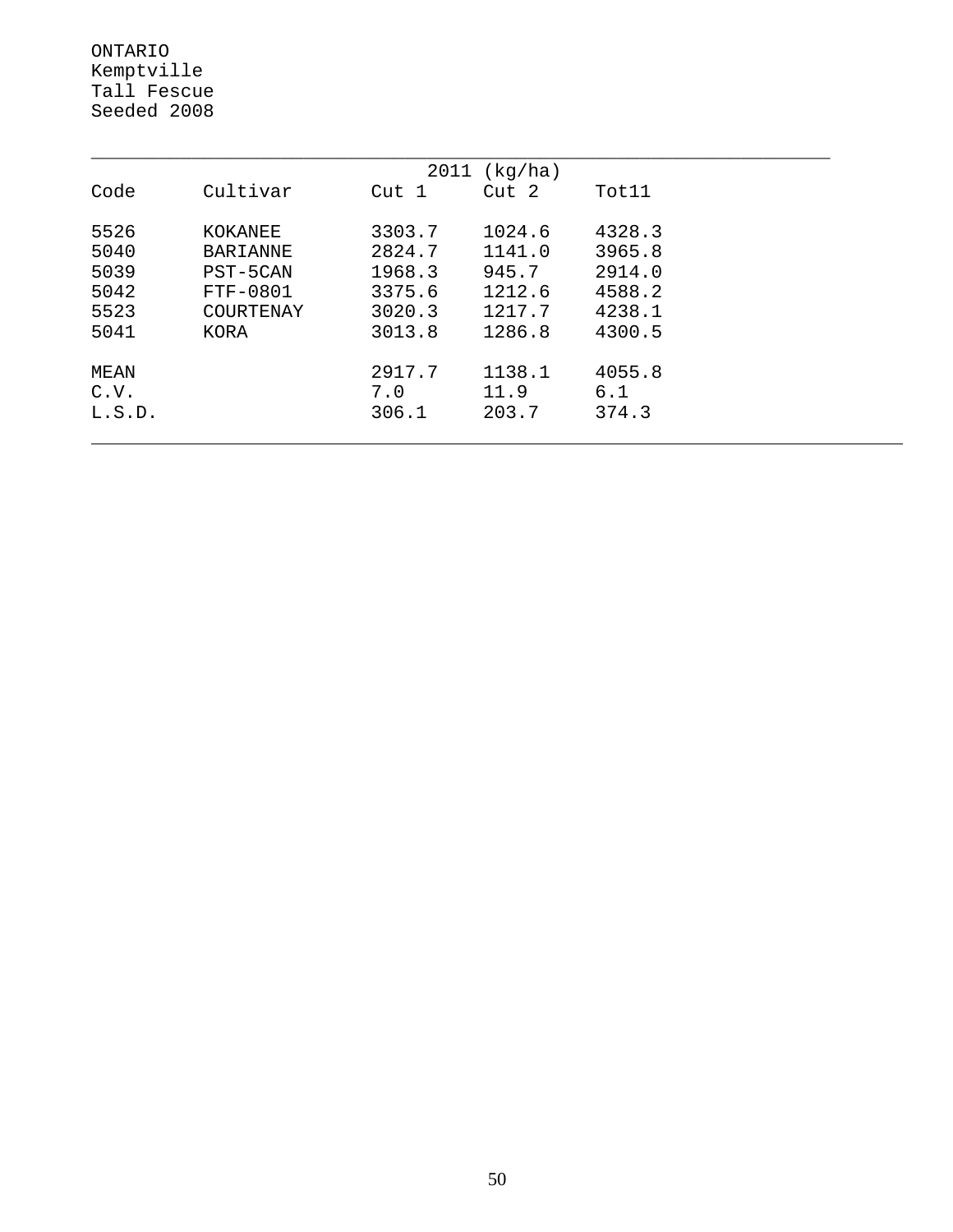ONTARIO New Liskeard Tall Fescue Expt. 8002 Seeded 2008

|        |                | 2011                  | (kq/ha) |        |        |        |              |
|--------|----------------|-----------------------|---------|--------|--------|--------|--------------|
| Code   | Cultivar       | Cut<br>$\overline{1}$ | Cut 2   | Tot11  | Tot10  |        | Tot09 3yrTot |
|        |                |                       |         |        |        |        |              |
| 5039   | PST-5CAN       | 3289                  | 1877    | 5167   | 6580   | 10856  | 22603        |
| 5040   | BARIANNE       | 2960                  | 2539    | 5499   | 7124   | 11814  | 24437        |
| 5041   | KORA           | 3910                  | 3032    | 6942   | 8494   | 12816  | 28252        |
| 5042   | FTF-0801       | 3623                  | 3550    | 7173   | 8233   | 10748  | 26154        |
| 5523   | COURTENAY      | 3767                  | 3850    | 7617   | 8708   | 11148  | 27473        |
| 5526   | KOKANEE        | 3660                  | 3628    | 7287   | 8289   | 10631  | 26207        |
|        |                |                       |         |        |        |        |              |
|        | 900 Mean       | 3535                  | 3079    | 6614   | 7905   | 11335  | 25854        |
| 901 CV |                | 7.6                   | 7.7     | 5.6    | 4.5    | 10.9   | 5.2          |
| 905    | MCV            | 9.4                   | 9.6     | 7.0    | 5.6    | 13.5   | 6.5          |
|        | 902 LSD        | 333.2                 | 294.2   | 462.9  | 443.8  | 1527.2 | 1668.7       |
|        | 906 LSR        | 35.1                  | 14.9    | 18.9   | 20.9   | 69.9   | 29.5         |
|        | 907 Pr>F(Trts) | 0.0019                | 0.0000  | 0.0000 | 0.0000 | 0.1611 | 0.0004       |
| 908    | R square       | 81.6                  | 93.7    | 93.0   | 88.7   | 47.8   | 79.9         |
|        |                |                       |         |        |        |        |              |

RCBD arrangement, 4 blocks {1234}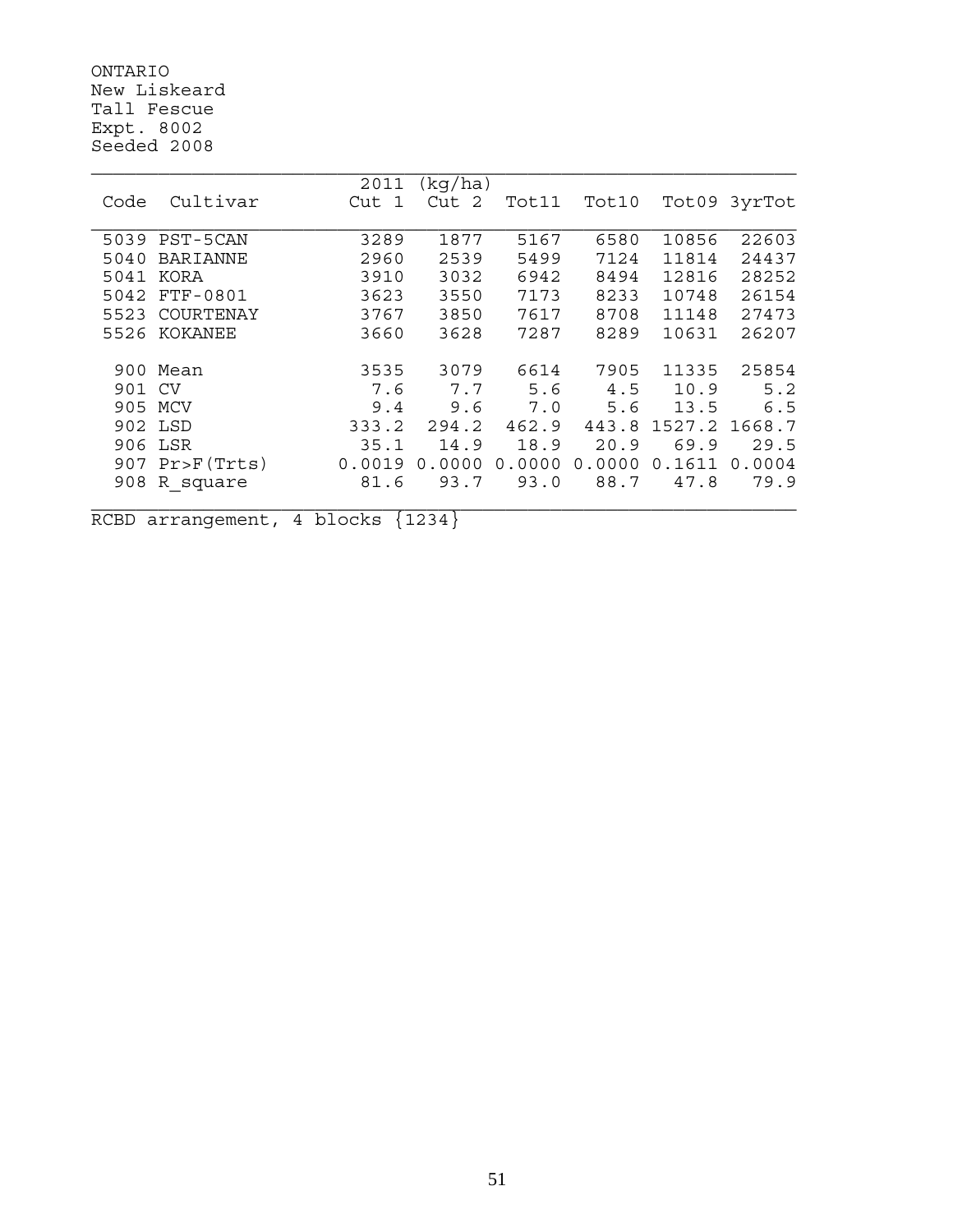ONTARIO Elora Tall Fescue Expt. 2867 Seeded 2008

|          |                  | 2011   | (kg/ha)               |        |        |        |        |              |
|----------|------------------|--------|-----------------------|--------|--------|--------|--------|--------------|
| Code     | Cultivar         | Cut 1  | $\overline{2}$<br>Cut | Cut 3  | Tot11  | Tot10  |        | Tot09 3yrTot |
|          |                  |        |                       |        |        |        |        |              |
| 5040     | <b>BARIANNE</b>  | 5770   | 1262                  | 1232   | 8078   | 8605   | 9836   | 26385        |
| 5041     | KORA             | 5583   | 1614                  | 1805   | 9116   | 10671  | 12072  | 31991        |
| 5042     | $FTF - 08 - 01$  | 5735   | 1706                  | 1640   | 9155   | 9387   | 11197  | 29326        |
| 5043     | <b>TF0202</b>    | 6119   | 1233                  | 1290   | 8703   | 9562   | 10452  | 28457        |
| 5523     | COURTENAY        | 5234   | 1499                  | 1683   | 8357   | 9395   | 11999  | 30227        |
| 5526     | KOKANEE          | 5138   | 1682                  | 1493   | 8309   | 10159  | 12687  | 31355        |
|          |                  |        |                       |        |        |        |        |              |
| 900 Mean |                  | 5597   | 1499                  | 1524   | 8620   | 9630   | 11374  | 29623        |
| 901 CV   |                  | 5.6    | 11.3                  | 8.1    | 4.6    | 6.3    | 5.3    | 4.9          |
| 905 MCV  |                  | 8.4    | 17.2                  | 12.4   | 7.0    | 9.6    | 8.0    | 7.4          |
| 902 LSD  |                  | 472.7  | 258.0                 | 188.5  | 606.1  | 924.7  | 913.3  | 2204.9       |
| 906      | LSR              | 48.2   | 54.5                  | 32.9   | 56.3   | 44.7   | 32.0   | 39.3         |
|          | $907$ Pr>F(Trts) | 0.0415 | 0.0311                | 0.0035 | 0.2476 | 0.0487 | 0.0217 | 0.0239       |
| 908      | R square         | 90.2   | 81.2                  | 88.7   | 86.0   | 75.6   | 84.4   | 75.6         |
|          |                  |        |                       |        |        |        |        |              |

RCBD arrangement, 3 blocks {234} Nearest-neighbour covariance adjusted.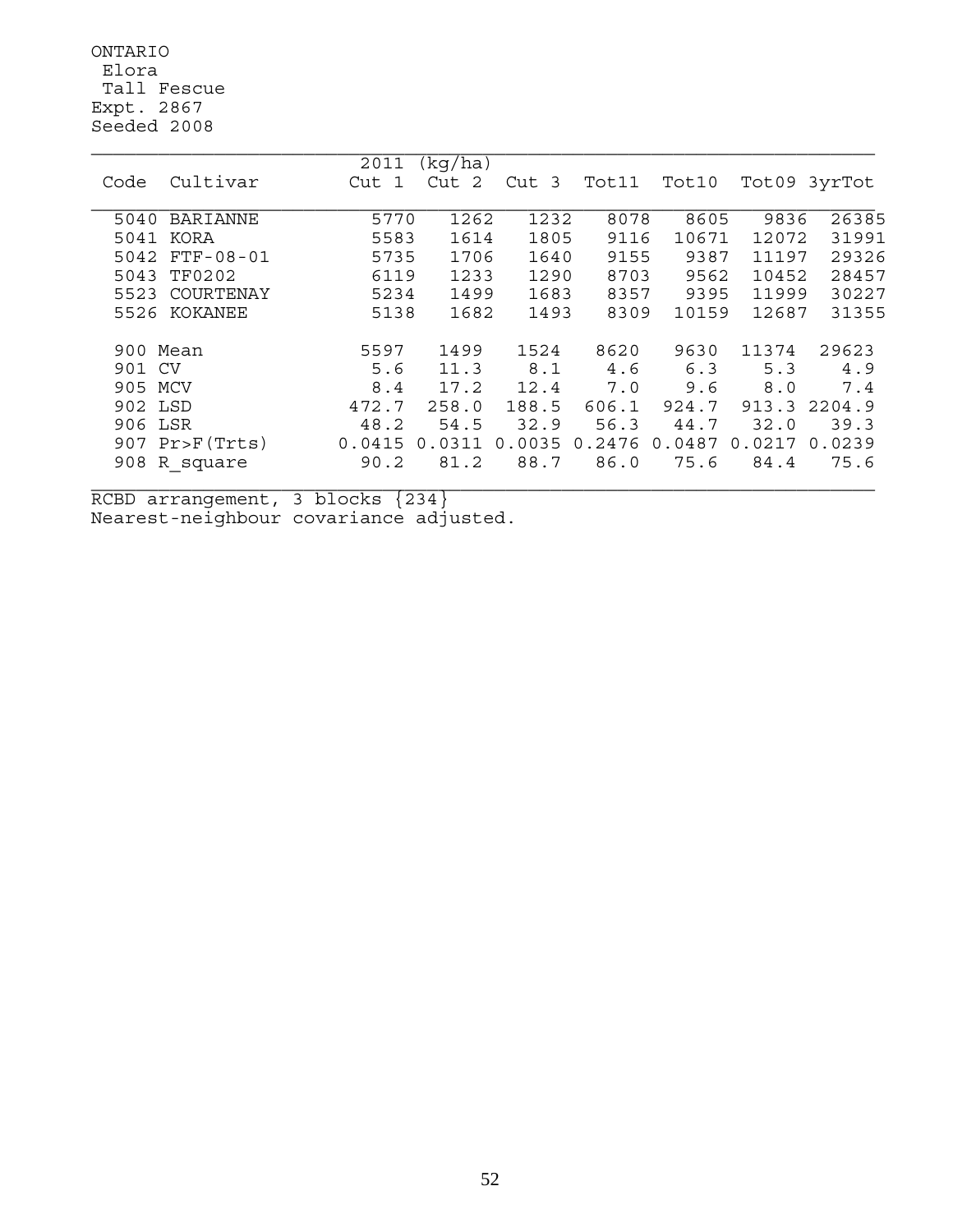**Heading Notes**

|                   |      | Stage R2 (spikelets emerged but not peduncle)<br>Heading Dates |                          |
|-------------------|------|----------------------------------------------------------------|--------------------------|
| <b>Bromegrass</b> | Code | Elora                                                          | New Liskeard             |
| Peak              | 2060 | June 1                                                         | $\qquad \qquad -$        |
| Fleet             | 2057 | May 29                                                         |                          |
| Bravo             | 2039 | June 3                                                         | $\overline{\phantom{0}}$ |
| Paddock           | 2054 | May 29                                                         | $\overline{\phantom{0}}$ |
| BR06              | 2067 | June 3                                                         |                          |
| Orchardgrass      |      |                                                                |                          |
| <b>OG06</b>       | 3114 | June 3                                                         |                          |
| $ORG - 08 - 02$   | 3115 | June 3                                                         |                          |
| Haymaster         | 3117 | May 31                                                         |                          |
| OKAY              | 3079 | June 1                                                         | June 6                   |
| Profit            | 3113 | June 1                                                         | $\overline{\phantom{m}}$ |
| OG0001            | 3111 | May 29                                                         | June 6                   |
| QS23              | 3112 | June 1                                                         | June 8                   |
| Haymate           | 3086 | May 29                                                         | June 6                   |
| Dividend VL       | 3096 | June 6                                                         | June 6                   |
| OG01              | 3110 | June 3                                                         | June 6                   |
|                   |      |                                                                |                          |
| Tall Fescue       |      |                                                                |                          |
| Courtenay         | 5523 | June 8                                                         | June 13                  |
| Kora              | 5041 | June 6                                                         | June 13                  |
| $FTF - 08 - 01$   | 5042 | June 8                                                         | June 13                  |
| Kokanee           | 5526 | June 13                                                        | June 15                  |
| Barianne          | 5040 | June 8                                                         | June 17                  |
| <b>TF0202</b>     | 5043 | June 6                                                         |                          |
| Late Timothy      |      |                                                                |                          |
| Mariposa          | 6081 | June 6                                                         | June 13                  |
| Alexander         | 6086 | June 8                                                         | June 15                  |
| Crest             | 6170 | June 10                                                        | June 13                  |
| Climax            | 6002 | June 8                                                         | June 15                  |
| Treasure          | 6161 | June 6                                                         | June 13                  |
| Express           | 6136 | June 8                                                         | June 13                  |
| Normax            | 6066 | June 10                                                        | June 15                  |
| Itasca            | 6026 | June 13                                                        | June 15                  |
| Argus             | 6095 | June 8                                                         | June 13                  |
| Aurora            | 6138 | June 8                                                         | June 13                  |
| Arlaka            | 6172 | June 13                                                        |                          |
| Tiffany           | 6173 | June 13                                                        |                          |
| Bor01025          | 6175 | June 14                                                        |                          |
| Bor88060          | 6174 | June 14                                                        |                          |
| Early Timothy     |      |                                                                |                          |
| Richmond          | 6050 | June 6                                                         |                          |
| Toro              | 6030 | June 6                                                         |                          |
| TM9701            | 6171 | June 6                                                         |                          |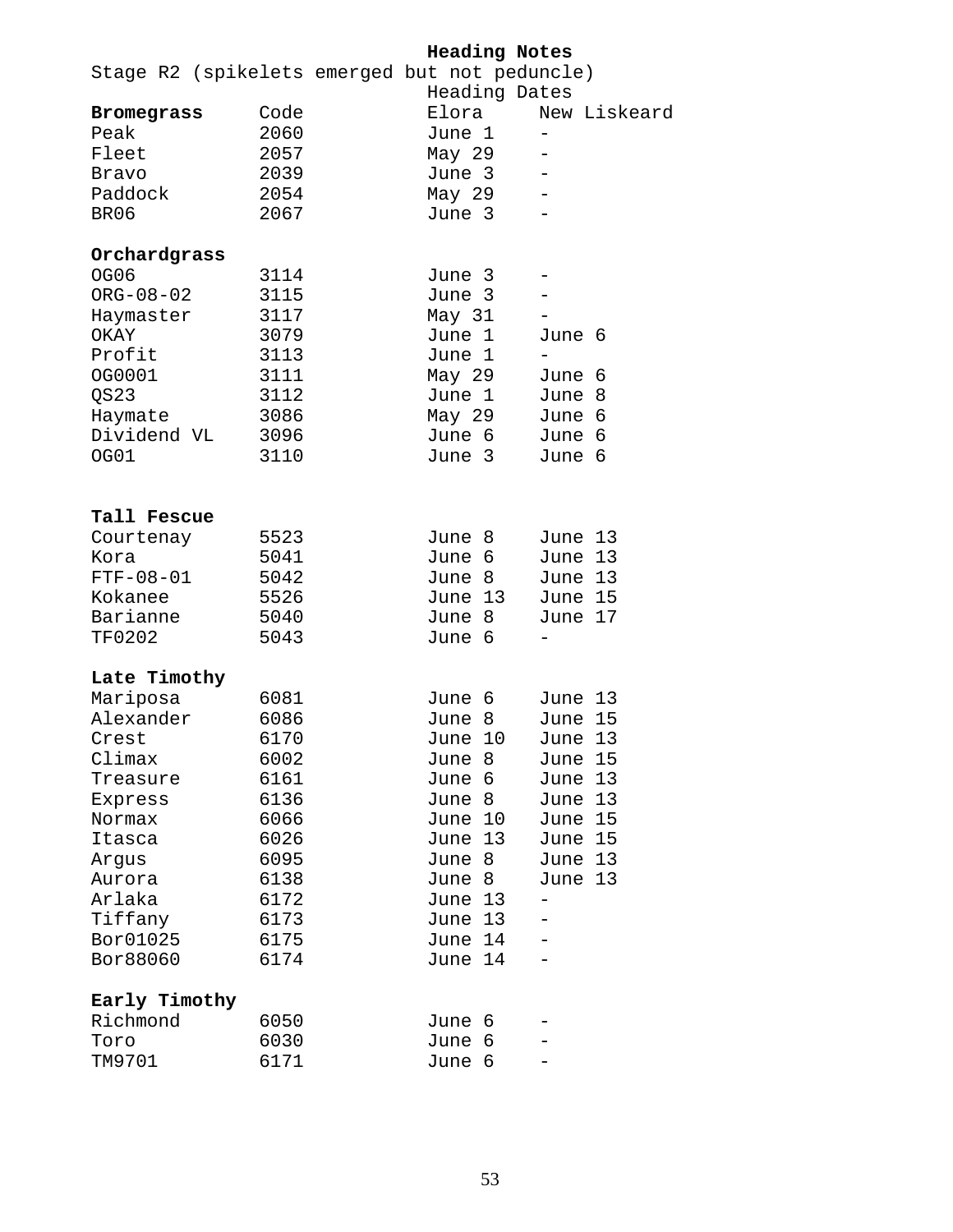#### **Heading Notes** Cont'd.

Stage R2 (spikelets emerged but not peduncle)

#### **Perennial Ryegrass**

| Remington  | 8519 | June 8      |
|------------|------|-------------|
| Barutti    | 8535 | May 28      |
| $PSGG9-04$ | 8521 | June<br>8   |
| Tivoli     | 8514 | June 22     |
| Bastion    | 8525 | - 8<br>June |
| Barnhem    | 8518 | June 22     |
| Garibaldi  | 8515 | June 10     |
| Citadel    | 8522 | -8<br>June  |
| Spidola    | 8520 | 8<br>June   |
| Condesa    | 8523 | June 22     |
| Kentaur    | 8533 | June 10     |
| Chicago    | 8540 | June 10     |
| Introda    | 8538 | 8<br>June   |
| Dynamic    | 8537 | 15<br>June  |
| Toronto    | 8539 | 8<br>June   |

#### **Annual Ryegrass**

Barmultra II 8536 June 1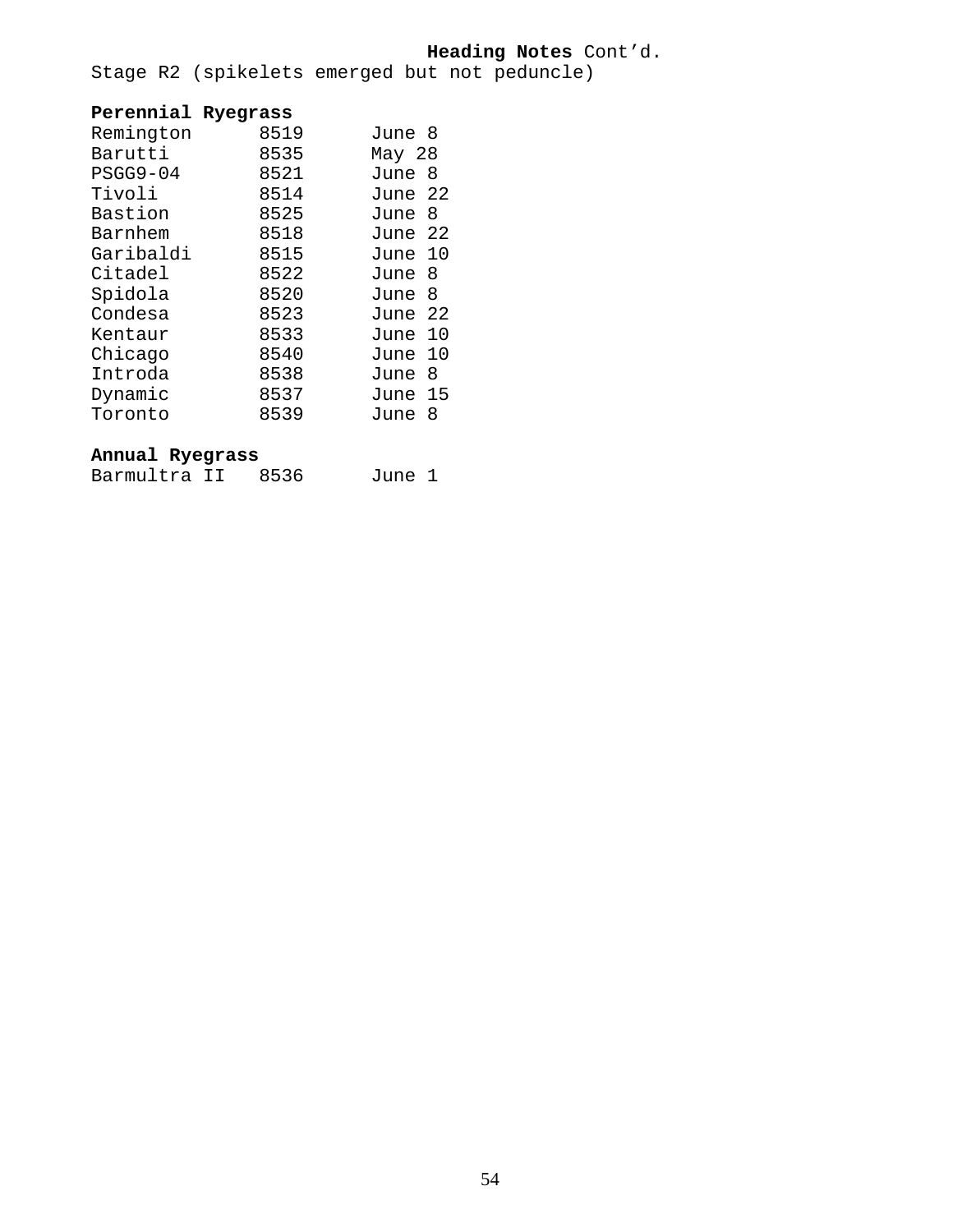Elora Alfalfa Performance Trial, seeded 2009, harvested 2011. Expt. 2877 & 2881

|          |                   | Maturity (Mean Stage by Weight) |         |              |       |  |  |  |
|----------|-------------------|---------------------------------|---------|--------------|-------|--|--|--|
|          |                   | Cutting Management              |         |              |       |  |  |  |
|          |                   | Three harvest                   |         | Four harvest |       |  |  |  |
|          | Code Variety      | Cut1                            | Cut2    | Cut1         | Cut 2 |  |  |  |
|          |                   |                                 |         |              |       |  |  |  |
|          | 1325 MAGNUM_IV    | 2.4                             | 3.9     | 2.0          | 2.4   |  |  |  |
|          | 1409 AFFINITY+Z   | 2.5                             | 4.4     | 1.9          | 1.1   |  |  |  |
|          | 1432 OAC_SUPERIOR | 2.4                             | 4.8     | 1.9          | 2.1   |  |  |  |
|          | 1481 APPROVED     | 2.4                             | $4.0$   | 2.2          | 2.5   |  |  |  |
|          | 1482 WINTERGOLD   | 2.2                             | 4.4     | 2.1          | 2.4   |  |  |  |
| 1498 134 |                   | 2.4                             | 5.1     | 2.0          | 2.7   |  |  |  |
|          | 1521 MAGNUM_3801  | 2.6                             | 4.2     | 1.7          | 1.9   |  |  |  |
|          | 1525 FORECAST_100 | 2.7                             | 4.2     | 2.0          | 1.5   |  |  |  |
|          | 1537 VALIANT      | 2.5                             | 4.2     | 2.2          | 2.2   |  |  |  |
|          | 1598 54H11        | 2.5                             | 4.4     | 2.3          | 2.3   |  |  |  |
|          | 1599 WL319HQ      | 2.2                             | 4.1     | 1.7          | 1.8   |  |  |  |
|          | 1600 SATELLITE    | 2.4                             | 3.7     | 2.0          | 1.8   |  |  |  |
|          | 1603 WL357HQ      | 2.6                             | 4.3     | 2.4          | 2.2   |  |  |  |
|          | 1614 94023        | 2.5                             | 4.1     | 1.9          | 2.7   |  |  |  |
|          | 1617 WL348AP      | 2.3                             | $4.0$   | 1.7          | 2.1   |  |  |  |
|          | 1618 WL345LH      | 2.5                             | $4.0$   | 2.5          | 1.7   |  |  |  |
|          | 1619 EVERMORE     | 2.9                             | 4.4     | 1.5          | 1.5   |  |  |  |
|          | 1624 LEXUS        | 2.5                             | 4.8     | 2.3          | 2.1   |  |  |  |
|          | 1630 FSG400LH     | 2.4                             | 3.8     | 1.5          | 1.1   |  |  |  |
|          | 1636 RADAR        | 2.8                             | 4.6     | 2.1          | 2.8   |  |  |  |
|          | 1637 53H92        | 2.3                             | 4.0     | 2.1          | 1.4   |  |  |  |
|          | 1646 WL343HQ      | 2.3                             | 4.5     | 2.1          | 2.7   |  |  |  |
|          | 1649 STELLAR FG   | 2.4                             | $4\,.5$ | 1.9          | 2.6   |  |  |  |
|          | 1652 55V48        | 2.5                             | 4.8     | 1.6          | 1.7   |  |  |  |
|          | 1659 4A421        | 2.4                             | 4.2     | 1.9          | 2.1   |  |  |  |
|          | 1664 SUPER NOVA   | 2.6                             | 4.2     | 1.8          | 2.2   |  |  |  |
|          | 1667 54Q32        | 2.4                             | $4.7$   | 2.1          | 2.3   |  |  |  |
|          | 1675 CW_02013     | 2.5                             | 4.4     | 2.1          | 2.1   |  |  |  |
|          | 1676 QS44031      | 2.3                             | 4.3     | 2.2          | 3.0   |  |  |  |
|          | 1677 QS4010       | 2.6                             | $4.6\,$ | 1.7          | 2.5   |  |  |  |
|          | 1678 SURVIVOR     | 2.3                             | $4.1$   | 1.4          | 2.3   |  |  |  |
|          | 1680 RESPONSE_WT  | 2.6                             | 5.1     | 1.7          | 2.2   |  |  |  |
|          |                   |                                 |         |              |       |  |  |  |
|          | Mean              | 2.5                             | 4.3     | 2.0          | 2.1   |  |  |  |
|          | se                | 0.14                            | 0.33    | 0.33         | 0.29  |  |  |  |

Maturity: The greater the MSW value, the later is the maturity.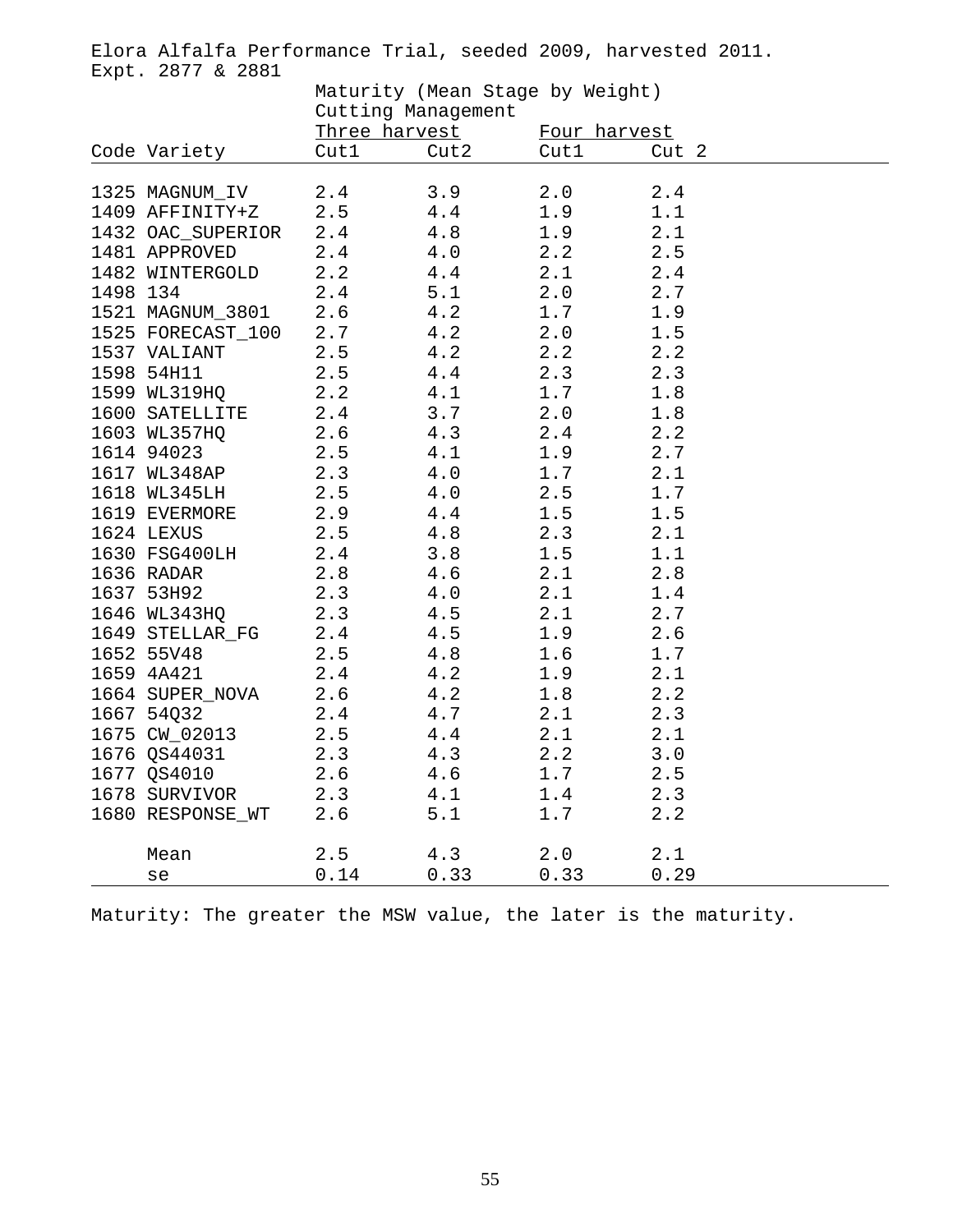Elora Alfalfa Performance Trial, seeded 2010, harvested 2011. Expt. 2895 & 2896

|          |                   | Maturity (Mean Stage by Weight)<br>Cutting Management |      |              |                                                                 |  |  |  |
|----------|-------------------|-------------------------------------------------------|------|--------------|-----------------------------------------------------------------|--|--|--|
|          |                   | Three harvest                                         |      | Four harvest |                                                                 |  |  |  |
|          | Code Variety      | Cut1                                                  | Cut2 | Cut1         | Cut 2                                                           |  |  |  |
| 910      | filler            | 3.0                                                   | 4.6  | 2.2          | 3.2                                                             |  |  |  |
|          | 1325 MAGNUM_IV    | 2.7                                                   | 4.5  | 1.9          | 2.8                                                             |  |  |  |
|          | 1409 AFFINITY+Z   | 2.7                                                   | 4.8  | 1.9          | 2.8                                                             |  |  |  |
|          | 1432 OAC_SUPERIOR | 2.4                                                   | 4.8  | 2.2          | 3.0                                                             |  |  |  |
| 1498 134 |                   | 2.7                                                   | 5.3  | 2.0          | 3.2                                                             |  |  |  |
|          | 1521 MAGNUM_3801  | 2.6                                                   | 5.1  | 1.9          | 2.6                                                             |  |  |  |
|          | 1525 FORECAST_100 | 3.2                                                   | 5.0  | 2.2          | 2.9                                                             |  |  |  |
|          | 1537 VALIANT      | 2.5                                                   | 4.7  | 2.3          | 3.0                                                             |  |  |  |
|          | 1577 STARBUCK     | 2.5                                                   | 4.4  | 1.9          | 2.9                                                             |  |  |  |
|          | 1599 WL319HQ      | 2.5                                                   | 4.3  | 1.7          | 2.4                                                             |  |  |  |
|          | 1600 SATELLITE    | 2.8                                                   | 4.6  | 2.0          | 2.8                                                             |  |  |  |
|          | 1603 WL357HQ      | 2.8                                                   | 5.3  | 2.3          | 3.1                                                             |  |  |  |
|          | 1610 FOREMOST     | 2.7                                                   | 5.2  | 2.2          | 3.1                                                             |  |  |  |
|          | 1616 53Q30        | 2.9                                                   | 5.7  | $2.0$        | 2.9                                                             |  |  |  |
|          | 1617 WL348AP      | 2.6                                                   | 4.5  | 1.7          | 2.6                                                             |  |  |  |
|          | 1618 WL345LH      | 2.7                                                   | 4.6  | $2.0$        | 2.8                                                             |  |  |  |
|          | 1619 EVERMORE     | 2.7                                                   | 4.8  | 1.9          | 2.9                                                             |  |  |  |
|          | 1620 MARVEL       | 2.6                                                   | 4.6  | 2.2          | 3.4                                                             |  |  |  |
|          | 1625 QS04027      | 3.1                                                   | 5.3  | 2.1          | 3.1                                                             |  |  |  |
|          | 1636 RADAR        | 2.6                                                   | 4.9  | 2.3          | 3.5                                                             |  |  |  |
|          | 1637 53H92        | 2.6                                                   | 5.3  | 1.9          | 3.2                                                             |  |  |  |
|          | 1646 WL343HQ      | 2.7                                                   | 5.0  | 2.0          | 3.1                                                             |  |  |  |
|          | 1649 STELLAR_FG   | 2.5                                                   | 5.0  | 2.1          | 3.4                                                             |  |  |  |
|          | 1652 55V48        | 2.6                                                   | 4.5  | 1.9          | 2.8                                                             |  |  |  |
|          | 1659 4A421        | 2.5                                                   | 5.1  | 2.0          | 3.4                                                             |  |  |  |
|          | 1664 SUPER_NOVA   | 2.6                                                   | 3.8  | 1.9          | 2.5                                                             |  |  |  |
|          | 1667 54Q32        | 2.7                                                   | 4.8  | 1.9          | 3.3                                                             |  |  |  |
|          | 1675 CW_02013     | 2.6                                                   | 5.2  | 2.0          | 3.1                                                             |  |  |  |
|          | 1678 SURVIVOR     | 2.5                                                   | 4.3  | 1.8          | 3.1                                                             |  |  |  |
|          | 1715 55V12        | 2.6                                                   | 4.7  | 1.9          | 2.6                                                             |  |  |  |
|          | Mean              | 2.7                                                   | 4.8  | 2.0          | 3.0                                                             |  |  |  |
|          | se                | 0.20                                                  | 0.27 | 0.15         | 0.26                                                            |  |  |  |
|          |                   |                                                       |      |              | Maturity: The greater the MSW value, the later is the maturity. |  |  |  |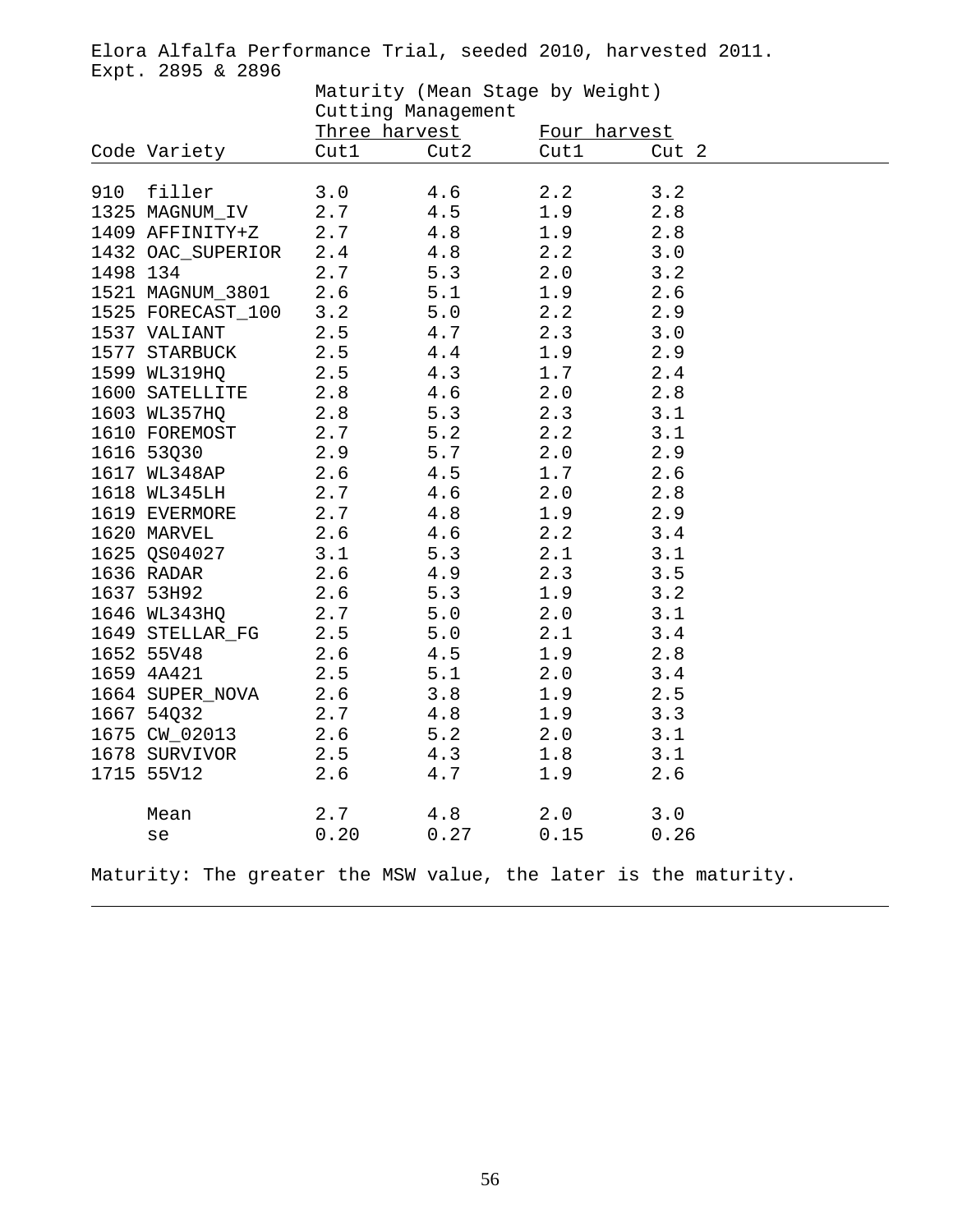#### Elora Alfalfa Performance Trial, seeded 2009, harvested 2011. Expt. 2877 & 2881

|      |                   | <b>Relative Forage Quality (RFQ)</b> |                  |      |              | <b>Relative Feed Value (RFV)</b> |                  |      |              |  |
|------|-------------------|--------------------------------------|------------------|------|--------------|----------------------------------|------------------|------|--------------|--|
|      |                   | <b>Cutting Management</b>            |                  |      |              | <b>Cutting Management</b>        |                  |      |              |  |
|      |                   |                                      | Three harvest    |      | Four harvest |                                  | Three harvest    |      | Four harvest |  |
| Code | Variety           | Cut1                                 | Cut <sub>2</sub> | Cut1 | Cut 2        | Cut1                             | Cut <sub>2</sub> | Cut1 | Cut 2        |  |
| 1325 | MAGNUM_IV         | 172                                  | 132              | 164  | 166          | 168                              | 152              | 171  | 180          |  |
| 1409 | AFFINITY+Z        | 179                                  | 121              | 195  | 217          | 168                              | 132              | 181  | 224          |  |
| 1432 | OAC SUPERIOR      | 171                                  | 143              | 157  | 190          | 181                              | 157              | 166  | 194          |  |
| 1481 | <b>APPROVED</b>   | 167                                  | 137              | 171  |              |                                  |                  |      | 172          |  |
|      |                   |                                      |                  |      | 156          | 162                              | 162              | 182  |              |  |
| 1482 | <b>WINTERGOLD</b> | 162                                  | 150              | 163  | 185          | 174                              | 165              | 173  | 190          |  |
| 1498 | 134               | 167                                  | 164              | 173  | 172          | 187                              | 184              | 191  | 181          |  |
| 1521 | MAGNUM 3801       | 145                                  | 128              | 167  | 186          | 147                              | 147              | 176  | 209          |  |
| 1525 | FORECAST 100      | 152                                  | 125              | 171  | 168          | 172                              | 141              | 176  | 189          |  |
| 1537 | VALIANT           | 190                                  | 152              | 187  | 182          | 199                              | 159              | 190  | 196          |  |
| 1598 | 54H11             | 131                                  | 140              | 151  | 142          | 144                              | 167              | 164  | 157          |  |
| 1599 | <b>WL319HQ</b>    | 173                                  | 134              | 177  | 184          | 194                              | 149              | 193  | 197          |  |
| 1600 | SATELLITE         | 146                                  | 135              | 193  | 163          | 152                              | 148              | 185  | 170          |  |
| 1603 | <b>WL357HQ</b>    | 172                                  | 132              | 162  | 169          | 182                              | 151              | 169  | 185          |  |
| 1614 | 94023             | 169                                  | 127              | 166  | 160          | 174                              | 154              | 172  | 172          |  |
| 1617 | WL348AP           | 147                                  | 139              | 143  | 138          | 167                              | 160              | 166  | 164          |  |
| 1618 | <b>WL345LH</b>    | 175                                  | 147              | 199  | 265          | 182                              | 160              | 194  | 225          |  |
| 1619 | <b>EVERMORE</b>   | 142                                  | 142              | 180  | 188          | 148                              | 158              | 179  | 205          |  |
| 1624 | LEXUS             | 148                                  | 145              | 191  | 179          | 169                              | 158              | 189  | 191          |  |
| 1630 | FSG400LH          | 150                                  | 129              | 226  | 202          | 153                              | 139              | 214  | 215          |  |
| 1636 | <b>RADAR</b>      | 162                                  | 144              | 160  | 169          | 161                              | 178              | 175  | 175          |  |
| 1637 | 53H92             | 176                                  | 143              | 185  | 210          | 190                              | 155              | 184  | 215          |  |
| 1646 | <b>WL343HQ</b>    | 180                                  | 148              | 160  | 177          | 190                              | 163              | 172  | 180          |  |
| 1649 | STELLAR FG        | 162                                  | 150              | 163  | 151          | 176                              | 161              | 176  | 159          |  |
| 1652 | 55V48             | 155                                  | 128              | 163  | 200          | 173                              | 140              | 171  | 203          |  |
| 1659 | 4A421             | 167                                  | 142              | 175  | 172          | 188                              | 155              | 181  | 189          |  |
| 1664 | SUPER NOVA        | 187                                  | 128              | 183  | 211          | 183                              | 142              | 190  | 203          |  |
| 1667 | 54Q32             | 147                                  | 137              | 191  | 149          | 159                              | 165              | 192  | 172          |  |
| 1675 | CW 02013          | 136                                  | 131              | 204  | 190          | 141                              | 151              | 197  | 196          |  |
| 1676 | QS44031           | 153                                  | 133              | 146  | 133          | 167                              | 155              | 157  | 149          |  |
| 1677 | QS4010            | 153                                  | 138              | 177  | 200          | 158                              | 151              | 180  | 205          |  |
| 1678 | <b>SURVIVOR</b>   | 168                                  | 148              | 178  | 180          | 176                              | 174              | 181  | 195          |  |
| 1680 | RESPONSE_WT       | 201                                  | 142              | 187  | 189          | 217                              | 165              | 194  | 198          |  |
|      |                   |                                      |                  |      |              |                                  |                  |      |              |  |
|      | Mean              | 162                                  | 138              | 175  | 179          | 172                              | 156              | 180  | 189          |  |
|      | se                | 13.7                                 | 14.7             | 10.0 | 19.7         | 13.6                             | 14.2             | 9.3  | 11.7         |  |